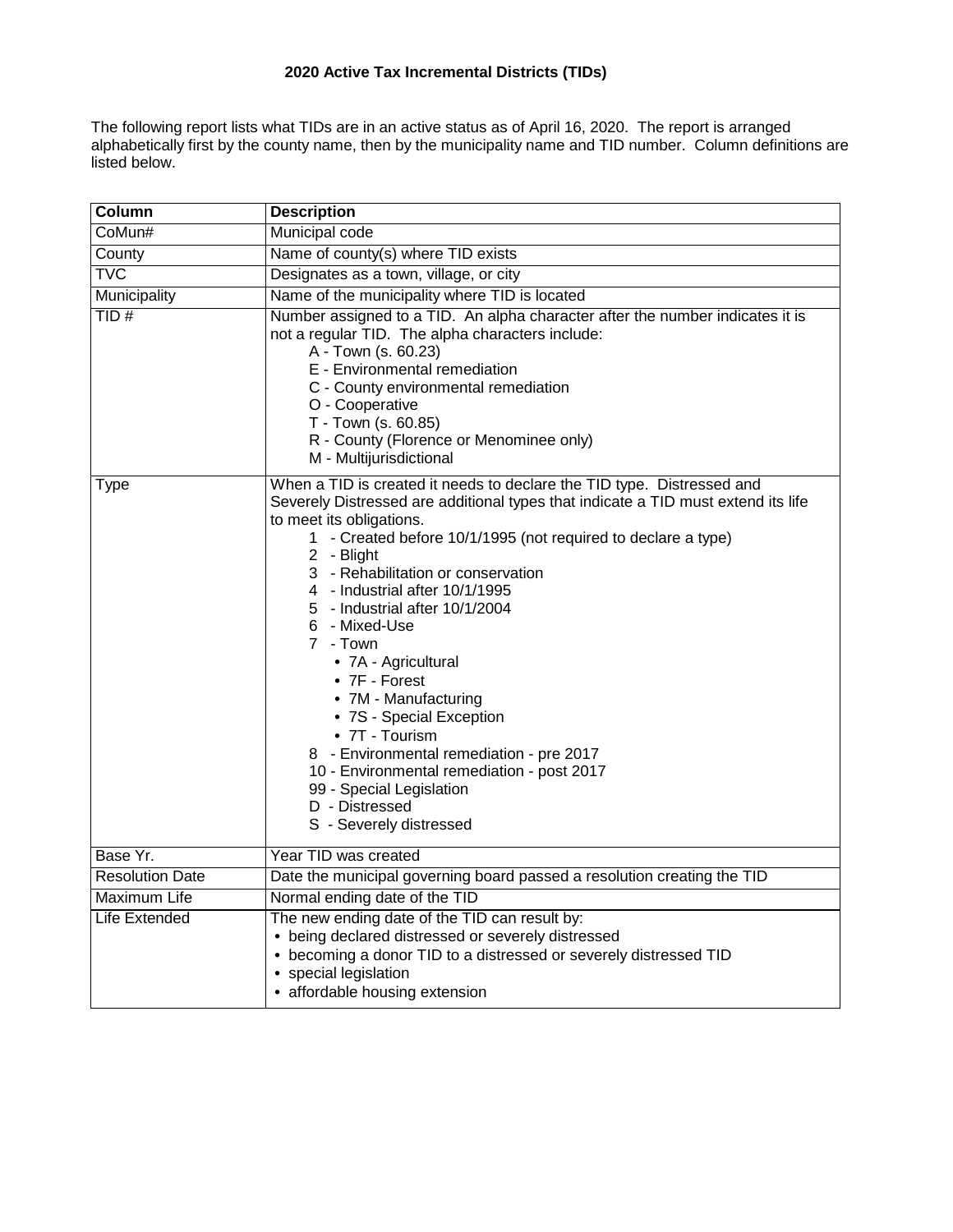| CoMun # | County          | <b>TVC</b>        | <b>Municipality</b>    | TID# | <b>Type</b>              | Base Yr. | <b>Resolution Date</b> | <b>Maximum Life</b> | <b>Life Extended</b> |
|---------|-----------------|-------------------|------------------------|------|--------------------------|----------|------------------------|---------------------|----------------------|
| 01201   | <b>ADAMS</b>    | <b>CITY OF</b>    | <b>ADAMS</b>           | 002  | $\overline{4}$           | 1996     | 08/15/1996             | 08/15/2019          | 08/15/2022           |
| 01201   | <b>ADAMS</b>    | <b>CITY OF</b>    | <b>ADAMS</b>           | 003  | $\overline{2}$           | 1996     | 09/03/1996             | 09/03/2023          |                      |
| 01126   | <b>ADAMS</b>    | <b>VILLAGE OF</b> | <b>FRIENDSHIP</b>      | 001  | $\overline{2}$           | 1997     | 05/05/1997             | 05/05/2024          |                      |
| 01126   | <b>ADAMS</b>    | <b>VILLAGE OF</b> | <b>FRIENDSHIP</b>      | 002  | 4                        | 2000     | 09/11/2000             | 09/11/2023          |                      |
| 01020   | <b>ADAMS</b>    | <b>TOWN OF</b>    | <b>NEW CHESTER</b>     | 001T | 7A                       | 2012     | 09/17/2012             | 09/17/2028          |                      |
| 01030   | <b>ADAMS</b>    | <b>TOWN OF</b>    | <b>ROME</b>            | 001T | 7T                       | 2015     | 09/17/2015             | 09/17/2031          |                      |
| 01291   | <b>ADAMS</b>    | CITY OF           | <b>WISCONSIN DELLS</b> | 003  | 6S                       | 2005     | 05/17/2005             | 05/17/2025          | 05/17/2045           |
| 02201   | <b>ASHLAND</b>  | CITY OF           | <b>ASHLAND</b>         | 006  | $\mathbf{1}$             | 1994     | 09/13/1994             | 09/13/2021          | 09/13/2031           |
| 02201   | <b>ASHLAND</b>  | <b>CITY OF</b>    | <b>ASHLAND</b>         | 009  | 6D                       | 2006     | 08/08/2006             | 08/08/2026          | 08/08/2036           |
| 02201   | <b>ASHLAND</b>  | CITY OF           | <b>ASHLAND</b>         | 010  | $\overline{2}$           | 2017     | 05/30/2017             | 05/30/2044          |                      |
| 03101   | <b>BARRON</b>   | <b>VILLAGE OF</b> | <b>ALMENA</b>          | 001  | $\mathbf 1$              | 1990     | 09/24/1990             | 09/24/2017          | 09/24/2020           |
| 03206   | <b>BARRON</b>   | <b>CITY OF</b>    | <b>BARRON</b>          | 002  | $\overline{\mathbf{4}}$  | 2000     | 09/29/2000             | 09/29/2023          | 09/29/2040           |
| 03206   | <b>BARRON</b>   | CITY OF           | <b>BARRON</b>          | 003  | 6S                       | 2005     | 05/11/2005             | 05/11/2025          | 05/11/2045           |
| 03206   | <b>BARRON</b>   | CITY OF           | <b>BARRON</b>          | 004  | $\mathfrak{S}$           | 2007     | 06/12/2007             | 06/12/2034          | 05/11/2045           |
| 03206   | <b>BARRON</b>   | CITY OF           | <b>BARRON</b>          | 005  | 6                        | 2010     | 06/08/2010             | 06/08/2030          |                      |
| 03206   | <b>BARRON</b>   | CITY OF           | <b>BARRON</b>          | 006  | 6                        | 2015     | 09/24/2015             | 09/24/2035          |                      |
| 03111   | <b>BARRON</b>   | <b>VILLAGE OF</b> | <b>CAMERON</b>         | 001  | 6                        | 2005     | 08/08/2005             | 08/08/2025          |                      |
| 03211   | <b>BARRON</b>   | <b>CITY OF</b>    | <b>CHETEK</b>          | 003  | 5                        | 2007     | 04/26/2007             | 04/26/2027          |                      |
| 03212   | <b>BARRON</b>   | CITY OF           | <b>CUMBERLAND</b>      | 007  | $\mathbf{1}$             | 1995     | 09/13/1995             | 09/13/2022          |                      |
| 03212   | <b>BARRON</b>   | <b>CITY OF</b>    | <b>CUMBERLAND</b>      | 008  | 6                        | 2017     | 04/05/2017             | 04/05/2038          |                      |
| 03212   | <b>BARRON</b>   | CITY OF           | <b>CUMBERLAND</b>      | 009  | 6                        | 2018     | 06/05/2018             | 06/05/2038          |                      |
| 03116   | <b>BARRON</b>   | <b>VILLAGE OF</b> | <b>DALLAS</b>          | 002  | 2D                       | 2001     | 06/11/2001             | 06/11/2028          | 06/11/2038           |
| 03171   | <b>BARRON</b>   | <b>VILLAGE OF</b> | <b>PRAIRIE FARM</b>    | 001  | $\overline{\mathcal{A}}$ | 2002     | 09/30/2002             | 09/30/2025          |                      |
| 03276   | <b>BARRON</b>   | CITY OF           | <b>RICE LAKE</b>       | 003  | 3                        | 2001     | 03/27/2001             | 03/27/2028          |                      |
| 03276   | <b>BARRON</b>   | <b>CITY OF</b>    | <b>RICE LAKE</b>       | 004  | $\,6$                    | 2007     | 03/27/2007             | 03/27/2027          |                      |
| 03276   | <b>BARRON</b>   | <b>CITY OF</b>    | <b>RICE LAKE</b>       | 005  | $\,6$                    | 2019     | 09/24/2019             | 09/24/2039          |                      |
| 03186   | <b>BARRON</b>   | <b>VILLAGE OF</b> | <b>TURTLE LAKE</b>     | 003  | 6                        | 2009     | 11/17/2008             | 11/17/2028          |                      |
| 04151   | <b>BAYFIELD</b> | <b>VILLAGE OF</b> | <b>MASON</b>           | 001  | $\overline{\mathbf{4}}$  | 1999     | 09/30/1999             | 09/30/2022          |                      |
| 04291   | <b>BAYFIELD</b> | CITY OF           | <b>WASHBURN</b>        | 002  | $\mathbf{1}$             | 1995     | 09/25/1995             | 09/25/2022          |                      |
| 04291   | <b>BAYFIELD</b> | CITY OF           | <b>WASHBURN</b>        | 003  | $\,6\,$                  | 2015     | 06/08/2015             | 06/08/2035          |                      |
| 05102   | <b>BROWN</b>    | <b>VILLAGE OF</b> | <b>ALLOUEZ</b>         | 001  | $\mathbf{3}$             | 2012     | 10/18/2011             | 10/18/2038          |                      |
| 05104   | <b>BROWN</b>    | <b>VILLAGE OF</b> | <b>ASHWAUBENON</b>     | 003  | 6                        | 2008     | 09/11/2008             | 09/11/2028          |                      |
| 05104   | <b>BROWN</b>    | <b>VILLAGE OF</b> | <b>ASHWAUBENON</b>     | 004  | 6                        | 2008     | 09/11/2008             | 09/11/2028          |                      |
| 05104   | <b>BROWN</b>    | <b>VILLAGE OF</b> | <b>ASHWAUBENON</b>     | 005  | $\overline{2}$           | 2014     | 02/25/2014             | 02/25/2041          |                      |
| 05106   | <b>BROWN</b>    | <b>VILLAGE OF</b> | <b>BELLEVUE</b>        | 001  | 6                        | 2013     | 03/21/2013             | 03/21/2033          |                      |
| 05106   | <b>BROWN</b>    | <b>VILLAGE OF</b> | <b>BELLEVUE</b>        | 002  | 6                        | 2016     | 09/14/2016             | 09/14/2036          |                      |
| 05216   | <b>BROWN</b>    | <b>CITY OF</b>    | DE PERE                | 005  | $\overline{2}$           | 1996     | 08/27/1996             | 08/27/2023          |                      |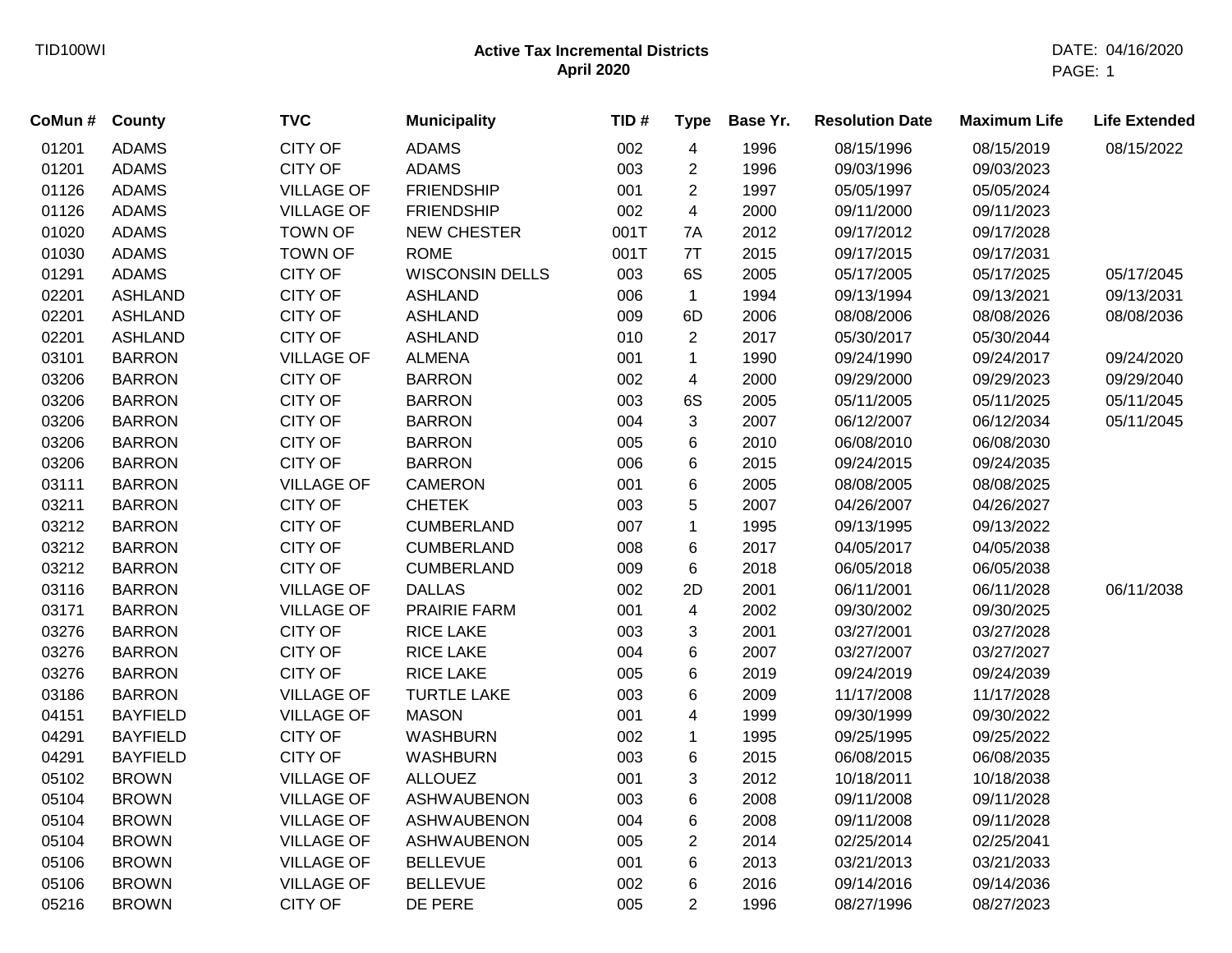| CoMun # | County       | <b>TVC</b>        | <b>Municipality</b> | TID# | <b>Type</b>    | Base Yr. | <b>Resolution Date</b> | <b>Maximum Life</b> | <b>Life Extended</b> |
|---------|--------------|-------------------|---------------------|------|----------------|----------|------------------------|---------------------|----------------------|
| 05216   | <b>BROWN</b> | <b>CITY OF</b>    | DE PERE             | 006  | 4              | 1998     | 03/03/1998             | 03/03/2021          |                      |
| 05216   | <b>BROWN</b> | <b>CITY OF</b>    | DE PERE             | 007  | 3              | 2007     | 10/17/2006             | 10/17/2033          |                      |
| 05216   | <b>BROWN</b> | <b>CITY OF</b>    | DE PERE             | 008  | 6              | 2007     | 08/21/2007             | 08/21/2027          |                      |
| 05216   | <b>BROWN</b> | <b>CITY OF</b>    | DE PERE             | 009  | 3              | 2012     | 08/07/2012             | 08/07/2039          |                      |
| 05216   | <b>BROWN</b> | <b>CITY OF</b>    | DE PERE             | 010  | 5              | 2012     | 08/07/2012             | 08/07/2032          |                      |
| 05216   | <b>BROWN</b> | <b>CITY OF</b>    | DE PERE             | 011  | 6              | 2015     | 09/01/2015             | 09/01/2035          |                      |
| 05216   | <b>BROWN</b> | <b>CITY OF</b>    | DE PERE             | 012  | 6              | 2015     | 09/01/2015             | 09/01/2035          |                      |
| 05216   | <b>BROWN</b> | CITY OF           | DE PERE             | 013  | 6              | 2017     | 07/18/2017             | 07/18/2037          |                      |
| 05216   | <b>BROWN</b> | <b>CITY OF</b>    | DE PERE             | 014  | $\overline{c}$ | 2019     | 10/16/2018             | 10/16/2046          |                      |
| 05231   | <b>BROWN</b> | <b>CITY OF</b>    | <b>GREEN BAY</b>    | 004  | $\overline{2}$ | 1998     | 01/20/1998             | 01/20/2025          |                      |
| 05231   | <b>BROWN</b> | <b>CITY OF</b>    | <b>GREEN BAY</b>    | 005  | $\overline{2}$ | 2000     | 12/21/1999             | 12/21/2026          |                      |
| 05231   | <b>BROWN</b> | <b>CITY OF</b>    | <b>GREEN BAY</b>    | 007  | $\overline{2}$ | 2002     | 01/15/2002             | 01/15/2029          |                      |
| 05231   | <b>BROWN</b> | <b>CITY OF</b>    | <b>GREEN BAY</b>    | 008  | $\overline{2}$ | 2002     | 08/20/2002             | 08/20/2029          |                      |
| 05231   | <b>BROWN</b> | <b>CITY OF</b>    | <b>GREEN BAY</b>    | 009  | 4              | 2004     | 10/07/2003             | 10/07/2026          |                      |
| 05231   | <b>BROWN</b> | <b>CITY OF</b>    | <b>GREEN BAY</b>    | 010  | $\overline{2}$ | 2004     | 08/17/2004             | 08/17/2031          |                      |
| 05231   | <b>BROWN</b> | <b>CITY OF</b>    | <b>GREEN BAY</b>    | 012  | 5              | 2005     | 09/06/2005             | 09/06/2025          |                      |
| 05231   | <b>BROWN</b> | <b>CITY OF</b>    | <b>GREEN BAY</b>    | 013  | 3              | 2005     | 09/06/2005             | 09/06/2032          |                      |
| 05231   | <b>BROWN</b> | <b>CITY OF</b>    | <b>GREEN BAY</b>    | 014  | $\overline{c}$ | 2006     | 09/16/2006             | 09/16/2033          |                      |
| 05231   | <b>BROWN</b> | <b>CITY OF</b>    | <b>GREEN BAY</b>    | 016  | $\overline{c}$ | 2007     | 05/06/2007             | 05/06/2034          |                      |
| 05231   | <b>BROWN</b> | CITY OF           | <b>GREEN BAY</b>    | 018  | 3              | 2016     | 10/06/2015             | 10/06/2043          |                      |
| 05231   | <b>BROWN</b> | <b>CITY OF</b>    | <b>GREEN BAY</b>    | 019  | 3              | 2017     | 09/19/2017             | 09/19/2044          |                      |
| 05231   | <b>BROWN</b> | <b>CITY OF</b>    | <b>GREEN BAY</b>    | 020  | 3              | 2018     | 09/25/2018             | 09/25/2045          |                      |
| 05231   | <b>BROWN</b> | <b>CITY OF</b>    | <b>GREEN BAY</b>    | 021  | $\overline{2}$ | 2018     | 09/25/2018             | 09/25/2045          |                      |
| 05231   | <b>BROWN</b> | <b>CITY OF</b>    | <b>GREEN BAY</b>    | 022  | $\overline{c}$ | 2019     | 09/17/2019             | 09/17/2046          |                      |
| 05231   | <b>BROWN</b> | <b>CITY OF</b>    | <b>GREEN BAY</b>    | 023  | $\overline{c}$ | 2019     | 09/17/2019             | 09/17/2046          |                      |
| 05126   | <b>BROWN</b> | <b>VILLAGE OF</b> | <b>HOBART</b>       | 001  | 6              | 2009     | 04/08/2009             | 04/08/2029          | 04/08/2032           |
| 05126   | <b>BROWN</b> | <b>VILLAGE OF</b> | <b>HOBART</b>       | 002  | 6              | 2011     | 06/24/2011             | 06/24/2031          | 06/24/2034           |
| 05136   | <b>BROWN</b> | <b>VILLAGE OF</b> | <b>HOWARD</b>       | 003  | 6              | 2006     | 01/09/2006             | 01/09/2026          |                      |
| 05136   | <b>BROWN</b> | <b>VILLAGE OF</b> | <b>HOWARD</b>       | 004  | $\overline{2}$ | 2007     | 06/11/2007             | 06/11/2034          |                      |
| 05136   | <b>BROWN</b> | <b>VILLAGE OF</b> | <b>HOWARD</b>       | 005  | 6              | 2008     | 08/11/2008             | 08/11/2028          |                      |
| 05136   | <b>BROWN</b> | <b>VILLAGE OF</b> | <b>HOWARD</b>       | 006  | 6              | 2008     | 08/11/2008             | 08/11/2028          |                      |
| 05136   | <b>BROWN</b> | <b>VILLAGE OF</b> | <b>HOWARD</b>       | 007  | 3              | 2012     | 09/10/2012             | 09/10/2039          |                      |
| 05136   | <b>BROWN</b> | <b>VILLAGE OF</b> | <b>HOWARD</b>       | 008  | 6              | 2015     | 04/27/2015             | 04/27/2035          |                      |
| 05136   | <b>BROWN</b> | <b>VILLAGE OF</b> | <b>HOWARD</b>       | 009  | 5              | 2019     | 04/08/2019             | 04/08/2040          |                      |
| 05024   | <b>BROWN</b> | <b>TOWN OF</b>    | <b>LAWRENCE</b>     | 001A | 6              | 2018     | 12/04/2017             | 12/04/2038          |                      |
| 05024   | <b>BROWN</b> | <b>TOWN OF</b>    | <b>LAWRENCE</b>     | 002A | 6              | 2018     | 09/26/2018             | 09/26/2038          |                      |
| 05025   | <b>BROWN</b> | <b>TOWN OF</b>    | <b>LEDGEVIEW</b>    | 001A | 6              | 2015     | 05/04/2015             | 05/04/2035          |                      |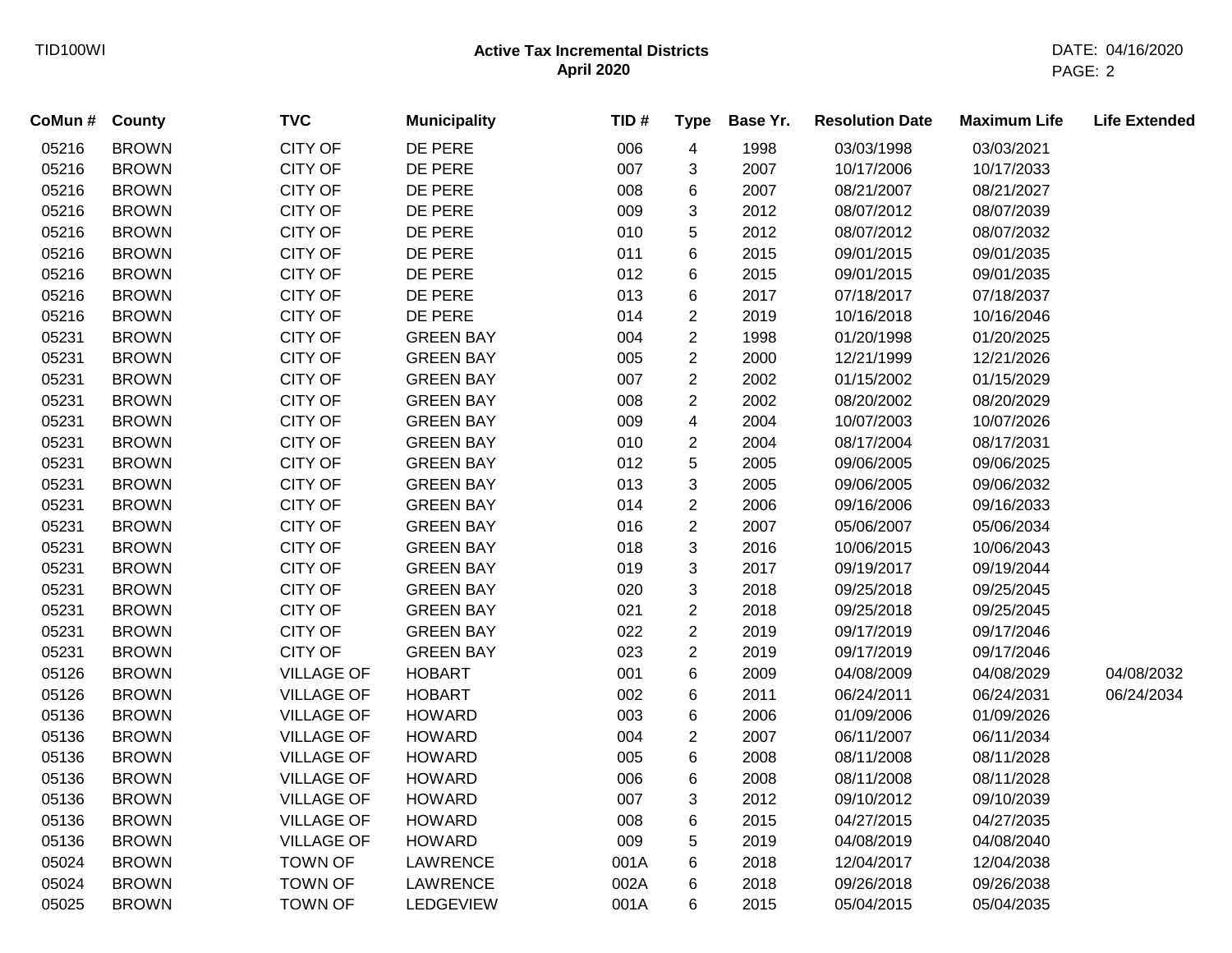| CoMun# | County         | <b>TVC</b>        | <b>Municipality</b> | TID# | <b>Type</b>    | Base Yr. | <b>Resolution Date</b> | <b>Maximum Life</b> | <b>Life Extended</b> |
|--------|----------------|-------------------|---------------------|------|----------------|----------|------------------------|---------------------|----------------------|
| 05025  | <b>BROWN</b>   | <b>TOWN OF</b>    | LEDGEVIEW           | 002T | 7T             | 2019     | 10/23/2018             | 10/23/2034          |                      |
| 05171  | <b>BROWN</b>   | <b>VILLAGE OF</b> | <b>PULASKI</b>      | 002  | 6              | 2005     | 09/06/2005             | 09/06/2025          |                      |
| 05171  | <b>BROWN</b>   | <b>VILLAGE OF</b> | <b>PULASKI</b>      | 003  | $\overline{c}$ | 2014     | 08/04/2014             | 08/04/2041          |                      |
| 05171  | <b>BROWN</b>   | <b>VILLAGE OF</b> | <b>PULASKI</b>      | 004  | 6              | 2015     | 03/25/2015             | 03/25/2035          |                      |
| 05178  | <b>BROWN</b>   | <b>VILLAGE OF</b> | <b>SUAMICO</b>      | 001  | $\overline{c}$ | 2004     | 01/01/2004             | 01/01/2031          |                      |
| 05178  | <b>BROWN</b>   | <b>VILLAGE OF</b> | <b>SUAMICO</b>      | 002  | 6              | 2006     | 08/21/2006             | 08/21/2026          |                      |
| 05178  | <b>BROWN</b>   | <b>VILLAGE OF</b> | <b>SUAMICO</b>      | 004  | 6              | 2014     | 05/19/2014             | 05/19/2034          |                      |
| 05191  | <b>BROWN</b>   | <b>VILLAGE OF</b> | <b>WRIGHTSTOWN</b>  | 003  | 6              | 2015     | 02/03/2015             | 02/03/2035          |                      |
| 05191  | <b>BROWN</b>   | <b>VILLAGE OF</b> | <b>WRIGHTSTOWN</b>  | 004  | 6              | 2016     | 09/20/2016             | 09/20/2036          |                      |
| 05191  | <b>BROWN</b>   | <b>VILLAGE OF</b> | <b>WRIGHTSTOWN</b>  | 005  | 3              | 2018     | 05/01/2018             | 05/01/2046          |                      |
| 06201  | <b>BUFFALO</b> | <b>CITY OF</b>    | <b>ALMA</b>         | 001  | $\mathbf 1$    | 1994     | 07/07/1994             | 07/07/2021          |                      |
| 06111  | <b>BUFFALO</b> | <b>VILLAGE OF</b> | <b>COCHRANE</b>     | 001  | 5              | 2019     | 03/12/2019             | 03/12/2040          |                      |
| 06251  | <b>BUFFALO</b> | <b>CITY OF</b>    | <b>MONDOVI</b>      | 001  | $\mathbf{1}$   | 1989     | 09/28/1989             | 09/28/2016          | 09/28/2026           |
| 06251  | <b>BUFFALO</b> | <b>CITY OF</b>    | <b>MONDOVI</b>      | 002  | 6D             | 2005     | 09/28/2005             | 09/28/2025          | 09/28/2035           |
| 07131  | <b>BURNETT</b> | <b>VILLAGE OF</b> | <b>GRANTSBURG</b>   | 004  | 6              | 2005     | 09/12/2005             | 09/12/2025          |                      |
| 07131  | <b>BURNETT</b> | <b>VILLAGE OF</b> | <b>GRANTSBURG</b>   | 005  | 3              | 2008     | 05/12/2008             | 05/12/2035          |                      |
| 07181  | <b>BURNETT</b> | <b>VILLAGE OF</b> | <b>SIREN</b>        | 001  | 1D             | 1994     | 09/08/1994             | 09/08/2021          | 09/08/2031           |
| 07181  | <b>BURNETT</b> | <b>VILLAGE OF</b> | <b>SIREN</b>        | 002  | 3              | 2003     | 09/29/2003             | 09/29/2030          | 09/08/2031           |
| 07191  | <b>BURNETT</b> | <b>VILLAGE OF</b> | <b>WEBSTER</b>      | 002  | 6              | 2005     | 07/13/2005             | 07/13/2025          |                      |
| 08201  | <b>CALUMET</b> | <b>CITY OF</b>    | <b>APPLETON</b>     | 006  | 4              | 2000     | 02/14/2000             | 02/14/2023          |                      |
| 08206  | <b>CALUMET</b> | <b>CITY OF</b>    | <b>BRILLION</b>     | 002  | 3              | 2006     | 01/23/2006             | 01/23/2033          |                      |
| 08206  | <b>CALUMET</b> | <b>CITY OF</b>    | <b>BRILLION</b>     | 003  | 6              | 2007     | 01/22/2007             | 01/22/2027          |                      |
| 08206  | <b>CALUMET</b> | <b>CITY OF</b>    | <b>BRILLION</b>     | 004  | 5              | 2007     | 07/23/2007             | 07/23/2027          |                      |
| 08206  | <b>CALUMET</b> | <b>CITY OF</b>    | <b>BRILLION</b>     | 005E | 10             | 2018     | 09/24/2018             | 09/24/2045          |                      |
| 08211  | <b>CALUMET</b> | <b>CITY OF</b>    | <b>CHILTON</b>      | 004  | $\overline{c}$ | 2005     | 02/15/2005             | 02/15/2032          |                      |
| 08211  | <b>CALUMET</b> | <b>CITY OF</b>    | <b>CHILTON</b>      | 006  | 6              | 2017     | 09/19/2017             | 09/19/2037          |                      |
| 08211  | <b>CALUMET</b> | <b>CITY OF</b>    | <b>CHILTON</b>      | 007  | 6              | 2017     | 09/19/2017             | 09/19/2037          |                      |
| 08131  | <b>CALUMET</b> | <b>VILLAGE OF</b> | <b>HARRISON</b>     | 001  | 6              | 2013     | 08/13/2013             | 08/13/2033          |                      |
| 08131  | <b>CALUMET</b> | <b>VILLAGE OF</b> | <b>HARRISON</b>     | 002  | 6              | 2019     | 01/29/2019             | 01/29/2040          |                      |
| 08136  | <b>CALUMET</b> | <b>VILLAGE OF</b> | <b>HILBERT</b>      | 001  | $\overline{c}$ | 1996     | 09/17/1996             | 09/17/2023          |                      |
| 08136  | <b>CALUMET</b> | <b>VILLAGE OF</b> | <b>HILBERT</b>      | 002  | 6              | 2007     | 07/30/2007             | 07/30/2027          |                      |
| 08241  | <b>CALUMET</b> | <b>CITY OF</b>    | <b>KIEL</b>         | 005  | 5              | 2014     | 03/12/2014             | 03/12/2034          |                      |
| 08251  | <b>CALUMET</b> | <b>CITY OF</b>    | <b>MENASHA</b>      | 009  | 6              | 2005     | 11/15/2004             | 11/15/2024          |                      |
| 08251  | <b>CALUMET</b> | <b>CITY OF</b>    | <b>MENASHA</b>      | 012  | 6              | 2011     | 05/16/2011             | 05/16/2031          |                      |
| 08261  | <b>CALUMET</b> | <b>CITY OF</b>    | <b>NEW HOLSTEIN</b> | 004  | 6              | 2018     | 11/27/2017             | 11/27/2038          |                      |
| 08261  | <b>CALUMET</b> | <b>CITY OF</b>    | <b>NEW HOLSTEIN</b> | 005  | 5              | 2018     | 11/27/2017             | 11/27/2038          |                      |
| 08261  | <b>CALUMET</b> | <b>CITY OF</b>    | <b>NEW HOLSTEIN</b> | 006E | 10             | 2019     | 06/19/2019             | 06/19/2046          |                      |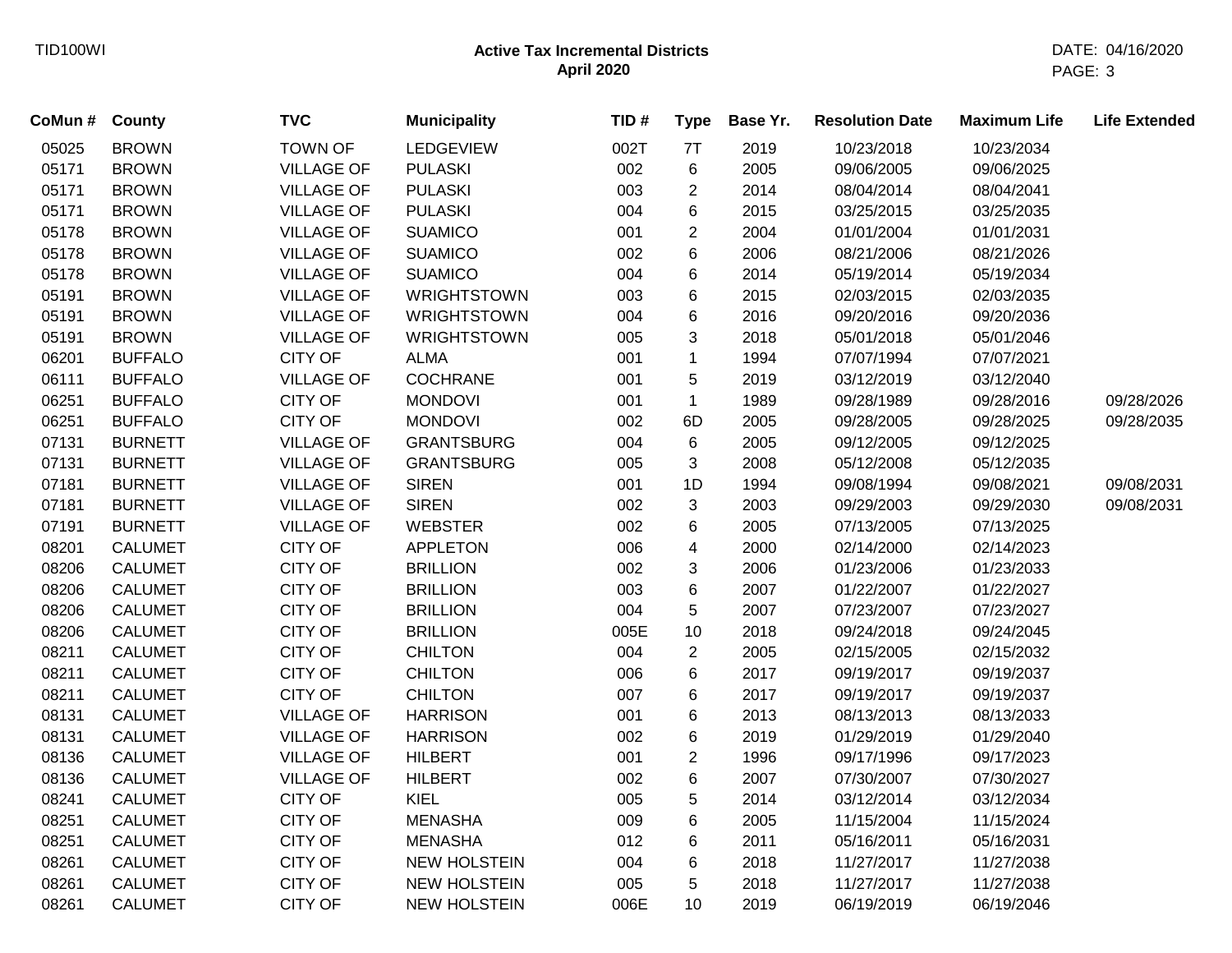| CoMun # | County          | <b>TVC</b>        | <b>Municipality</b>   | TID# | <b>Type</b>             | Base Yr. | <b>Resolution Date</b> | <b>Maximum Life</b> | <b>Life Extended</b> |
|---------|-----------------|-------------------|-----------------------|------|-------------------------|----------|------------------------|---------------------|----------------------|
| 08179   | <b>CALUMET</b>  | <b>VILLAGE OF</b> | <b>SHERWOOD</b>       | 002  | 6                       | 2013     | 09/23/2013             | 09/23/2033          |                      |
| 08179   | <b>CALUMET</b>  | <b>VILLAGE OF</b> | <b>SHERWOOD</b>       | 003  | 3                       | 2013     | 09/23/2013             | 09/23/2040          |                      |
| 09206   | <b>CHIPPEWA</b> | <b>CITY OF</b>    | <b>BLOOMER</b>        | 004  | 6D                      | 2005     | 08/10/2005             | 08/10/2025          | 08/10/2035           |
| 09111   | <b>CHIPPEWA</b> | <b>VILLAGE OF</b> | <b>CADOTT</b>         | 004  | 5                       | 2013     | 09/16/2013             | 09/16/2033          |                      |
| 09111   | <b>CHIPPEWA</b> | <b>VILLAGE OF</b> | <b>CADOTT</b>         | 005  | 6                       | 2019     | 06/17/2019             | 06/17/2039          |                      |
| 09211   | <b>CHIPPEWA</b> | <b>CITY OF</b>    | <b>CHIPPEWA FALLS</b> | 004  | $\mathbf{1}$            | 1994     | 11/16/1993             | 11/16/2020          |                      |
| 09211   | <b>CHIPPEWA</b> | <b>CITY OF</b>    | <b>CHIPPEWA FALLS</b> | 005  | 4D                      | 1998     | 11/18/1997             | 11/18/2020          | 11/18/2030           |
| 09211   | <b>CHIPPEWA</b> | <b>CITY OF</b>    | <b>CHIPPEWA FALLS</b> | 007  | $\overline{c}$          | 2001     | 03/20/2001             | 03/20/2028          |                      |
| 09211   | <b>CHIPPEWA</b> | <b>CITY OF</b>    | <b>CHIPPEWA FALLS</b> | 008  | $\overline{c}$          | 2002     | 07/16/2002             | 07/16/2029          |                      |
| 09211   | <b>CHIPPEWA</b> | <b>CITY OF</b>    | <b>CHIPPEWA FALLS</b> | 010  | 5                       | 2005     | 05/03/2005             | 05/03/2025          |                      |
| 09211   | <b>CHIPPEWA</b> | <b>CITY OF</b>    | <b>CHIPPEWA FALLS</b> | 011  | 5                       | 2008     | 09/02/2008             | 09/02/2028          |                      |
| 09211   | <b>CHIPPEWA</b> | <b>CITY OF</b>    | <b>CHIPPEWA FALLS</b> | 012  | $\overline{2}$          | 2012     | 05/01/2012             | 05/01/2039          |                      |
| 09211   | <b>CHIPPEWA</b> | <b>CITY OF</b>    | <b>CHIPPEWA FALLS</b> | 013  | $\overline{2}$          | 2015     | 04/07/2015             | 04/07/2042          |                      |
| 09211   | <b>CHIPPEWA</b> | <b>CITY OF</b>    | <b>CHIPPEWA FALLS</b> | 014  | 5                       | 2015     | 07/28/2015             | 07/28/2035          |                      |
| 09211   | <b>CHIPPEWA</b> | CITY OF           | <b>CHIPPEWA FALLS</b> | 015  | 6                       | 2018     | 07/17/2018             | 07/17/2038          |                      |
| 09221   | <b>CHIPPEWA</b> | <b>CITY OF</b>    | <b>EAU CLAIRE</b>     | 009  | 5                       | 2008     | 09/09/2008             | 09/09/2028          |                      |
| 09128   | <b>CHIPPEWA</b> | <b>VILLAGE OF</b> | <b>LAKE HALLIE</b>    | 001  | $\overline{\mathbf{4}}$ | 2003     | 09/18/2003             | 09/18/2026          |                      |
| 09128   | <b>CHIPPEWA</b> | <b>VILLAGE OF</b> | <b>LAKE HALLIE</b>    | 002  | 4                       | 2003     | 09/18/2003             | 09/18/2026          |                      |
| 09161   | <b>CHIPPEWA</b> | <b>VILLAGE OF</b> | <b>NEW AUBURN</b>     | 001  | 6                       | 2008     | 05/22/2008             | 05/22/2028          |                      |
| 09281   | <b>CHIPPEWA</b> | <b>CITY OF</b>    | <b>STANLEY</b>        | 003  | 4D                      | 2001     | 09/27/2001             | 09/27/2024          | 09/27/2034           |
| 10201   | <b>CLARK</b>    | <b>CITY OF</b>    | <b>ABBOTSFORD</b>     | 005  | 6                       | 2008     | 09/24/2008             | 09/24/2028          |                      |
| 10201   | <b>CLARK</b>    | <b>CITY OF</b>    | <b>ABBOTSFORD</b>     | 006  | 6                       | 2016     | 09/21/2016             | 09/21/2036          |                      |
| 10201   | <b>CLARK</b>    | <b>CITY OF</b>    | <b>ABBOTSFORD</b>     | 007  | 6                       | 2016     | 09/21/2016             | 09/21/2036          |                      |
| 10211   | <b>CLARK</b>    | <b>CITY OF</b>    | <b>COLBY</b>          | 002  | $\mathbf{1}$            | 1993     | 09/29/1993             | 09/29/2020          |                      |
| 10116   | <b>CLARK</b>    | <b>VILLAGE OF</b> | <b>DORCHESTER</b>     | 001  | $\mathbf{1}$            | 1992     | 09/28/1992             | 09/28/2019          | 09/28/2022           |
| 10116   | <b>CLARK</b>    | <b>VILLAGE OF</b> | <b>DORCHESTER</b>     | 002  | $\mathbf{1}$            | 1995     | 09/25/1995             | 09/25/2022          |                      |
| 10131   | <b>CLARK</b>    | <b>VILLAGE OF</b> | <b>GRANTON</b>        | 001  | 6                       | 2009     | 10/08/2008             | 10/08/2028          |                      |
| 10231   | <b>CLARK</b>    | <b>CITY OF</b>    | <b>GREENWOOD</b>      | 001  | $\mathbf{1}$            | 1991     | 09/27/1991             | 09/27/2018          | 09/27/2021           |
| 10231   | <b>CLARK</b>    | <b>CITY OF</b>    | <b>GREENWOOD</b>      | 002  | 4                       | 1998     | 03/17/1998             | 03/17/2021          | 03/17/2024           |
| 10231   | <b>CLARK</b>    | <b>CITY OF</b>    | <b>GREENWOOD</b>      | 003  | 6                       | 2019     | 08/21/2019             | 08/21/2039          |                      |
| 10246   | <b>CLARK</b>    | <b>CITY OF</b>    | <b>LOYAL</b>          | 002  | 6                       | 2006     | 08/15/2006             | 08/15/2026          |                      |
| 10261   | <b>CLARK</b>    | <b>CITY OF</b>    | <b>NEILLSVILLE</b>    | 002  | 4D                      | 1999     | 08/30/1999             | 08/30/2022          | 08/30/2032           |
| 10261   | <b>CLARK</b>    | <b>CITY OF</b>    | <b>NEILLSVILLE</b>    | 003  | 6                       | 2006     | 08/22/2006             | 08/22/2026          |                      |
| 10265   | <b>CLARK</b>    | <b>CITY OF</b>    | <b>OWEN</b>           | 003  | 3D                      | 1996     | 09/24/1996             | 09/24/2023          | 09/27/2033           |
| 10265   | <b>CLARK</b>    | <b>CITY OF</b>    | <b>OWEN</b>           | 004  | 4D                      | 2004     | 09/28/2004             | 09/28/2027          | 09/28/2037           |
| 10286   | <b>CLARK</b>    | <b>CITY OF</b>    | <b>THORP</b>          | 004  | $\mathbf{1}$            | 1994     | 11/08/1993             | 11/08/2020          |                      |
| 10286   | <b>CLARK</b>    | <b>CITY OF</b>    | <b>THORP</b>          | 005  | 4                       | 1999     | 02/23/1999             | 02/23/2022          |                      |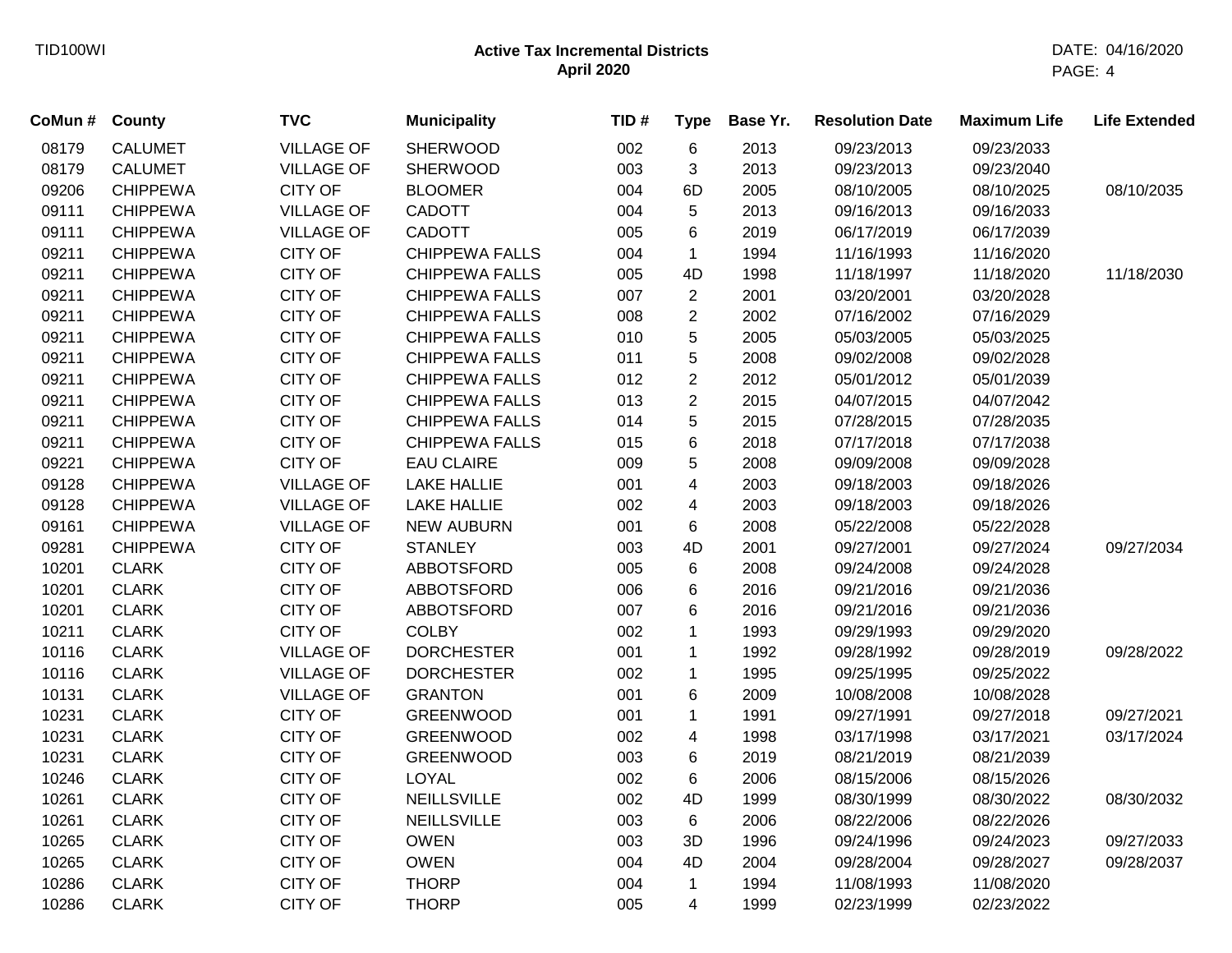| CoMun # | <b>County</b>   | <b>TVC</b>        | <b>Municipality</b>    | TID# | <b>Type</b>             | Base Yr. | <b>Resolution Date</b> | <b>Maximum Life</b> | <b>Life Extended</b> |
|---------|-----------------|-------------------|------------------------|------|-------------------------|----------|------------------------|---------------------|----------------------|
| 10286   | <b>CLARK</b>    | <b>CITY OF</b>    | <b>THORP</b>           | 006  | $\overline{\mathbf{4}}$ | 2000     | 05/08/2000             | 05/08/2023          |                      |
| 10186   | <b>CLARK</b>    | <b>VILLAGE OF</b> | <b>UNITY</b>           | 001  | 3                       | 1998     | 06/08/1998             | 06/08/2025          |                      |
| 10191   | <b>CLARK</b>    | <b>VILLAGE OF</b> | <b>WITHEE</b>          | 001  | 4                       | 1996     | 05/17/1996             | 05/17/2019          | 05/17/2022           |
| 10191   | <b>CLARK</b>    | <b>VILLAGE OF</b> | <b>WITHEE</b>          | 002  | 6                       | 2010     | 12/17/2009             | 12/17/2029          |                      |
| 10191   | <b>CLARK</b>    | <b>VILLAGE OF</b> | <b>WITHEE</b>          | 003  | 6                       | 2012     | 11/16/2011             | 11/16/2031          |                      |
| 11101   | <b>COLUMBIA</b> | <b>VILLAGE OF</b> | <b>ARLINGTON</b>       | 001  | 4                       | 1999     | 07/26/1999             | 07/26/2022          |                      |
| 11211   | <b>COLUMBIA</b> | <b>CITY OF</b>    | <b>COLUMBUS</b>        | 003  | $\mathbf 1$             | 1995     | 06/20/1995             | 06/20/2022          |                      |
| 11211   | <b>COLUMBIA</b> | <b>CITY OF</b>    | <b>COLUMBUS</b>        | 004  | 6                       | 2015     | 09/15/2015             | 09/15/2035          |                      |
| 11211   | <b>COLUMBIA</b> | <b>CITY OF</b>    | <b>COLUMBUS</b>        | 005  | 6                       | 2019     | 09/17/2019             | 09/17/2039          |                      |
| 11127   | <b>COLUMBIA</b> | <b>VILLAGE OF</b> | <b>FRIESLAND</b>       | 001  | $\mathbf 1$             | 1995     | 07/25/1995             | 07/25/2022          | 07/25/2025           |
| 11246   | <b>COLUMBIA</b> | <b>CITY OF</b>    | LODI                   | 003  | $\overline{c}$          | 2005     | 09/06/2005             | 09/06/2032          |                      |
| 11246   | <b>COLUMBIA</b> | <b>CITY OF</b>    | LODI                   | 004  | 3                       | 2015     | 06/02/2015             | 06/02/2042          |                      |
| 11246   | <b>COLUMBIA</b> | <b>CITY OF</b>    | <b>LODI</b>            | 005  | 3                       | 2015     | 06/02/2015             | 06/02/2042          |                      |
| 11271   | <b>COLUMBIA</b> | <b>CITY OF</b>    | <b>PORTAGE</b>         | 004  | $\overline{\mathbf{4}}$ | 2003     | 07/31/2003             | 07/31/2026          |                      |
| 11271   | <b>COLUMBIA</b> | <b>CITY OF</b>    | <b>PORTAGE</b>         | 005  | $\overline{c}$          | 2004     | 02/12/2004             | 02/12/2031          |                      |
| 11271   | <b>COLUMBIA</b> | <b>CITY OF</b>    | <b>PORTAGE</b>         | 006  | 3                       | 2008     | 04/10/2008             | 04/10/2035          |                      |
| 11271   | <b>COLUMBIA</b> | <b>CITY OF</b>    | <b>PORTAGE</b>         | 007  | 3                       | 2010     | 09/23/2010             | 09/23/2037          |                      |
| 11271   | <b>COLUMBIA</b> | <b>CITY OF</b>    | <b>PORTAGE</b>         | 008  | 6                       | 2014     | 06/12/2014             | 06/12/2034          |                      |
| 11271   | <b>COLUMBIA</b> | <b>CITY OF</b>    | <b>PORTAGE</b>         | 009  | 6                       | 2017     | 09/14/2017             | 09/14/2037          |                      |
| 11271   | <b>COLUMBIA</b> | <b>CITY OF</b>    | <b>PORTAGE</b>         | 010  | $\overline{2}$          | 2019     | 10/11/2018             | 10/11/2046          |                      |
| 11177   | <b>COLUMBIA</b> | <b>VILLAGE OF</b> | <b>RIO</b>             | 001  | 1D                      | 1988     | 09/20/1988             | 09/20/2015          | 09/20/2025           |
| 11177   | <b>COLUMBIA</b> | <b>VILLAGE OF</b> | <b>RIO</b>             | 003  | 4                       | 1996     | 06/20/1996             | 06/20/2019          | 09/20/2025           |
| 11291   | <b>COLUMBIA</b> | <b>CITY OF</b>    | <b>WISCONSIN DELLS</b> | 003  | 6S                      | 2005     | 05/17/2005             | 05/17/2025          | 05/17/2045           |
| 12116   | <b>CRAWFORD</b> | <b>VILLAGE OF</b> | DE SOTO                | 001  | $\overline{c}$          | 2001     | 09/19/2001             | 09/19/2028          |                      |
| 12126   | CRAWFORD        | <b>VILLAGE OF</b> | <b>FERRYVILLE</b>      | 001  | $\overline{2}$          | 2003     | 07/23/2003             | 07/23/2030          |                      |
| 12131   | <b>CRAWFORD</b> | <b>VILLAGE OF</b> | <b>GAYS MILLS</b>      | 001  | $\overline{\mathbf{4}}$ | 2000     | 09/28/2000             | 09/28/2023          | 09/28/2026           |
| 12131   | <b>CRAWFORD</b> | <b>VILLAGE OF</b> | <b>GAYS MILLS</b>      | 003  | 6                       | 2018     | 07/02/2018             | 07/02/2038          |                      |
| 12131   | <b>CRAWFORD</b> | <b>VILLAGE OF</b> | <b>GAYS MILLS</b>      | 004  | 6                       | 2018     | 07/02/2018             | 07/02/2038          |                      |
| 12271   | <b>CRAWFORD</b> | <b>CITY OF</b>    | PRAIRIE DU CHIEN       | 001E | 8                       | 2007     | 09/18/2007             | 09/18/2030          |                      |
| 12271   | <b>CRAWFORD</b> | <b>CITY OF</b>    | PRAIRIE DU CHIEN       | 005  | $\mathbf{1}$            | 1994     | 09/28/1994             | 09/28/2021          |                      |
| 12271   | <b>CRAWFORD</b> | <b>CITY OF</b>    | PRAIRIE DU CHIEN       | 006  | 4                       | 1996     | 09/16/1996             | 09/16/2019          | 08/20/2020           |
| 12191   | <b>CRAWFORD</b> | <b>VILLAGE OF</b> | WAUZEKA                | 002  | 4                       | 1997     | 09/08/1997             | 09/08/2020          |                      |
| 13106   | <b>DANE</b>     | <b>VILLAGE OF</b> | <b>BELLEVILLE</b>      | 003  | 6                       | 2009     | 09/21/2009             | 09/21/2029          |                      |
| 13106   | <b>DANE</b>     | <b>VILLAGE OF</b> | <b>BELLEVILLE</b>      | 004  | 5                       | 2009     | 09/21/2009             | 09/21/2029          |                      |
| 13106   | <b>DANE</b>     | <b>VILLAGE OF</b> | <b>BELLEVILLE</b>      | 005  | 3                       | 2009     | 09/21/2009             | 09/21/2036          |                      |
| 13107   | <b>DANE</b>     | <b>VILLAGE OF</b> | <b>BLACK EARTH</b>     | 003  | 3                       | 2009     | 04/01/2009             | 04/01/2036          |                      |
| 13107   | <b>DANE</b>     | <b>VILLAGE OF</b> | <b>BLACK EARTH</b>     | 005  | 3                       | 2018     | 09/27/2018             | 09/27/2045          |                      |
|         |                 |                   |                        |      |                         |          |                        |                     |                      |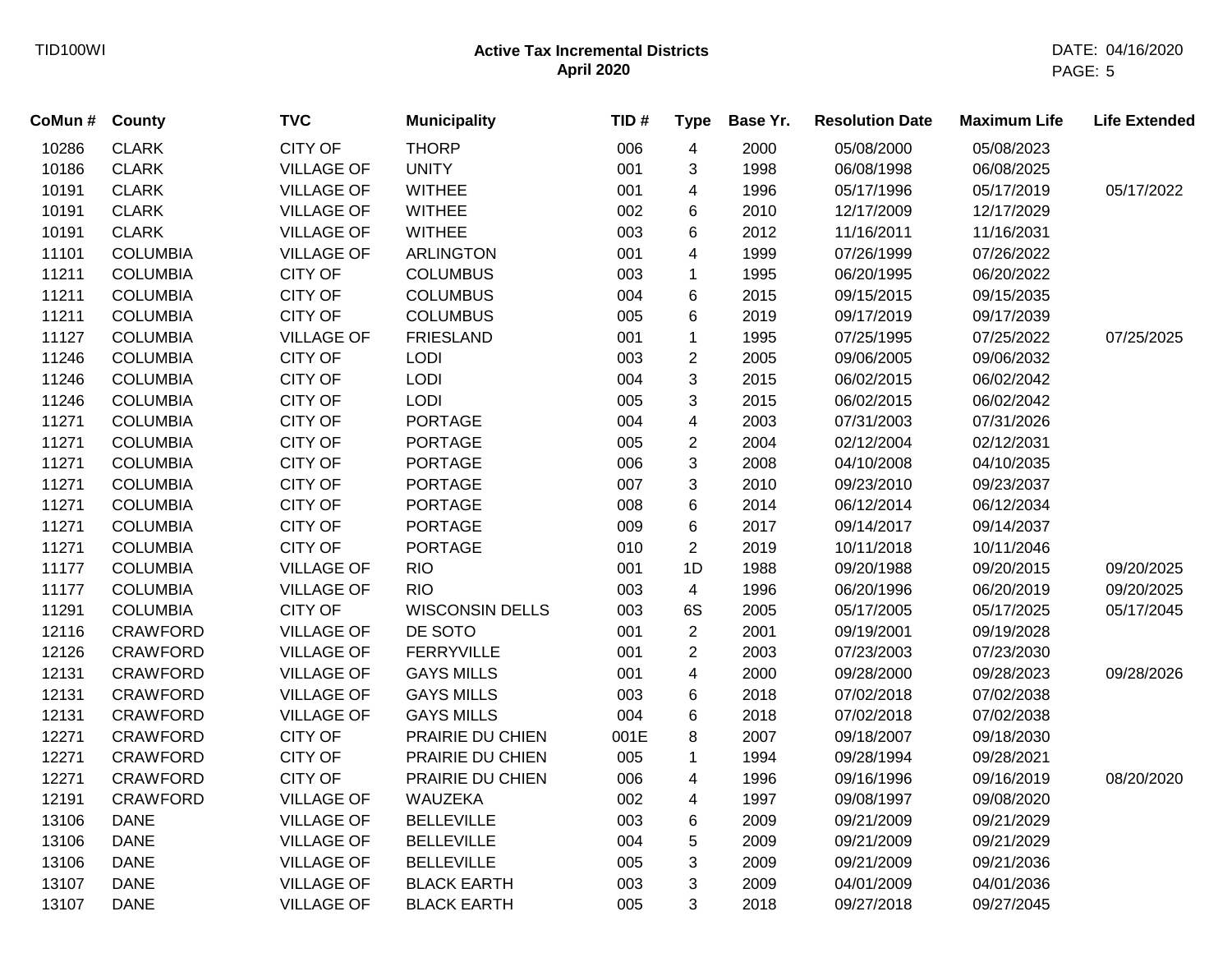| CoMun # | <b>County</b> | <b>TVC</b>        | <b>Municipality</b>  | TID# | <b>Type</b>    | Base Yr. | <b>Resolution Date</b> | <b>Maximum Life</b> | <b>Life Extended</b> |
|---------|---------------|-------------------|----------------------|------|----------------|----------|------------------------|---------------------|----------------------|
| 13109   | <b>DANE</b>   | <b>VILLAGE OF</b> | <b>BROOKLYN</b>      | 001  | 6              | 2008     | 04/14/2008             | 04/14/2028          |                      |
| 13109   | <b>DANE</b>   | <b>VILLAGE OF</b> | <b>BROOKLYN</b>      | 002  | 5              | 2013     | 01/14/2013             | 01/14/2033          |                      |
| 13111   | <b>DANE</b>   | <b>VILLAGE OF</b> | <b>CAMBRIDGE</b>     | 004  | 6              | 2013     | 06/25/2013             | 06/25/2033          |                      |
| 13112   | <b>DANE</b>   | <b>VILLAGE OF</b> | <b>COTTAGE GROVE</b> | 005  | 4              | 2003     | 05/19/2003             | 05/19/2026          |                      |
| 13112   | <b>DANE</b>   | <b>VILLAGE OF</b> | <b>COTTAGE GROVE</b> | 006  | 6              | 2005     | 10/04/2004             | 10/04/2024          |                      |
| 13112   | <b>DANE</b>   | <b>VILLAGE OF</b> | COTTAGE GROVE        | 007  | 6              | 2005     | 10/04/2004             | 10/04/2024          |                      |
| 13112   | <b>DANE</b>   | <b>VILLAGE OF</b> | <b>COTTAGE GROVE</b> | 008  | 6              | 2018     | 06/18/2018             | 06/18/2038          |                      |
| 13112   | <b>DANE</b>   | <b>VILLAGE OF</b> | <b>COTTAGE GROVE</b> | 009  | 6              | 2018     | 06/18/2018             | 06/18/2038          |                      |
| 13112   | <b>DANE</b>   | <b>VILLAGE OF</b> | <b>COTTAGE GROVE</b> | 010  | 6              | 2018     | 06/18/2018             | 06/18/2038          |                      |
| 13113   | <b>DANE</b>   | <b>VILLAGE OF</b> | <b>CROSS PLAINS</b>  | 003  | 3              | 2008     | 08/11/2008             | 08/11/2035          |                      |
| 13116   | <b>DANE</b>   | <b>VILLAGE OF</b> | <b>DANE</b>          | 002  | 3              | 2007     | 08/07/2007             | 08/07/2034          |                      |
| 13117   | <b>DANE</b>   | <b>VILLAGE OF</b> | <b>DEERFIELD</b>     | 003  | 6              | 2005     | 09/12/2005             | 09/12/2025          |                      |
| 13117   | <b>DANE</b>   | <b>VILLAGE OF</b> | <b>DEERFIELD</b>     | 004  | 6              | 2007     | 08/13/2007             | 08/13/2027          |                      |
| 13117   | <b>DANE</b>   | <b>VILLAGE OF</b> | <b>DEERFIELD</b>     | 005  | 6              | 2008     | 03/24/2008             | 03/24/2028          |                      |
| 13117   | <b>DANE</b>   | <b>VILLAGE OF</b> | <b>DEERFIELD</b>     | 006  | 5              | 2019     | 09/23/2019             | 09/23/2039          |                      |
| 13118   | <b>DANE</b>   | <b>VILLAGE OF</b> | <b>DEFOREST</b>      | 002  | 6              | 2009     | 03/16/2009             | 03/16/2029          | 03/16/2035           |
| 13118   | <b>DANE</b>   | <b>VILLAGE OF</b> | <b>DEFOREST</b>      | 003  | 6              | 2009     | 03/16/2009             | 03/16/2029          | 03/16/2035           |
| 13118   | <b>DANE</b>   | <b>VILLAGE OF</b> | <b>DEFOREST</b>      | 004  | 6              | 2009     | 08/17/2009             | 08/17/2029          | 08/17/2035           |
| 13118   | <b>DANE</b>   | <b>VILLAGE OF</b> | <b>DEFOREST</b>      | 005  | 6              | 2010     | 06/07/2010             | 06/07/2030          | 06/07/2036           |
| 13118   | <b>DANE</b>   | <b>VILLAGE OF</b> | <b>DEFOREST</b>      | 006  | 6              | 2011     | 10/04/2010             | 10/04/2030          | 10/04/2036           |
| 13118   | <b>DANE</b>   | <b>VILLAGE OF</b> | <b>DEFOREST</b>      | 007  | 6              | 2011     | 06/07/2011             | 06/07/2031          | 06/07/2037           |
| 13118   | <b>DANE</b>   | <b>VILLAGE OF</b> | <b>DEFOREST</b>      | 008  | 6              | 2017     | 08/15/2017             | 08/15/2037          |                      |
| 13118   | <b>DANE</b>   | <b>VILLAGE OF</b> | <b>DEFOREST</b>      | 009  | 6              | 2017     | 08/15/2017             | 08/15/2037          |                      |
| 13221   | <b>DANE</b>   | <b>CITY OF</b>    | <b>EDGERTON</b>      | 005  | 4              | 1998     | 04/20/1998             | 04/20/2021          | 03/16/2021           |
| 13225   | <b>DANE</b>   | <b>CITY OF</b>    | <b>FITCHBURG</b>     | 004  | 4              | 2003     | 05/27/2003             | 05/27/2026          |                      |
| 13225   | <b>DANE</b>   | <b>CITY OF</b>    | <b>FITCHBURG</b>     | 006  | 6              | 2006     | 08/08/2006             | 08/08/2026          |                      |
| 13225   | <b>DANE</b>   | <b>CITY OF</b>    | <b>FITCHBURG</b>     | 009  | 5              | 2015     | 06/09/2015             | 06/09/2035          |                      |
| 13225   | <b>DANE</b>   | <b>CITY OF</b>    | <b>FITCHBURG</b>     | 010  | 3              | 2016     | 11/24/2015             | 11/24/2043          |                      |
| 13225   | <b>DANE</b>   | <b>CITY OF</b>    | <b>FITCHBURG</b>     | 011  | 3              | 2018     | 01/09/2018             | 01/09/2046          |                      |
| 13225   | <b>DANE</b>   | <b>CITY OF</b>    | <b>FITCHBURG</b>     | 012  | 5              | 2018     | 06/12/2018             | 06/12/2038          |                      |
| 13225   | <b>DANE</b>   | <b>CITY OF</b>    | <b>FITCHBURG</b>     | 013  | 6              | 2018     | 09/11/2018             | 09/11/2038          |                      |
| 13032   | <b>DANE</b>   | <b>TOWN OF</b>    | <b>MADISON</b>       | 002O | $\overline{c}$ | 2006     | 08/16/2006             | 08/16/2033          |                      |
| 13251   | <b>DANE</b>   | <b>CITY OF</b>    | <b>MADISON</b>       | 025  | 1              | 1995     | 09/19/1995             | 09/19/2022          |                      |
| 13251   | <b>DANE</b>   | <b>CITY OF</b>    | <b>MADISON</b>       | 029  | $\overline{c}$ | 2000     | 09/19/2000             | 09/19/2027          |                      |
| 13251   | <b>DANE</b>   | <b>CITY OF</b>    | <b>MADISON</b>       | 035  | $\overline{2}$ | 2005     | 07/05/2005             | 07/05/2032          |                      |
| 13251   | <b>DANE</b>   | <b>CITY OF</b>    | <b>MADISON</b>       | 036  | $\overline{c}$ | 2005     | 09/06/2005             | 09/06/2032          |                      |
| 13251   | <b>DANE</b>   | <b>CITY OF</b>    | <b>MADISON</b>       | 037  | $\overline{2}$ | 2006     | 07/18/2006             | 07/18/2033          |                      |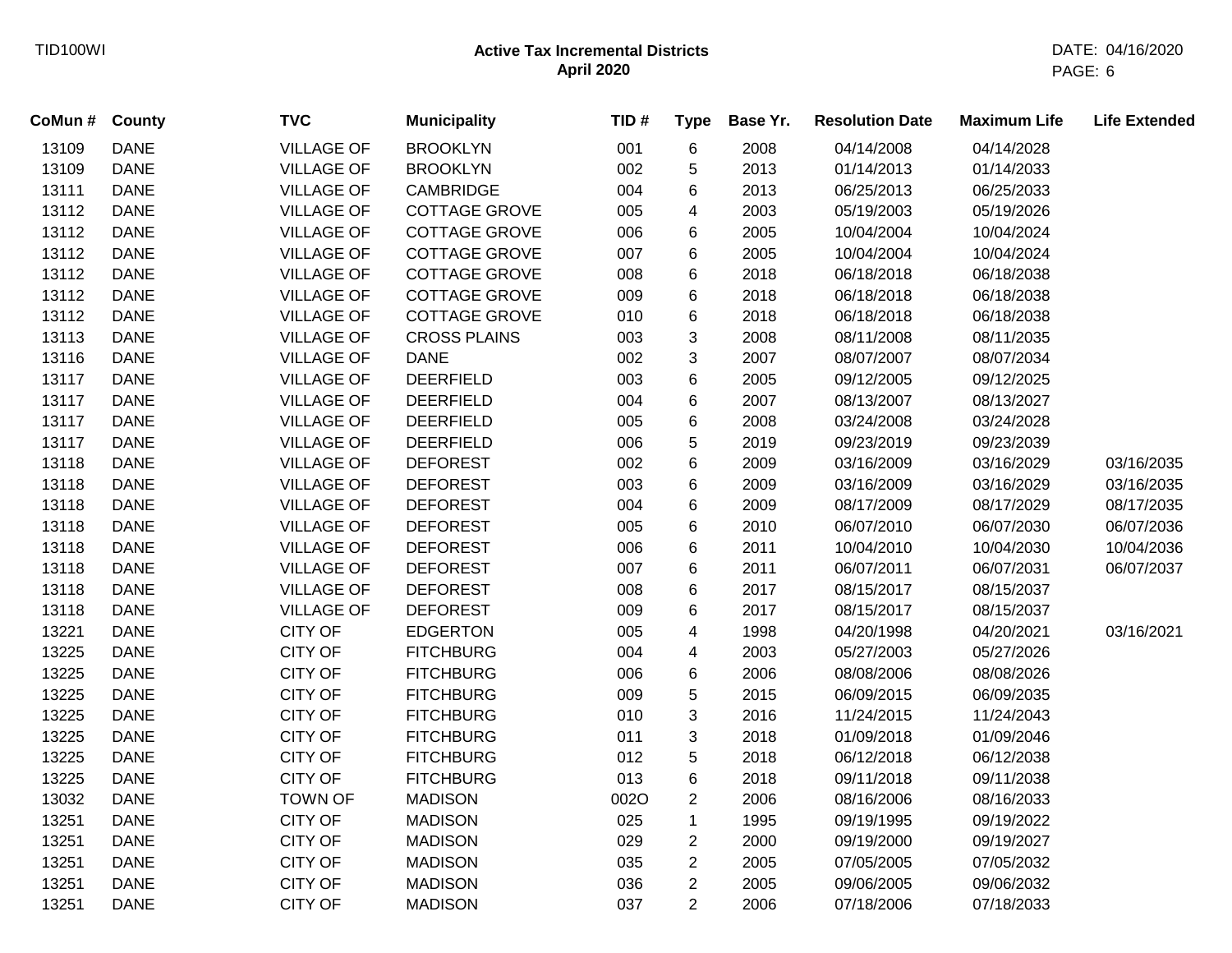| CoMun# | <b>County</b> | <b>TVC</b>        | <b>Municipality</b> | TID# | <b>Type</b>    | Base Yr. | <b>Resolution Date</b> | <b>Maximum Life</b> | <b>Life Extended</b> |
|--------|---------------|-------------------|---------------------|------|----------------|----------|------------------------|---------------------|----------------------|
| 13251  | <b>DANE</b>   | <b>CITY OF</b>    | <b>MADISON</b>      | 038  | $\overline{2}$ | 2008     | 06/17/2008             | 06/17/2035          |                      |
| 13251  | <b>DANE</b>   | <b>CITY OF</b>    | <b>MADISON</b>      | 039  | 5              | 2008     | 08/25/2008             | 08/25/2028          |                      |
| 13251  | <b>DANE</b>   | <b>CITY OF</b>    | <b>MADISON</b>      | 041  | $\overline{2}$ | 2011     | 09/06/2011             | 09/06/2038          |                      |
| 13251  | <b>DANE</b>   | <b>CITY OF</b>    | <b>MADISON</b>      | 042  | $\overline{2}$ | 2012     | 07/03/2012             | 07/03/2039          |                      |
| 13251  | <b>DANE</b>   | <b>CITY OF</b>    | <b>MADISON</b>      | 044  | $\overline{2}$ | 2013     | 09/17/2013             | 09/17/2040          |                      |
| 13251  | <b>DANE</b>   | CITY OF           | <b>MADISON</b>      | 045  | $\overline{2}$ | 2015     | 06/16/2015             | 06/16/2042          |                      |
| 13251  | <b>DANE</b>   | <b>CITY OF</b>    | <b>MADISON</b>      | 046  | 6              | 2015     | 09/01/2015             | 09/01/2035          |                      |
| 13251  | <b>DANE</b>   | <b>CITY OF</b>    | <b>MADISON</b>      | 047  | 6              | 2017     | 09/19/2017             | 09/19/2037          |                      |
| 13151  | <b>DANE</b>   | <b>VILLAGE OF</b> | <b>MAPLE BLUFF</b>  | 001  | $\overline{2}$ | 2014     | 08/12/2014             | 08/12/2041          |                      |
| 13152  | <b>DANE</b>   | <b>VILLAGE OF</b> | <b>MARSHALL</b>     | 002  | 6              | 2018     | 03/27/2018             | 03/27/2039          |                      |
| 13153  | <b>DANE</b>   | <b>VILLAGE OF</b> | <b>MAZOMANIE</b>    | 004  | 6              | 2005     | 09/27/2005             | 09/27/2025          |                      |
| 13153  | <b>DANE</b>   | <b>VILLAGE OF</b> | <b>MAZOMANIE</b>    | 005  | $\overline{2}$ | 2005     | 09/27/2005             | 09/27/2032          |                      |
| 13154  | <b>DANE</b>   | <b>VILLAGE OF</b> | <b>MCFARLAND</b>    | 003  | $\overline{4}$ | 2004     | 08/09/2004             | 08/09/2027          |                      |
| 13154  | <b>DANE</b>   | <b>VILLAGE OF</b> | <b>MCFARLAND</b>    | 004  | $\overline{2}$ | 2008     | 01/14/2008             | 01/14/2035          |                      |
| 13154  | <b>DANE</b>   | <b>VILLAGE OF</b> | <b>MCFARLAND</b>    | 005  | 3              | 2018     | 12/11/2017             | 12/11/2045          |                      |
| 13255  | <b>DANE</b>   | <b>CITY OF</b>    | <b>MIDDLETON</b>    | 003  | 99             | 1993     | 09/29/1993             | 09/29/2030          |                      |
| 13255  | <b>DANE</b>   | CITY OF           | <b>MIDDLETON</b>    | 005  | $\overline{2}$ | 2009     | 08/04/2009             | 08/04/2036          |                      |
| 13258  | <b>DANE</b>   | CITY OF           | <b>MONONA</b>       | 004  | $\overline{2}$ | 2000     | 09/25/2000             | 09/25/2027          | 09/25/2031           |
| 13258  | <b>DANE</b>   | <b>CITY OF</b>    | <b>MONONA</b>       | 005  | $\overline{2}$ | 2008     | 11/19/2007             | 11/19/2034          | 11/19/2037           |
| 13258  | <b>DANE</b>   | <b>CITY OF</b>    | <b>MONONA</b>       | 006  | $\overline{2}$ | 2010     | 05/17/2010             | 05/17/2037          |                      |
| 13258  | <b>DANE</b>   | <b>CITY OF</b>    | <b>MONONA</b>       | 007  | $\overline{2}$ | 2012     | 07/09/2012             | 07/09/2039          |                      |
| 13258  | <b>DANE</b>   | <b>CITY OF</b>    | <b>MONONA</b>       | 008  | $\overline{2}$ | 2012     | 09/25/2012             | 09/25/2039          |                      |
| 13258  | <b>DANE</b>   | <b>CITY OF</b>    | <b>MONONA</b>       | 009  | $\overline{2}$ | 2015     | 09/08/2015             | 09/08/2042          |                      |
| 13157  | <b>DANE</b>   | <b>VILLAGE OF</b> | MOUNT HOREB         | 003  | 4              | 2004     | 03/24/2004             | 03/24/2027          |                      |
| 13157  | <b>DANE</b>   | <b>VILLAGE OF</b> | <b>MOUNT HOREB</b>  | 004  | 6              | 2007     | 09/24/2007             | 09/24/2027          |                      |
| 13157  | <b>DANE</b>   | <b>VILLAGE OF</b> | <b>MOUNT HOREB</b>  | 005  | 3              | 2016     | 08/10/2016             | 08/10/2043          |                      |
| 13165  | <b>DANE</b>   | <b>VILLAGE OF</b> | <b>OREGON</b>       | 003  | $\overline{2}$ | 2005     | 08/16/2005             | 08/16/2032          |                      |
| 13165  | <b>DANE</b>   | <b>VILLAGE OF</b> | <b>OREGON</b>       | 004  | 3              | 2008     | 09/15/2008             | 09/15/2035          |                      |
| 13165  | <b>DANE</b>   | <b>VILLAGE OF</b> | <b>OREGON</b>       | 005  | 3              | 2017     | 08/07/2017             | 08/07/2044          |                      |
| 13181  | <b>DANE</b>   | <b>VILLAGE OF</b> | SHOREWOOD HILLS     | 003  | 6              | 2008     | 09/15/2008             | 09/15/2028          |                      |
| 13181  | <b>DANE</b>   | <b>VILLAGE OF</b> | SHOREWOOD HILLS     | 004  | 6              | 2010     | 01/19/2010             | 01/19/2030          |                      |
| 13181  | <b>DANE</b>   | <b>VILLAGE OF</b> | SHOREWOOD HILLS     | 005  | $\overline{2}$ | 2016     | 03/28/2016             | 03/28/2044          |                      |
| 13056  | <b>DANE</b>   | <b>TOWN OF</b>    | <b>SPRINGFIELD</b>  | 001E | 8              | 2014     | 09/23/2014             | 09/23/2037          |                      |
| 13281  | <b>DANE</b>   | <b>CITY OF</b>    | <b>STOUGHTON</b>    | 003  | $\mathbf 1$    | 1993     | 11/24/1992             | 11/24/2019          | 09/10/2020           |
| 13281  | <b>DANE</b>   | <b>CITY OF</b>    | <b>STOUGHTON</b>    | 004  | $\overline{c}$ | 1999     | 03/23/1999             | 03/23/2026          |                      |
| 13281  | <b>DANE</b>   | <b>CITY OF</b>    | <b>STOUGHTON</b>    | 005  | $\overline{2}$ | 2010     | 02/23/2010             | 02/23/2037          | 02/23/2040           |
| 13281  | <b>DANE</b>   | <b>CITY OF</b>    | <b>STOUGHTON</b>    | 006  | 5              | 2015     | 09/29/2015             | 09/29/2035          |                      |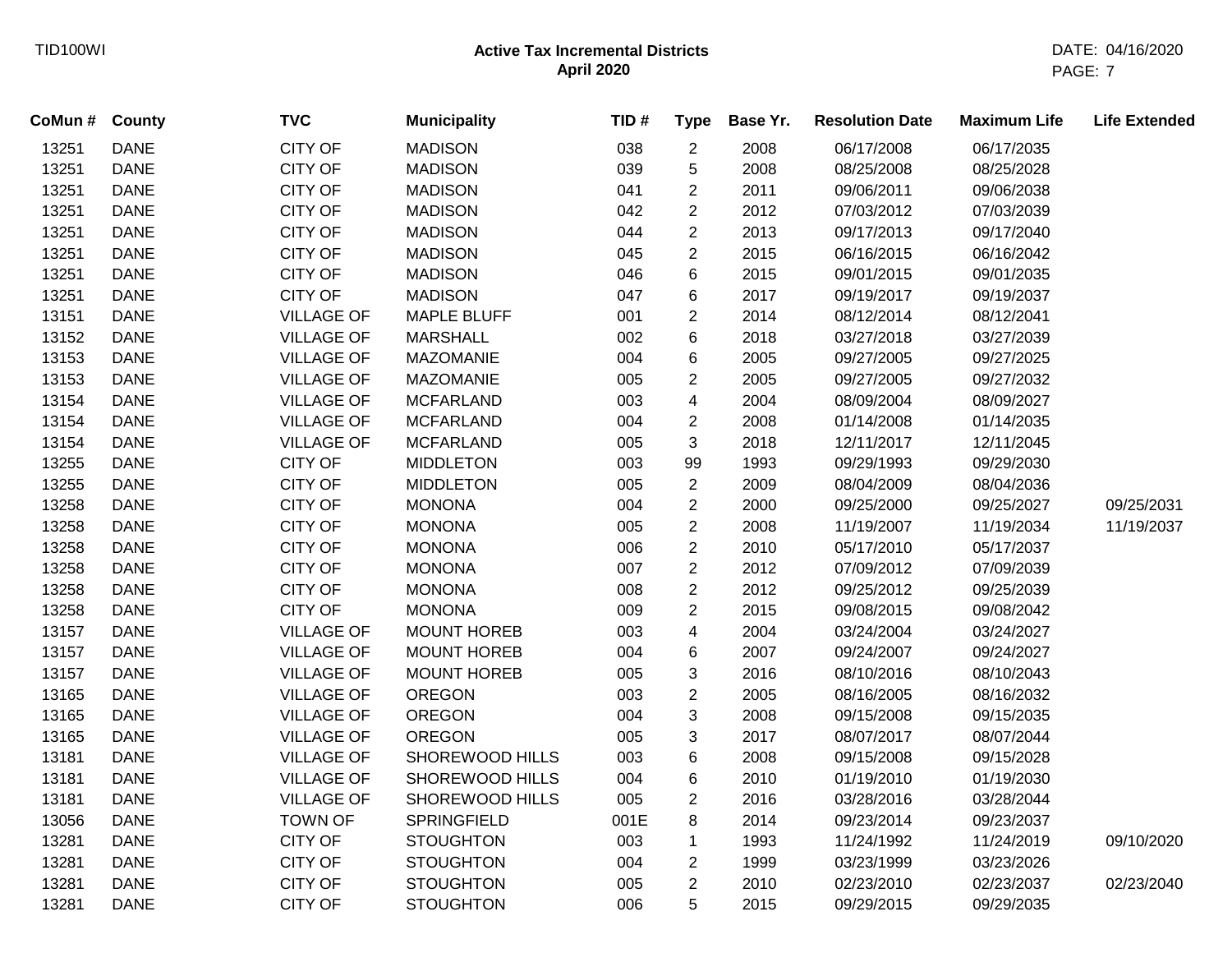| CoMun # | <b>County</b> | <b>TVC</b>        | <b>Municipality</b> | TID# | <b>Type</b>             | Base Yr. | <b>Resolution Date</b> | <b>Maximum Life</b> | <b>Life Extended</b> |
|---------|---------------|-------------------|---------------------|------|-------------------------|----------|------------------------|---------------------|----------------------|
| 13281   | <b>DANE</b>   | <b>CITY OF</b>    | <b>STOUGHTON</b>    | 007  | 6                       | 2015     | 11/11/2014             | 11/11/2034          |                      |
| 13281   | <b>DANE</b>   | <b>CITY OF</b>    | <b>STOUGHTON</b>    | 008  | $\overline{c}$          | 2018     | 07/24/2018             | 07/24/2045          |                      |
| 13282   | <b>DANE</b>   | <b>CITY OF</b>    | <b>SUN PRAIRIE</b>  | 006  | 4                       | 1997     | 04/15/1997             | 04/15/2020          | 03/17/2021           |
| 13282   | <b>DANE</b>   | <b>CITY OF</b>    | <b>SUN PRAIRIE</b>  | 008  | $\overline{c}$          | 2002     | 12/27/2001             | 12/27/2028          |                      |
| 13282   | <b>DANE</b>   | <b>CITY OF</b>    | <b>SUN PRAIRIE</b>  | 009  | 6                       | 2007     | 03/28/2007             | 03/28/2027          |                      |
| 13282   | <b>DANE</b>   | <b>CITY OF</b>    | <b>SUN PRAIRIE</b>  | 011  | $\overline{c}$          | 2015     | 12/05/2014             | 12/05/2041          |                      |
| 13282   | <b>DANE</b>   | <b>CITY OF</b>    | <b>SUN PRAIRIE</b>  | 012  | 5                       | 2016     | 08/02/2016             | 08/02/2036          |                      |
| 13282   | <b>DANE</b>   | <b>CITY OF</b>    | <b>SUN PRAIRIE</b>  | 013  | 5                       | 2017     | 09/26/2017             | 09/26/2037          |                      |
| 13286   | <b>DANE</b>   | <b>CITY OF</b>    | <b>VERONA</b>       | 004  | $\overline{2}$          | 1996     | 09/23/1996             | 09/23/2023          |                      |
| 13286   | <b>DANE</b>   | <b>CITY OF</b>    | <b>VERONA</b>       | 006  | $\overline{\mathbf{4}}$ | 2000     | 05/08/2000             | 05/08/2023          |                      |
| 13286   | <b>DANE</b>   | <b>CITY OF</b>    | <b>VERONA</b>       | 008  | 5                       | 2017     | 01/09/2017             | 01/09/2038          |                      |
| 13286   | <b>DANE</b>   | <b>CITY OF</b>    | <b>VERONA</b>       | 009  | $\overline{2}$          | 2017     | 09/25/2017             | 09/25/2044          |                      |
| 13191   | <b>DANE</b>   | <b>VILLAGE OF</b> | WAUNAKEE            | 002  | 4                       | 2000     | 03/20/2000             | 03/20/2023          |                      |
| 13191   | <b>DANE</b>   | <b>VILLAGE OF</b> | WAUNAKEE            | 003  | 4                       | 2000     | 06/05/2000             | 06/05/2023          |                      |
| 13191   | <b>DANE</b>   | <b>VILLAGE OF</b> | WAUNAKEE            | 004  | $\overline{c}$          | 2003     | 12/02/2002             | 12/02/2029          |                      |
| 13191   | <b>DANE</b>   | <b>VILLAGE OF</b> | WAUNAKEE            | 005  | $\overline{c}$          | 2005     | 11/01/2004             | 11/01/2031          |                      |
| 13191   | <b>DANE</b>   | <b>VILLAGE OF</b> | WAUNAKEE            | 006  | 6                       | 2015     | 07/20/2015             | 07/20/2035          |                      |
| 13191   | <b>DANE</b>   | <b>VILLAGE OF</b> | WAUNAKEE            | 007  | 3                       | 2016     | 02/01/2016             | 02/01/2044          |                      |
| 13191   | <b>DANE</b>   | <b>VILLAGE OF</b> | WAUNAKEE            | 008  | 3                       | 2018     | 02/05/2018             | 02/05/2046          |                      |
| 13191   | <b>DANE</b>   | <b>VILLAGE OF</b> | WAUNAKEE            | 009  | 5                       | 2018     | 02/05/2018             | 02/05/2039          |                      |
| 13196   | <b>DANE</b>   | <b>VILLAGE OF</b> | <b>WINDSOR</b>      | 001  | 6                       | 2014     | 09/04/2014             | 09/04/2034          |                      |
| 14206   | <b>DODGE</b>  | <b>CITY OF</b>    | <b>BEAVER DAM</b>   | 004  | $\mathbf{1}$            | 1994     | 09/26/1994             | 09/26/2021          |                      |
| 14206   | <b>DODGE</b>  | <b>CITY OF</b>    | <b>BEAVER DAM</b>   | 006  | $\overline{c}$          | 2009     | 12/15/2008             | 12/15/2035          |                      |
| 14206   | <b>DODGE</b>  | <b>CITY OF</b>    | <b>BEAVER DAM</b>   | 007  | 5                       | 2016     | 05/16/2016             | 05/16/2036          |                      |
| 14206   | <b>DODGE</b>  | <b>CITY OF</b>    | <b>BEAVER DAM</b>   | 008  | 6                       | 2018     | 08/20/2018             | 08/20/2038          |                      |
| 14206   | <b>DODGE</b>  | <b>CITY OF</b>    | <b>BEAVER DAM</b>   | 009  | $\overline{2}$          | 2019     | 12/17/2018             | 12/17/2046          |                      |
| 14226   | <b>DODGE</b>  | <b>CITY OF</b>    | <b>FOX LAKE</b>     | 002  | 6                       | 2015     | 08/05/2015             | 08/05/2035          |                      |
| 14226   | <b>DODGE</b>  | <b>CITY OF</b>    | <b>FOX LAKE</b>     | 003  | 6                       | 2016     | 12/02/2015             | 12/02/2036          |                      |
| 14230   | <b>DODGE</b>  | <b>CITY OF</b>    | <b>HARTFORD</b>     | 007  | 5                       | 2011     | 08/09/2011             | 08/09/2031          |                      |
| 14230   | <b>DODGE</b>  | <b>CITY OF</b>    | <b>HARTFORD</b>     | 009  | 5                       | 2015     | 09/08/2015             | 09/08/2035          |                      |
| 14236   | <b>DODGE</b>  | <b>CITY OF</b>    | <b>HORICON</b>      | 004  | 6                       | 2007     | 09/25/2007             | 09/25/2027          |                      |
| 14236   | <b>DODGE</b>  | <b>CITY OF</b>    | <b>HORICON</b>      | 005  | 6                       | 2015     | 09/29/2015             | 09/29/2035          |                      |
| 14236   | <b>DODGE</b>  | <b>CITY OF</b>    | <b>HORICON</b>      | 006  | 3                       | 2017     | 09/12/2017             | 09/12/2044          |                      |
| 14136   | <b>DODGE</b>  | <b>VILLAGE OF</b> | <b>HUSTISFORD</b>   | 001  | 6                       | 2017     | 09/27/2017             | 09/27/2037          |                      |
| 14241   | <b>DODGE</b>  | <b>CITY OF</b>    | <b>JUNEAU</b>       | 004  | 6                       | 2018     | 09/20/2018             | 09/20/2038          |                      |
| 14146   | <b>DODGE</b>  | <b>VILLAGE OF</b> | <b>LOMIRA</b>       | 004  | 5D                      | 2006     | 12/07/2005             | 12/07/2025          | 12/07/2035           |
| 14146   | <b>DODGE</b>  | <b>VILLAGE OF</b> | <b>LOMIRA</b>       | 005  | 6                       | 2015     | 09/23/2015             | 09/23/2035          | 12/07/2035           |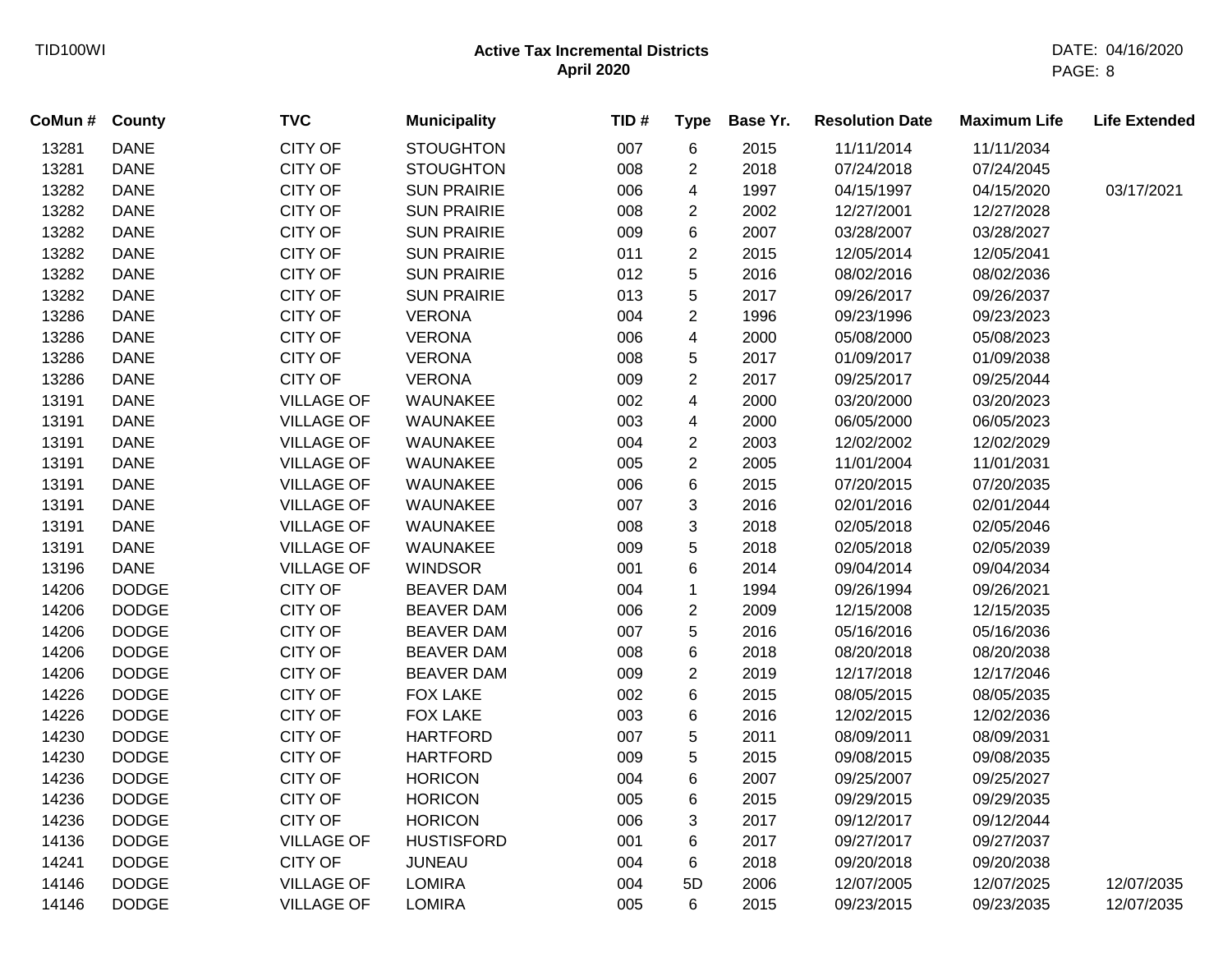| CoMun # | County            | <b>TVC</b>        | <b>Municipality</b>  | TID# | <b>Type</b>             | Base Yr. | <b>Resolution Date</b> | <b>Maximum Life</b> | <b>Life Extended</b> |
|---------|-------------------|-------------------|----------------------|------|-------------------------|----------|------------------------|---------------------|----------------------|
| 14251   | <b>DODGE</b>      | <b>CITY OF</b>    | <b>MAYVILLE</b>      | 004  | $\,$ 5 $\,$             | 2009     | 03/09/2009             | 03/09/2029          |                      |
| 14251   | <b>DODGE</b>      | <b>CITY OF</b>    | <b>MAYVILLE</b>      | 005  | 6                       | 2013     | 09/17/2013             | 09/17/2033          |                      |
| 14177   | <b>DODGE</b>      | <b>VILLAGE OF</b> | <b>REESEVILLE</b>    | 002  | 4                       | 1998     | 06/25/1998             | 06/25/2021          |                      |
| 14177   | <b>DODGE</b>      | <b>VILLAGE OF</b> | <b>REESEVILLE</b>    | 003  | 6                       | 2011     | 09/08/2011             | 09/08/2031          |                      |
| 14292   | <b>DODGE</b>      | <b>CITY OF</b>    | <b>WAUPUN</b>        | 001  | 1D                      | 1987     | 09/30/1987             | 09/30/2014          | 09/30/2024           |
| 14292   | <b>DODGE</b>      | <b>CITY OF</b>    | <b>WAUPUN</b>        | 003  | $\overline{2}$          | 2005     | 05/31/2005             | 05/31/2032          |                      |
| 14292   | <b>DODGE</b>      | <b>CITY OF</b>    | <b>WAUPUN</b>        | 005  | 6                       | 2008     | 09/16/2008             | 09/16/2028          | 09/16/2034           |
| 14292   | <b>DODGE</b>      | <b>CITY OF</b>    | <b>WAUPUN</b>        | 006  | $\overline{2}$          | 2012     | 08/21/2012             | 08/21/2039          |                      |
| 14292   | <b>DODGE</b>      | <b>CITY OF</b>    | <b>WAUPUN</b>        | 007  | 6                       | 2017     | 03/14/2017             | 03/14/2038          |                      |
| 15181   | <b>DOOR</b>       | <b>VILLAGE OF</b> | <b>SISTER BAY</b>    | 001  | $\,6$                   | 2008     | 08/21/2008             | 08/21/2028          |                      |
| 15181   | <b>DOOR</b>       | <b>VILLAGE OF</b> | <b>SISTER BAY</b>    | 002  | 6                       | 2018     | 05/24/2018             | 05/24/2038          |                      |
| 15281   | <b>DOOR</b>       | <b>CITY OF</b>    | <b>STURGEON BAY</b>  | 001  | $\mathbf{1}$            | 1991     | 09/20/1991             | 09/20/2018          | 09/20/2028           |
| 15281   | <b>DOOR</b>       | <b>CITY OF</b>    | <b>STURGEON BAY</b>  | 002  | 1D                      | 1994     | 09/06/1994             | 09/06/2021          | 09/06/2031           |
| 15281   | <b>DOOR</b>       | <b>CITY OF</b>    | <b>STURGEON BAY</b>  | 003  | $\mathbf{2}$            | 2008     | 09/24/2008             | 09/24/2035          |                      |
| 15281   | <b>DOOR</b>       | <b>CITY OF</b>    | <b>STURGEON BAY</b>  | 004  | $\overline{c}$          | 2013     | 03/19/2013             | 03/19/2040          |                      |
| 16181   | <b>DOUGLAS</b>    | <b>VILLAGE OF</b> | <b>SOLON SPRINGS</b> | 002  | 4                       | 1999     | 09/07/1999             | 09/07/2022          | 09/07/2025           |
| 16181   | <b>DOUGLAS</b>    | <b>VILLAGE OF</b> | <b>SOLON SPRINGS</b> | 003  | 6                       | 2011     | 04/04/2011             | 04/04/2031          |                      |
| 16281   | <b>DOUGLAS</b>    | <b>CITY OF</b>    | <b>SUPERIOR</b>      | 007  | 4                       | 1996     | 09/26/1996             | 09/26/2019          | 09/26/2029           |
| 16281   | <b>DOUGLAS</b>    | <b>CITY OF</b>    | <b>SUPERIOR</b>      | 008  | 4                       | 1997     | 09/02/1997             | 09/02/2020          |                      |
| 16281   | <b>DOUGLAS</b>    | <b>CITY OF</b>    | <b>SUPERIOR</b>      | 009  | 4                       | 2002     | 02/19/2002             | 02/19/2025          |                      |
| 16281   | <b>DOUGLAS</b>    | <b>CITY OF</b>    | <b>SUPERIOR</b>      | 011  | 6D                      | 2008     | 05/06/2008             | 05/06/2028          | 05/06/2038           |
| 16281   | <b>DOUGLAS</b>    | <b>CITY OF</b>    | <b>SUPERIOR</b>      | 013  | 6                       | 2014     | 09/02/2014             | 09/02/2034          |                      |
| 16281   | <b>DOUGLAS</b>    | <b>CITY OF</b>    | <b>SUPERIOR</b>      | 014  | $\overline{c}$          | 2019     | 04/16/2019             | 04/16/2047          |                      |
| 17106   | <b>DUNN</b>       | <b>VILLAGE OF</b> | <b>BOYCEVILLE</b>    | 002  | 4                       | 1996     | 02/12/1996             | 02/12/2019          | 02/12/2022           |
| 17106   | <b>DUNN</b>       | <b>VILLAGE OF</b> | <b>BOYCEVILLE</b>    | 003  | 3                       | 2007     | 09/19/2007             | 09/19/2034          |                      |
| 17111   | <b>DUNN</b>       | <b>VILLAGE OF</b> | <b>COLFAX</b>        | 003  | $\overline{c}$          | 2002     | 09/10/2002             | 09/10/2029          |                      |
| 17111   | <b>DUNN</b>       | <b>VILLAGE OF</b> | <b>COLFAX</b>        | 004  | 6                       | 2006     | 02/22/2006             | 02/22/2026          |                      |
| 17121   | <b>DUNN</b>       | <b>VILLAGE OF</b> | <b>ELK MOUND</b>     | 001  | 6                       | 2007     | 08/21/2007             | 08/21/2027          |                      |
| 17141   | <b>DUNN</b>       | <b>VILLAGE OF</b> | <b>KNAPP</b>         | 003  | 6                       | 2005     | 05/24/2005             | 05/24/2025          |                      |
| 17251   | <b>DUNN</b>       | <b>CITY OF</b>    | <b>MENOMONIE</b>     | 011  | $\overline{\mathbf{4}}$ | 2001     | 09/17/2001             | 09/17/2024          | 09/17/2034           |
| 17251   | <b>DUNN</b>       | <b>CITY OF</b>    | <b>MENOMONIE</b>     | 012  | 4                       | 2003     | 01/06/2003             | 01/06/2026          | 01/06/2036           |
| 17251   | <b>DUNN</b>       | <b>CITY OF</b>    | <b>MENOMONIE</b>     | 013  | 4D                      | 2004     | 12/10/2003             | 12/10/2026          | 12/10/2036           |
| 17251   | <b>DUNN</b>       | <b>CITY OF</b>    | <b>MENOMONIE</b>     | 014  | $\overline{2}$          | 2004     | 09/07/2004             | 09/07/2031          | 12/10/2036           |
| 17251   | <b>DUNN</b>       | <b>CITY OF</b>    | <b>MENOMONIE</b>     | 015  | $\sqrt{2}$              | 2005     | 02/07/2005             | 02/07/2032          |                      |
| 17251   | <b>DUNN</b>       | <b>CITY OF</b>    | <b>MENOMONIE</b>     | 016  | $\overline{2}$          | 2019     | 04/01/2019             | 04/01/2047          |                      |
| 17176   | <b>DUNN</b>       | <b>VILLAGE OF</b> | <b>RIDGELAND</b>     | 001  | 6                       | 2006     | 09/27/2006             | 09/27/2026          |                      |
| 18201   | <b>EAU CLAIRE</b> | <b>CITY OF</b>    | <b>ALTOONA</b>       | 002  | $\overline{2}$          | 2000     | 07/31/2000             | 07/31/2027          |                      |
|         |                   |                   |                      |      |                         |          |                        |                     |                      |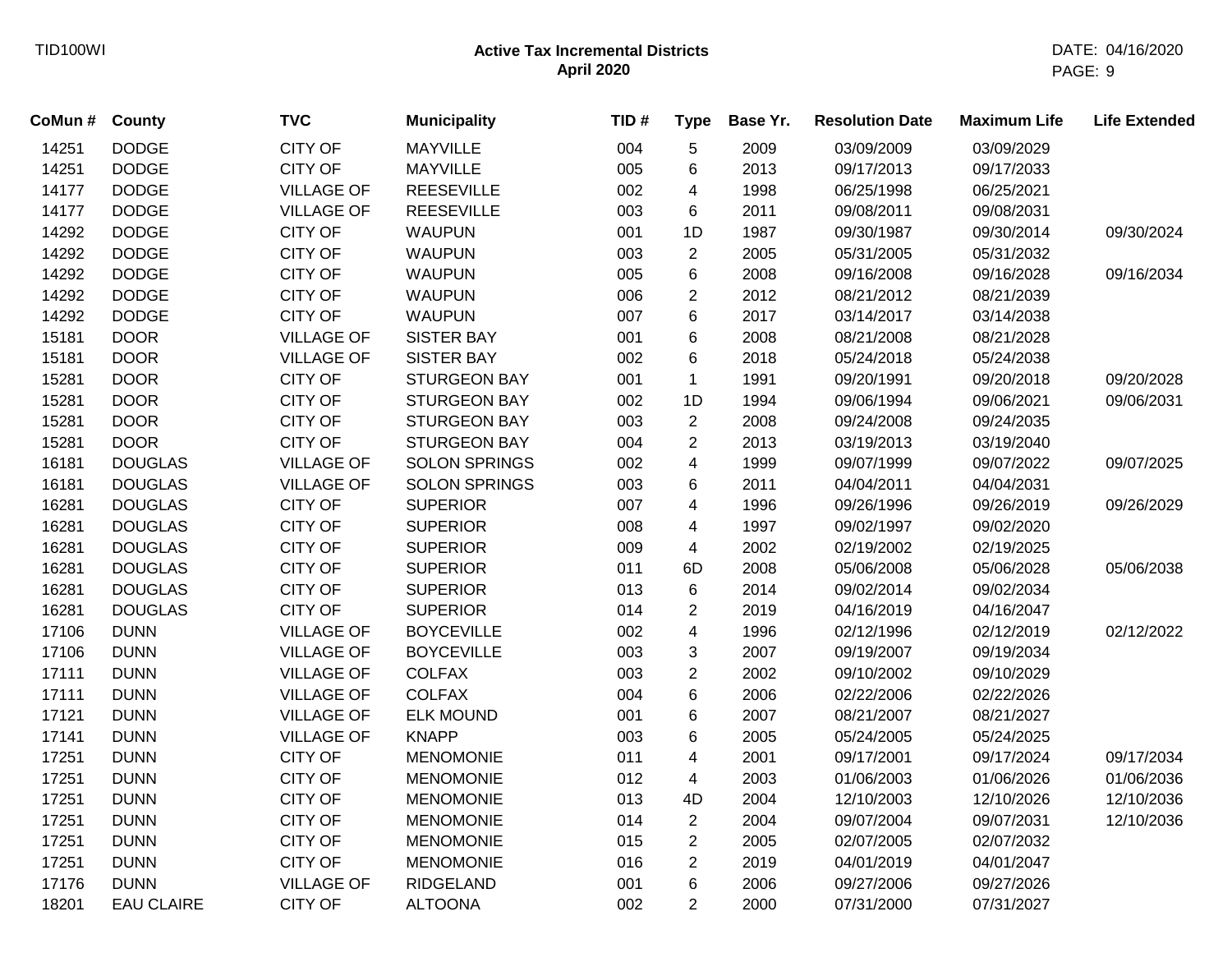| CoMun# | County            | <b>TVC</b>        | <b>Municipality</b>  | TID# | <b>Type</b>             | Base Yr. | <b>Resolution Date</b> | <b>Maximum Life</b> | <b>Life Extended</b> |
|--------|-------------------|-------------------|----------------------|------|-------------------------|----------|------------------------|---------------------|----------------------|
| 18201  | <b>EAU CLAIRE</b> | <b>CITY OF</b>    | <b>ALTOONA</b>       | 003  | $\overline{c}$          | 2001     | 09/13/2001             | 09/13/2028          |                      |
| 18201  | <b>EAU CLAIRE</b> | <b>CITY OF</b>    | <b>ALTOONA</b>       | 004  | 6                       | 2008     | 05/22/2008             | 05/22/2028          |                      |
| 18202  | <b>EAU CLAIRE</b> | <b>CITY OF</b>    | <b>AUGUSTA</b>       | 004  | 5                       | 2005     | 09/15/2005             | 09/15/2025          | 09/15/2031           |
| 18221  | <b>EAU CLAIRE</b> | <b>CITY OF</b>    | <b>EAU CLAIRE</b>    | 007  | $\overline{c}$          | 1997     | 03/11/1997             | 03/11/2024          |                      |
| 18221  | <b>EAU CLAIRE</b> | <b>CITY OF</b>    | <b>EAU CLAIRE</b>    | 008  | $\overline{c}$          | 2002     | 09/24/2002             | 09/24/2029          | 09/24/2032           |
| 18221  | <b>EAU CLAIRE</b> | <b>CITY OF</b>    | <b>EAU CLAIRE</b>    | 009  | 5                       | 2008     | 09/09/2008             | 09/09/2028          |                      |
| 18221  | <b>EAU CLAIRE</b> | <b>CITY OF</b>    | <b>EAU CLAIRE</b>    | 010  | $\overline{c}$          | 2015     | 10/14/2014             | 10/14/2041          |                      |
| 18221  | <b>EAU CLAIRE</b> | <b>CITY OF</b>    | <b>EAU CLAIRE</b>    | 011  | 6                       | 2015     | 09/22/2015             | 09/22/2035          |                      |
| 18221  | <b>EAU CLAIRE</b> | <b>CITY OF</b>    | <b>EAU CLAIRE</b>    | 012  | 6                       | 2017     | 09/12/2017             | 09/12/2037          |                      |
| 18221  | <b>EAU CLAIRE</b> | <b>CITY OF</b>    | <b>EAU CLAIRE</b>    | 013  | 6                       | 2019     | 07/23/2019             | 07/23/2039          |                      |
| 18127  | <b>EAU CLAIRE</b> | <b>VILLAGE OF</b> | <b>FALL CREEK</b>    | 001  | $\overline{\mathbf{4}}$ | 2000     | 09/29/2000             | 09/29/2023          |                      |
| 18127  | <b>EAU CLAIRE</b> | <b>VILLAGE OF</b> | <b>FALL CREEK</b>    | 002  | 6                       | 2013     | 09/23/2013             | 09/23/2033          |                      |
| 19010  | <b>FLORENCE</b>   | <b>TOWN OF</b>    | <b>FLORENCE</b>      | 001R | 6                       | 2013     | 05/21/2013             | 05/21/2033          |                      |
| 20111  | FOND DU LAC       | <b>VILLAGE OF</b> | <b>CAMPBELLSPORT</b> | 001  | 6                       | 2011     | 04/18/2011             | 04/18/2031          |                      |
| 20126  | FOND DU LAC       | <b>VILLAGE OF</b> | <b>FAIRWATER</b>     | 001  | 4D                      | 1997     | 04/08/1997             | 04/08/2020          | 04/08/2030           |
| 20226  | FOND DU LAC       | <b>CITY OF</b>    | FOND DU LAC          | 010  | 4                       | 2004     | 08/25/2004             | 08/25/2027          |                      |
| 20226  | FOND DU LAC       | <b>CITY OF</b>    | FOND DU LAC          | 012  | 3                       | 2008     | 08/13/2008             | 08/13/2035          |                      |
| 20226  | FOND DU LAC       | <b>CITY OF</b>    | FOND DU LAC          | 013  | 6                       | 2010     | 03/30/2010             | 03/30/2030          |                      |
| 20226  | FOND DU LAC       | <b>CITY OF</b>    | FOND DU LAC          | 014  | 3                       | 2011     | 11/10/2010             | 11/10/2037          |                      |
| 20226  | FOND DU LAC       | <b>CITY OF</b>    | FOND DU LAC          | 015  | $\overline{c}$          | 2011     | 08/10/2011             | 08/10/2038          |                      |
| 20226  | FOND DU LAC       | CITY OF           | FOND DU LAC          | 016  | $\overline{c}$          | 2012     | 08/08/2012             | 08/08/2039          |                      |
| 20226  | FOND DU LAC       | <b>CITY OF</b>    | FOND DU LAC          | 017  | 5                       | 2012     | 08/08/2012             | 08/08/2032          |                      |
| 20226  | FOND DU LAC       | <b>CITY OF</b>    | FOND DU LAC          | 018  | 3                       | 2014     | 03/12/2014             | 03/12/2041          |                      |
| 20226  | FOND DU LAC       | <b>CITY OF</b>    | FOND DU LAC          | 019  | $\overline{c}$          | 2015     | 04/08/2015             | 04/08/2042          |                      |
| 20226  | FOND DU LAC       | <b>CITY OF</b>    | FOND DU LAC          | 020  | $\overline{2}$          | 2017     | 11/09/2016             | 11/09/2044          |                      |
| 20226  | FOND DU LAC       | <b>CITY OF</b>    | FOND DU LAC          | 021  | $\overline{2}$          | 2017     | 11/09/2016             | 11/09/2044          |                      |
| 20226  | FOND DU LAC       | <b>CITY OF</b>    | FOND DU LAC          | 022  | $\overline{2}$          | 2017     | 09/13/2017             | 09/13/2044          |                      |
| 20226  | FOND DU LAC       | <b>CITY OF</b>    | FOND DU LAC          | 023  | 5                       | 2018     | 08/08/2018             | 08/08/2038          |                      |
| 20226  | FOND DU LAC       | <b>CITY OF</b>    | FOND DU LAC          | 024  | 5                       | 2018     | 08/08/2018             | 08/08/2038          |                      |
| 20161  | FOND DU LAC       | <b>VILLAGE OF</b> | NORTH FOND DU LAC    | 001  | 4                       | 1999     | 07/19/1999             | 07/19/2022          |                      |
| 20161  | FOND DU LAC       | <b>VILLAGE OF</b> | NORTH FOND DU LAC    | 002  | $\overline{2}$          | 2008     | 08/14/2008             | 08/14/2035          |                      |
| 20165  | FOND DU LAC       | <b>VILLAGE OF</b> | <b>OAKFIELD</b>      | 001  | $\mathbf{1}$            | 1995     | 04/18/1995             | 04/18/2022          | 04/18/2025           |
| 20165  | FOND DU LAC       | <b>VILLAGE OF</b> | <b>OAKFIELD</b>      | 002  | 3                       | 1997     | 08/20/1997             | 08/20/2024          | 08/20/2027           |
| 20276  | FOND DU LAC       | <b>CITY OF</b>    | <b>RIPON</b>         | 004  | 1                       | 1994     | 03/08/1994             | 03/08/2021          |                      |
| 20276  | FOND DU LAC       | <b>CITY OF</b>    | <b>RIPON</b>         | 005  | 4                       | 2000     | 09/25/2000             | 09/25/2023          |                      |
| 20276  | FOND DU LAC       | <b>CITY OF</b>    | <b>RIPON</b>         | 006  | 6                       | 2005     | 03/08/2005             | 03/08/2025          |                      |
| 20276  | FOND DU LAC       | <b>CITY OF</b>    | <b>RIPON</b>         | 007  | 6                       | 2007     | 06/12/2007             | 06/12/2027          |                      |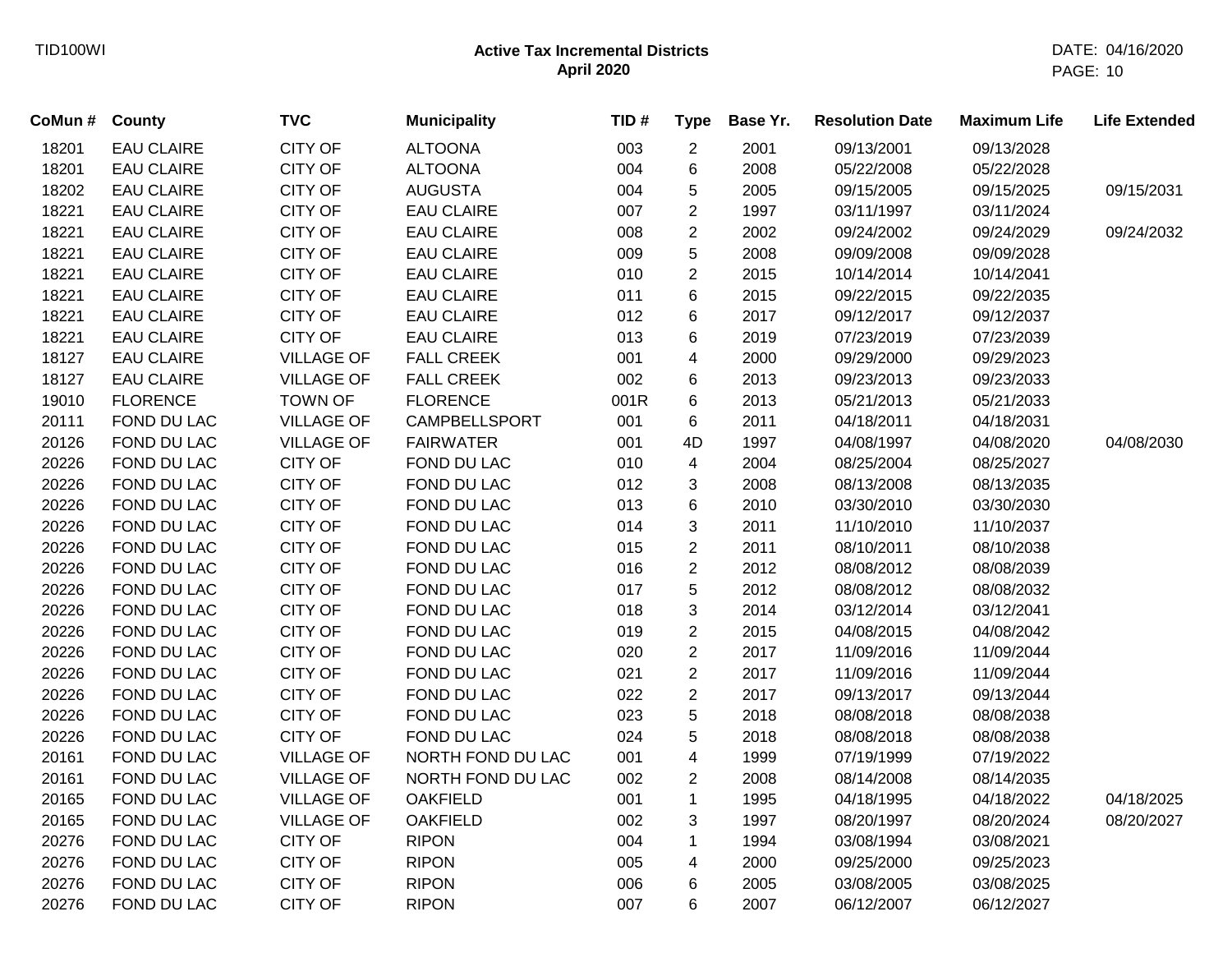| CoMun # | County        | <b>TVC</b>        | <b>Municipality</b> | TID# | <b>Type</b>             | Base Yr. | <b>Resolution Date</b> | <b>Maximum Life</b> | <b>Life Extended</b> |
|---------|---------------|-------------------|---------------------|------|-------------------------|----------|------------------------|---------------------|----------------------|
| 20276   | FOND DU LAC   | <b>CITY OF</b>    | <b>RIPON</b>        | 009  | 6                       | 2009     | 07/16/2009             | 07/16/2029          |                      |
| 20276   | FOND DU LAC   | <b>CITY OF</b>    | <b>RIPON</b>        | 010  | 6                       | 2009     | 09/08/2009             | 09/08/2029          |                      |
| 20276   | FOND DU LAC   | <b>CITY OF</b>    | <b>RIPON</b>        | 011  | 3                       | 2009     | 09/08/2009             | 09/08/2036          |                      |
| 20276   | FOND DU LAC   | <b>CITY OF</b>    | <b>RIPON</b>        | 012  | 5                       | 2014     | 02/11/2014             | 02/11/2034          |                      |
| 20276   | FOND DU LAC   | <b>CITY OF</b>    | <b>RIPON</b>        | 014  | 5                       | 2016     | 05/23/2016             | 05/23/2036          |                      |
| 20276   | FOND DU LAC   | <b>CITY OF</b>    | <b>RIPON</b>        | 015  | 3                       | 2017     | 08/14/2017             | 08/14/2044          |                      |
| 20176   | FOND DU LAC   | <b>VILLAGE OF</b> | <b>ROSENDALE</b>    | 001  | 3                       | 2011     | 09/19/2011             | 09/19/2038          |                      |
| 20176   | FOND DU LAC   | <b>VILLAGE OF</b> | <b>ROSENDALE</b>    | 002  | 6                       | 2019     | 09/23/2019             | 09/23/2039          |                      |
| 20292   | FOND DU LAC   | <b>CITY OF</b>    | <b>WAUPUN</b>       | 003  | $\overline{2}$          | 2005     | 05/31/2005             | 05/31/2032          |                      |
| 20292   | FOND DU LAC   | <b>CITY OF</b>    | <b>WAUPUN</b>       | 006  | $\overline{2}$          | 2012     | 08/21/2012             | 08/21/2039          |                      |
| 20292   | FOND DU LAC   | <b>CITY OF</b>    | <b>WAUPUN</b>       | 008  | 6                       | 2018     | 02/13/2018             | 02/13/2039          |                      |
| 21211   | <b>FOREST</b> | <b>CITY OF</b>    | <b>CRANDON</b>      | 001  | 4                       | 2002     | 06/05/2002             | 06/05/2025          | 06/05/2028           |
| 22206   | <b>GRANT</b>  | <b>CITY OF</b>    | <b>BOSCOBEL</b>     | 004  | 5                       | 2005     | 04/18/2005             | 04/18/2025          |                      |
| 22211   | <b>GRANT</b>  | <b>CITY OF</b>    | <b>CUBA CITY</b>    | 002  | $\overline{\mathbf{4}}$ | 1999     | 07/13/1999             | 07/13/2022          |                      |
| 22211   | <b>GRANT</b>  | <b>CITY OF</b>    | <b>CUBA CITY</b>    | 003  | 5                       | 2012     | 09/05/2012             | 09/05/2032          |                      |
| 22211   | <b>GRANT</b>  | <b>CITY OF</b>    | <b>CUBA CITY</b>    | 004  | 6                       | 2019     | 01/24/2019             | 01/24/2040          |                      |
| 22116   | <b>GRANT</b>  | <b>VILLAGE OF</b> | <b>DICKEYVILLE</b>  | 001  | 6                       | 2014     | 07/09/2014             | 07/09/2034          |                      |
| 22226   | <b>GRANT</b>  | <b>CITY OF</b>    | <b>FENNIMORE</b>    | 004  | $\overline{2}$          | 2002     | 09/09/2002             | 09/09/2029          |                      |
| 22226   | <b>GRANT</b>  | <b>CITY OF</b>    | <b>FENNIMORE</b>    | 005  | $\overline{2}$          | 2005     | 12/13/2004             | 12/13/2031          |                      |
| 22226   | <b>GRANT</b>  | <b>CITY OF</b>    | <b>FENNIMORE</b>    | 006  | $\overline{2}$          | 2017     | 09/29/2017             | 09/29/2044          |                      |
| 22136   | <b>GRANT</b>  | <b>VILLAGE OF</b> | <b>HAZEL GREEN</b>  | 001  | 4                       | 1997     | 09/29/1997             | 09/29/2020          | 09/29/2023           |
| 22246   | <b>GRANT</b>  | <b>CITY OF</b>    | <b>LANCASTER</b>    | 003  | 6D                      | 2006     | 02/20/2006             | 02/20/2026          | 02/20/2036           |
| 22246   | <b>GRANT</b>  | <b>CITY OF</b>    | <b>LANCASTER</b>    | 004  | 6                       | 2006     | 09/25/2006             | 09/25/2026          | 02/20/2036           |
| 22246   | <b>GRANT</b>  | <b>CITY OF</b>    | <b>LANCASTER</b>    | 005  | 3                       | 2018     | 09/25/2018             | 09/25/2045          |                      |
| 22151   | <b>GRANT</b>  | <b>VILLAGE OF</b> | <b>MONTFORT</b>     | 001  | 6                       | 2014     | 05/06/2014             | 05/06/2034          |                      |
| 22153   | <b>GRANT</b>  | <b>VILLAGE OF</b> | <b>MUSCODA</b>      | 003  | $\overline{2}$          | 1997     | 04/21/1997             | 04/21/2024          |                      |
| 22271   | <b>GRANT</b>  | <b>CITY OF</b>    | <b>PLATTEVILLE</b>  | 005  | 6                       | 2005     | 06/28/2005             | 06/28/2025          |                      |
| 22271   | <b>GRANT</b>  | <b>CITY OF</b>    | <b>PLATTEVILLE</b>  | 006  | 6                       | 2006     | 03/28/2006             | 03/28/2026          |                      |
| 22271   | <b>GRANT</b>  | <b>CITY OF</b>    | <b>PLATTEVILLE</b>  | 007  | $\overline{2}$          | 2006     | 03/28/2006             | 03/28/2033          |                      |
| 23106   | <b>GREEN</b>  | <b>VILLAGE OF</b> | <b>BELLEVILLE</b>   | 005  | 3                       | 2009     | 09/21/2009             | 09/21/2036          |                      |
| 23206   | <b>GREEN</b>  | <b>CITY OF</b>    | <b>BRODHEAD</b>     | 004  | $\overline{2}$          | 2005     | 11/17/2004             | 11/17/2031          |                      |
| 23206   | <b>GREEN</b>  | <b>CITY OF</b>    | <b>BRODHEAD</b>     | 005  | $\overline{2}$          | 2005     | 11/17/2004             | 11/17/2031          |                      |
| 23206   | <b>GREEN</b>  | <b>CITY OF</b>    | <b>BRODHEAD</b>     | 006  | 6                       | 2006     | 09/11/2006             | 09/11/2026          |                      |
| 23206   | <b>GREEN</b>  | <b>CITY OF</b>    | <b>BRODHEAD</b>     | 007  | $\overline{2}$          | 2013     | 02/11/2013             | 02/11/2040          |                      |
| 23109   | <b>GREEN</b>  | <b>VILLAGE OF</b> | <b>BROOKLYN</b>     | 001  | 6                       | 2008     | 04/14/2008             | 04/14/2028          |                      |
| 23251   | <b>GREEN</b>  | <b>CITY OF</b>    | <b>MONROE</b>       | 006  | $\overline{2}$          | 2003     | 05/20/2003             | 05/20/2030          |                      |
| 23251   | <b>GREEN</b>  | <b>CITY OF</b>    | <b>MONROE</b>       | 007  | 3                       | 2005     | 09/28/2005             | 09/28/2032          |                      |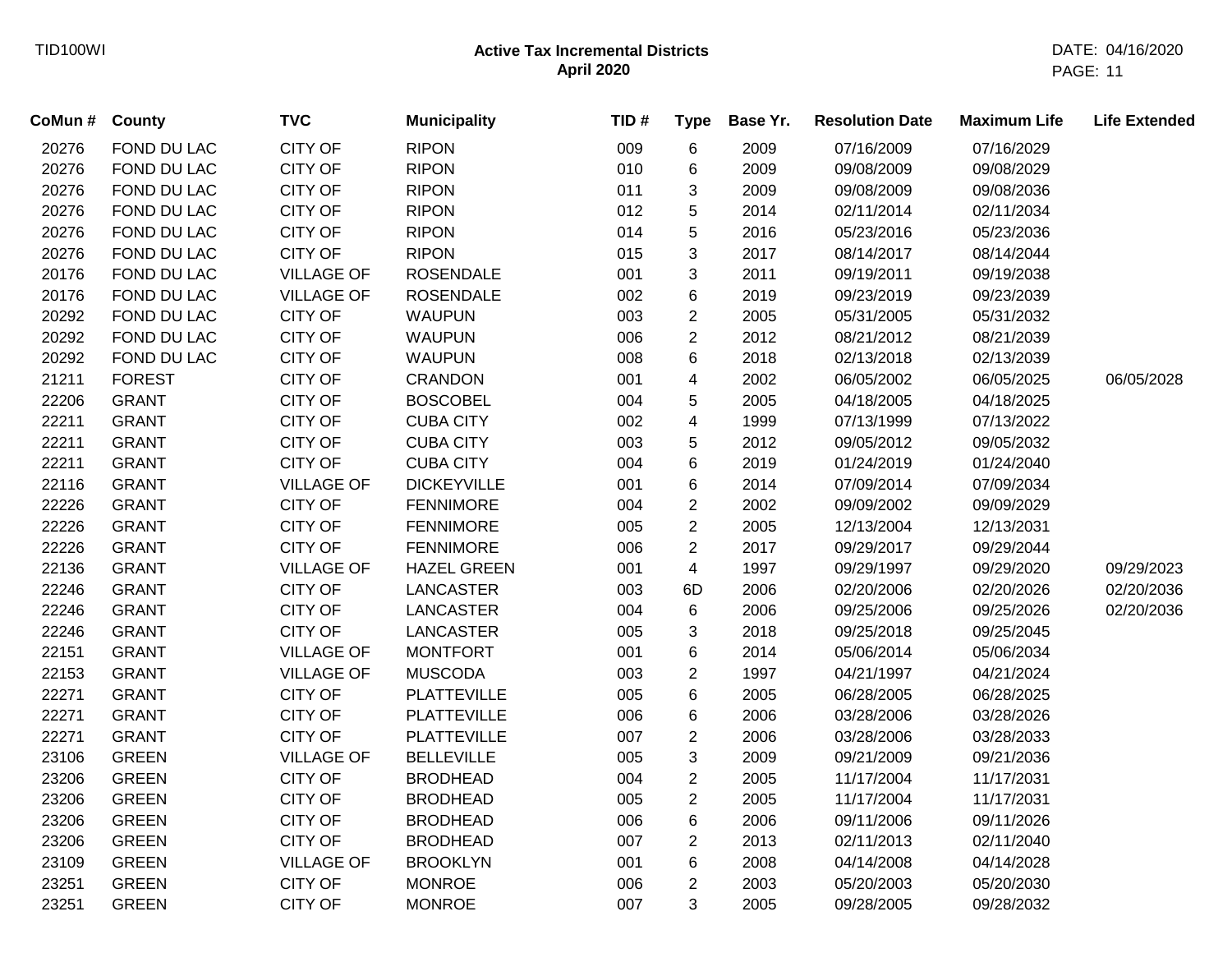| CoMun # | <b>County</b>     | <b>TVC</b>        | <b>Municipality</b>      | TID# | <b>Type</b>    | Base Yr. | <b>Resolution Date</b> | <b>Maximum Life</b> | <b>Life Extended</b> |
|---------|-------------------|-------------------|--------------------------|------|----------------|----------|------------------------|---------------------|----------------------|
| 23251   | <b>GREEN</b>      | <b>CITY OF</b>    | <b>MONROE</b>            | 008  | $\overline{2}$ | 2007     | 10/17/2006             | 10/17/2033          |                      |
| 23251   | <b>GREEN</b>      | <b>CITY OF</b>    | <b>MONROE</b>            | 009  | 6              | 2018     | 10/03/2017             | 10/03/2038          |                      |
| 23251   | <b>GREEN</b>      | <b>CITY OF</b>    | <b>MONROE</b>            | 010  | 6              | 2017     | 09/05/2017             | 09/05/2037          |                      |
| 23161   | <b>GREEN</b>      | <b>VILLAGE OF</b> | <b>NEW GLARUS</b>        | 003  | 5              | 2006     | 06/13/2006             | 06/13/2026          |                      |
| 23161   | <b>GREEN</b>      | <b>VILLAGE OF</b> | <b>NEW GLARUS</b>        | 004  | 3              | 2015     | 08/18/2015             | 08/18/2042          |                      |
| 24206   | <b>GREEN LAKE</b> | <b>CITY OF</b>    | <b>BERLIN</b>            | 001E | 8              | 2003     | 03/19/2004             | 03/19/2027          |                      |
| 24206   | <b>GREEN LAKE</b> | <b>CITY OF</b>    | <b>BERLIN</b>            | 002E | 8              | 2007     | 07/11/2007             | 07/11/2030          |                      |
| 24206   | <b>GREEN LAKE</b> | <b>CITY OF</b>    | <b>BERLIN</b>            | 009  | $\mathbf{1}$   | 1991     | 08/27/1991             | 08/27/2018          | 08/27/2021           |
| 24206   | <b>GREEN LAKE</b> | <b>CITY OF</b>    | <b>BERLIN</b>            | 014  | 6              | 2006     | 09/20/2006             | 09/20/2026          |                      |
| 24206   | <b>GREEN LAKE</b> | <b>CITY OF</b>    | <b>BERLIN</b>            | 015  | $\overline{2}$ | 2008     | 09/23/2008             | 09/23/2035          |                      |
| 24231   | <b>GREEN LAKE</b> | <b>CITY OF</b>    | <b>GREEN LAKE</b>        | 003  | 6D             | 2005     | 09/12/2005             | 09/12/2025          | 09/12/2035           |
| 24231   | <b>GREEN LAKE</b> | <b>CITY OF</b>    | <b>GREEN LAKE</b>        | 004  | 3              | 2009     | 07/13/2009             | 07/13/2036          |                      |
| 24251   | <b>GREEN LAKE</b> | <b>CITY OF</b>    | <b>MARKESAN</b>          | 001  | $\mathbf{1}$   | 1995     | 01/16/1995             | 01/16/2022          | 01/16/2025           |
| 24271   | <b>GREEN LAKE</b> | <b>CITY OF</b>    | <b>PRINCETON</b>         | 002  | 4D             | 2001     | 09/25/2001             | 09/25/2024          | 09/25/2034           |
| 25101   | <b>IOWA</b>       | <b>VILLAGE OF</b> | <b>ARENA</b>             | 001  | 6              | 2006     | 09/28/2006             | 09/28/2026          |                      |
| 25102   | <b>IOWA</b>       | <b>VILLAGE OF</b> | <b>AVOCA</b>             | 001  | 1              | 1995     | 08/14/1995             | 08/14/2022          |                      |
| 25106   | <b>IOWA</b>       | <b>VILLAGE OF</b> | <b>BARNEVELD</b>         | 001  | 4              | 2002     | 06/24/2002             | 06/24/2025          |                      |
| 25106   | <b>IOWA</b>       | <b>VILLAGE OF</b> | <b>BARNEVELD</b>         | 002  | 6              | 2015     | 05/04/2015             | 05/04/2035          |                      |
| 25216   | <b>IOWA</b>       | <b>CITY OF</b>    | <b>DODGEVILLE</b>        | 002  | 4              | 1998     | 09/28/1998             | 09/28/2021          | 03/17/2021           |
| 25136   | <b>IOWA</b>       | <b>VILLAGE OF</b> | <b>HIGHLAND</b>          | 002  | 4              | 1999     | 02/04/1999             | 02/04/2022          | 02/04/2025           |
| 25177   | <b>IOWA</b>       | <b>VILLAGE OF</b> | <b>RIDGEWAY</b>          | 001  | 6              | 2007     | 08/07/2007             | 08/07/2027          | 08/07/2030           |
| 26236   | <b>IRON</b>       | <b>CITY OF</b>    | <b>HURLEY</b>            | 003  | 1              | 1994     | 09/27/1994             | 09/27/2021          |                      |
| 27206   | <b>JACKSON</b>    | <b>CITY OF</b>    | <b>BLACK RIVER FALLS</b> | 003  | 4              | 2002     | 07/02/2002             | 07/02/2025          | 07/02/2028           |
| 27206   | <b>JACKSON</b>    | <b>CITY OF</b>    | <b>BLACK RIVER FALLS</b> | 004  | 4              | 2003     | 11/06/2002             | 11/06/2025          |                      |
| 27206   | <b>JACKSON</b>    | <b>CITY OF</b>    | <b>BLACK RIVER FALLS</b> | 005  | 6              | 2008     | 10/02/2007             | 10/02/2027          |                      |
| 27206   | <b>JACKSON</b>    | <b>CITY OF</b>    | <b>BLACK RIVER FALLS</b> | 006  | $\overline{2}$ | 2017     | 05/03/2017             | 05/03/2045          |                      |
| 27206   | <b>JACKSON</b>    | <b>CITY OF</b>    | <b>BLACK RIVER FALLS</b> | 007  | 5              | 2017     | 05/02/2017             | 05/02/2038          |                      |
| 27136   | <b>JACKSON</b>    | <b>VILLAGE OF</b> | <b>HIXTON</b>            | 001  | 6              | 2007     | 05/07/2007             | 05/07/2027          | 05/07/2030           |
| 27152   | <b>JACKSON</b>    | <b>VILLAGE OF</b> | <b>MERRILLAN</b>         | 001  | 6              | 2018     | 08/14/2018             | 08/14/2038          |                      |
| 27186   | <b>JACKSON</b>    | <b>VILLAGE OF</b> | <b>TAYLOR</b>            | 004  | $\overline{2}$ | 1999     | 06/23/1999             | 06/23/2026          |                      |
| 28226   | <b>JEFFERSON</b>  | <b>CITY OF</b>    | FORT ATKINSON            | 006  | 4D             | 2000     | 01/18/2000             | 01/18/2023          | 01/18/2033           |
| 28226   | <b>JEFFERSON</b>  | <b>CITY OF</b>    | <b>FORT ATKINSON</b>     | 007  | $\overline{2}$ | 2000     | 01/18/2000             | 01/18/2027          | 01/18/2033           |
| 28226   | <b>JEFFERSON</b>  | <b>CITY OF</b>    | <b>FORT ATKINSON</b>     | 008  | 6              | 2009     | 09/15/2009             | 09/15/2029          | 01/18/2033           |
| 28241   | <b>JEFFERSON</b>  | <b>CITY OF</b>    | <b>JEFFERSON</b>         | 005  | $\overline{2}$ | 2001     | 05/02/2001             | 05/02/2028          | 05/02/2031           |
| 28241   | <b>JEFFERSON</b>  | <b>CITY OF</b>    | <b>JEFFERSON</b>         | 006  | 6              | 2009     | 11/17/2008             | 11/17/2028          |                      |
| 28241   | <b>JEFFERSON</b>  | <b>CITY OF</b>    | <b>JEFFERSON</b>         | 007  | 6              | 2012     | 02/21/2012             | 02/21/2032          |                      |
| 28241   | <b>JEFFERSON</b>  | <b>CITY OF</b>    | <b>JEFFERSON</b>         | 008  | 6              | 2015     | 09/15/2015             | 09/15/2035          |                      |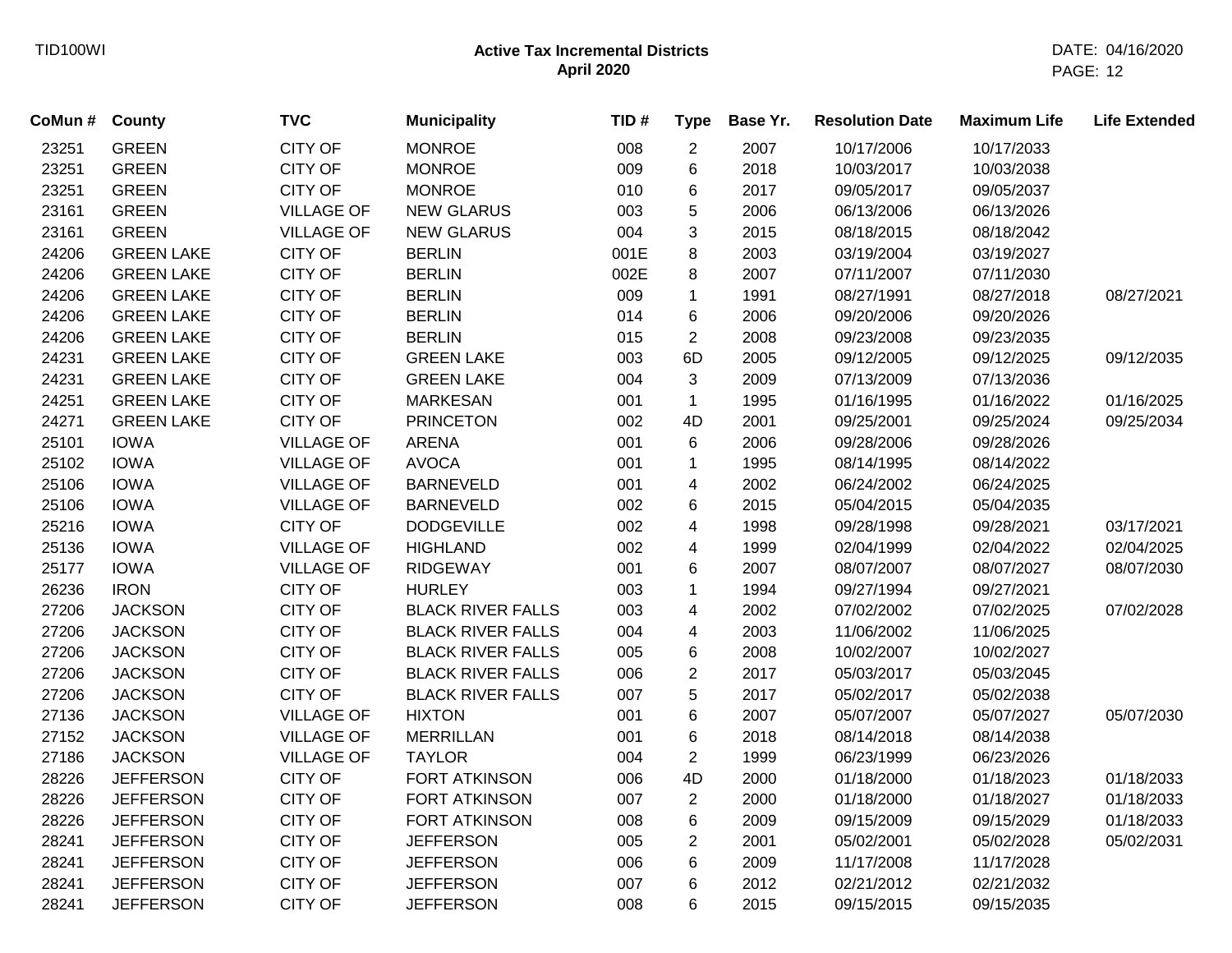| CoMun # | <b>County</b>    | <b>TVC</b>        | <b>Municipality</b>    | TID# | <b>Type</b>    | Base Yr. | <b>Resolution Date</b> | <b>Maximum Life</b> | <b>Life Extended</b> |
|---------|------------------|-------------------|------------------------|------|----------------|----------|------------------------|---------------------|----------------------|
| 28241   | <b>JEFFERSON</b> | <b>CITY OF</b>    | <b>JEFFERSON</b>       | 009  | 6              | 2019     | 02/19/2019             | 02/19/2040          |                      |
| 28141   | <b>JEFFERSON</b> | <b>VILLAGE OF</b> | <b>JOHNSON CREEK</b>   | 002  | $\mathbf 1$    | 1994     | 07/07/1994             | 07/07/2021          | 07/07/2031           |
| 28141   | <b>JEFFERSON</b> | <b>VILLAGE OF</b> | <b>JOHNSON CREEK</b>   | 003  | 1D             | 1995     | 09/25/1995             | 09/25/2022          | 09/25/2032           |
| 28246   | <b>JEFFERSON</b> | <b>CITY OF</b>    | <b>LAKE MILLS</b>      | 002  | 4              | 1998     | 01/06/1998             | 01/06/2021          |                      |
| 28246   | <b>JEFFERSON</b> | <b>CITY OF</b>    | <b>LAKE MILLS</b>      | 003  | $\overline{2}$ | 2006     | 08/15/2006             | 08/15/2033          |                      |
| 28246   | <b>JEFFERSON</b> | CITY OF           | <b>LAKE MILLS</b>      | 004  | 6              | 2006     | 07/18/2006             | 07/18/2026          |                      |
| 28246   | <b>JEFFERSON</b> | <b>CITY OF</b>    | <b>LAKE MILLS</b>      | 005  | 3              | 2014     | 04/15/2014             | 04/15/2041          |                      |
| 28246   | <b>JEFFERSON</b> | <b>CITY OF</b>    | <b>LAKE MILLS</b>      | 006  | 5              | 2014     | 08/05/2014             | 08/05/2034          |                      |
| 28246   | <b>JEFFERSON</b> | CITY OF           | <b>LAKE MILLS</b>      | 007  | 6              | 2019     | 09/17/2019             | 09/17/2039          |                      |
| 28171   | <b>JEFFERSON</b> | <b>VILLAGE OF</b> | <b>PALMYRA</b>         | 003  | 5              | 2006     | 01/17/2006             | 01/17/2026          |                      |
| 28290   | <b>JEFFERSON</b> | <b>CITY OF</b>    | <b>WATERLOO</b>        | 002  | 3              | 2011     | 07/21/2011             | 07/21/2038          |                      |
| 28290   | <b>JEFFERSON</b> | <b>CITY OF</b>    | <b>WATERLOO</b>        | 003  | 5              | 2012     | 04/19/2012             | 04/19/2032          |                      |
| 28290   | <b>JEFFERSON</b> | <b>CITY OF</b>    | <b>WATERLOO</b>        | 004  | 6              | 2014     | 12/05/2013             | 12/05/2033          |                      |
| 28291   | <b>JEFFERSON</b> | <b>CITY OF</b>    | <b>WATERTOWN</b>       | 004  | 5D             | 2005     | 08/16/2005             | 08/16/2025          | 08/16/2035           |
| 28291   | <b>JEFFERSON</b> | <b>CITY OF</b>    | <b>WATERTOWN</b>       | 005  | $\overline{2}$ | 2005     | 08/16/2005             | 08/16/2032          |                      |
| 28291   | <b>JEFFERSON</b> | <b>CITY OF</b>    | <b>WATERTOWN</b>       | 006  | $\overline{2}$ | 2005     | 08/16/2005             | 08/16/2032          |                      |
| 28291   | <b>JEFFERSON</b> | <b>CITY OF</b>    | <b>WATERTOWN</b>       | 007  | 3              | 2016     | 04/04/2016             | 04/04/2044          |                      |
| 28292   | <b>JEFFERSON</b> | <b>CITY OF</b>    | <b>WHITEWATER</b>      | 004  | 1D             | 1990     | 10/10/1990             | 10/10/2017          | 10/10/2027           |
| 28292   | <b>JEFFERSON</b> | <b>CITY OF</b>    | <b>WHITEWATER</b>      | 005  | 6              | 2007     | 08/07/2007             | 08/07/2027          |                      |
| 28292   | <b>JEFFERSON</b> | <b>CITY OF</b>    | <b>WHITEWATER</b>      | 008  | 6              | 2007     | 08/07/2007             | 08/07/2027          |                      |
| 29111   | <b>JUNEAU</b>    | <b>VILLAGE OF</b> | <b>CAMP DOUGLAS</b>    | 001  | $\mathbf{1}$   | 1995     | 04/19/1995             | 04/19/2022          |                      |
| 29221   | <b>JUNEAU</b>    | <b>CITY OF</b>    | <b>ELROY</b>           | 002  | $\overline{2}$ | 1999     | 09/14/1999             | 09/14/2026          |                      |
| 29221   | <b>JUNEAU</b>    | <b>CITY OF</b>    | <b>ELROY</b>           | 003  | 2D             | 1999     | 09/14/1999             | 09/14/2026          | 09/14/2036           |
| 29221   | <b>JUNEAU</b>    | <b>CITY OF</b>    | <b>ELROY</b>           | 004  | $\overline{4}$ | 1999     | 09/14/1999             | 09/14/2022          | 09/14/2032           |
| 29221   | <b>JUNEAU</b>    | <b>CITY OF</b>    | <b>ELROY</b>           | 005  | 4              | 1999     | 09/14/1999             | 09/14/2022          | 09/14/2032           |
| 29221   | <b>JUNEAU</b>    | <b>CITY OF</b>    | <b>ELROY</b>           | 006  | 6              | 2014     | 02/11/2014             | 02/11/2034          |                      |
| 29251   | <b>JUNEAU</b>    | <b>CITY OF</b>    | <b>MAUSTON</b>         | 002  | $\mathbf{1}$   | 1995     | 09/26/1995             | 09/26/2022          |                      |
| 29251   | <b>JUNEAU</b>    | <b>CITY OF</b>    | <b>MAUSTON</b>         | 003  | $\mathbf{1}$   | 1995     | 09/26/1995             | 09/26/2022          |                      |
| 29161   | <b>JUNEAU</b>    | <b>VILLAGE OF</b> | <b>NECEDAH</b>         | 002  | 1S             | 1995     | 08/31/1995             | 08/31/2022          | 08/31/2035           |
| 29161   | <b>JUNEAU</b>    | <b>VILLAGE OF</b> | <b>NECEDAH</b>         | 003  | $\mathbf{1}$   | 1995     | 08/31/1995             | 08/31/2022          | 08/31/2035           |
| 29261   | <b>JUNEAU</b>    | <b>CITY OF</b>    | <b>NEW LISBON</b>      | 009  | 1D             | 1991     | 07/02/1991             | 07/02/2018          | 07/02/2028           |
| 29261   | <b>JUNEAU</b>    | CITY OF           | <b>NEW LISBON</b>      | 010  | 1D             | 1991     | 07/02/1991             | 07/02/2018          | 07/02/2028           |
| 29261   | <b>JUNEAU</b>    | <b>CITY OF</b>    | <b>NEW LISBON</b>      | 011  | 4              | 1997     | 07/07/1997             | 07/07/2020          |                      |
| 29261   | <b>JUNEAU</b>    | <b>CITY OF</b>    | <b>NEW LISBON</b>      | 012  | 6              | 2010     | 09/20/2010             | 09/20/2030          |                      |
| 29261   | <b>JUNEAU</b>    | <b>CITY OF</b>    | <b>NEW LISBON</b>      | 013  | $\overline{2}$ | 2010     | 09/20/2010             | 09/20/2037          |                      |
| 29291   | <b>JUNEAU</b>    | <b>CITY OF</b>    | <b>WISCONSIN DELLS</b> | 004  | 6              | 2006     | 07/31/2006             | 07/31/2026          |                      |
| 30104   | <b>KENOSHA</b>   | <b>VILLAGE OF</b> | <b>BRISTOL</b>         | 001  | 5              | 2019     | 12/27/2018             | 12/27/2039          |                      |
|         |                  |                   |                        |      |                |          |                        |                     |                      |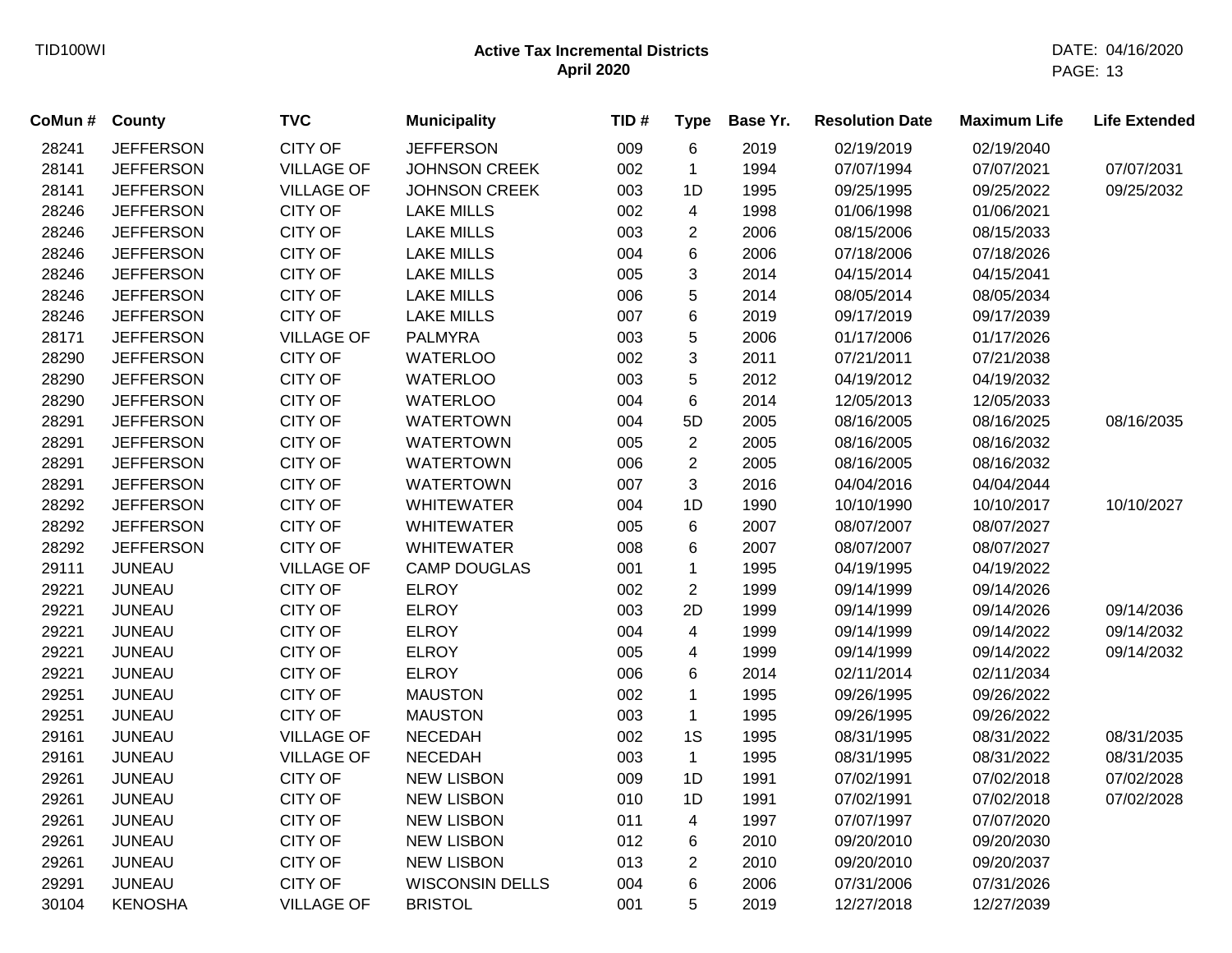| CoMun # County |                | <b>TVC</b>        | <b>Municipality</b> | TID# | <b>Type</b>    | Base Yr. | <b>Resolution Date</b> | <b>Maximum Life</b> | <b>Life Extended</b> |
|----------------|----------------|-------------------|---------------------|------|----------------|----------|------------------------|---------------------|----------------------|
| 30104          | <b>KENOSHA</b> | <b>VILLAGE OF</b> | <b>BRISTOL</b>      | 002  | $\sqrt{5}$     | 2019     | 04/09/2019             | 04/09/2040          |                      |
| 30241          | <b>KENOSHA</b> | <b>CITY OF</b>    | <b>KENOSHA</b>      | 004  | 99             | 1989     | 07/03/1989             | 07/03/2031          |                      |
| 30241          | <b>KENOSHA</b> | CITY OF           | <b>KENOSHA</b>      | 005  | 99             | 1994     | 04/18/1994             | 04/18/2036          |                      |
| 30241          | <b>KENOSHA</b> | <b>CITY OF</b>    | <b>KENOSHA</b>      | 006  | $\overline{2}$ | 1997     | 05/20/1997             | 05/20/2024          |                      |
| 30241          | <b>KENOSHA</b> | <b>CITY OF</b>    | <b>KENOSHA</b>      | 007  | $\overline{2}$ | 2002     | 05/20/2002             | 05/20/2029          | 05/20/2033           |
| 30241          | <b>KENOSHA</b> | <b>CITY OF</b>    | <b>KENOSHA</b>      | 008  | 4              | 2002     | 08/19/2002             | 08/19/2025          |                      |
| 30241          | <b>KENOSHA</b> | <b>CITY OF</b>    | <b>KENOSHA</b>      | 009  | $\overline{2}$ | 2003     | 09/03/2003             | 09/03/2030          | 09/03/2034           |
| 30241          | <b>KENOSHA</b> | <b>CITY OF</b>    | <b>KENOSHA</b>      | 010  | $\overline{2}$ | 2005     | 05/02/2005             | 05/02/2032          | 05/02/2035           |
| 30241          | <b>KENOSHA</b> | <b>CITY OF</b>    | <b>KENOSHA</b>      | 011  | 5              | 2006     | 09/18/2006             | 09/18/2026          |                      |
| 30241          | <b>KENOSHA</b> | <b>CITY OF</b>    | <b>KENOSHA</b>      | 013  | 5              | 2008     | 05/19/2008             | 05/19/2028          |                      |
| 30241          | <b>KENOSHA</b> | <b>CITY OF</b>    | <b>KENOSHA</b>      | 015  | $\overline{2}$ | 2013     | 01/07/2013             | 01/07/2040          |                      |
| 30241          | <b>KENOSHA</b> | <b>CITY OF</b>    | <b>KENOSHA</b>      | 016  | $\sqrt{5}$     | 2013     | 09/16/2013             | 09/16/2033          |                      |
| 30241          | <b>KENOSHA</b> | <b>CITY OF</b>    | <b>KENOSHA</b>      | 017  | $\overline{2}$ | 2014     | 01/08/2014             | 01/08/2041          |                      |
| 30241          | <b>KENOSHA</b> | <b>CITY OF</b>    | <b>KENOSHA</b>      | 018  | $\sqrt{2}$     | 2015     | 04/06/2015             | 04/06/2042          |                      |
| 30241          | <b>KENOSHA</b> | <b>CITY OF</b>    | <b>KENOSHA</b>      | 019  | $\overline{2}$ | 2017     | 10/17/2016             | 10/17/2044          |                      |
| 30241          | <b>KENOSHA</b> | <b>CITY OF</b>    | <b>KENOSHA</b>      | 020  | 5              | 2017     | 09/18/2017             | 09/18/2037          |                      |
| 30241          | <b>KENOSHA</b> | <b>CITY OF</b>    | <b>KENOSHA</b>      | 021  | 5              | 2017     | 09/18/2017             | 09/18/2037          |                      |
| 30241          | <b>KENOSHA</b> | CITY OF           | <b>KENOSHA</b>      | 022  | 5              | 2018     | 06/04/2018             | 06/04/2038          |                      |
| 30241          | <b>KENOSHA</b> | <b>CITY OF</b>    | <b>KENOSHA</b>      | 023  | $\overline{2}$ | 2018     | 03/05/2018             | 03/05/2046          |                      |
| 30241          | <b>KENOSHA</b> | <b>CITY OF</b>    | <b>KENOSHA</b>      | 024  | $\overline{2}$ | 2018     | 03/05/2018             | 03/05/2046          |                      |
| 30241          | <b>KENOSHA</b> | <b>CITY OF</b>    | <b>KENOSHA</b>      | 025  | $\overline{2}$ | 2018     | 09/17/2018             | 09/17/2045          |                      |
| 30241          | <b>KENOSHA</b> | CITY OF           | <b>KENOSHA</b>      | 026  | $\overline{c}$ | 2018     | 09/17/2018             | 09/17/2045          |                      |
| 30241          | <b>KENOSHA</b> | <b>CITY OF</b>    | <b>KENOSHA</b>      | 027  | $\overline{c}$ | 2019     | 09/04/2019             | 09/04/2046          |                      |
| 30171          | <b>KENOSHA</b> | <b>VILLAGE OF</b> | PADDOCK LAKE        | 001  | 6              | 2012     | 06/20/2012             | 06/20/2032          |                      |
| 30171          | <b>KENOSHA</b> | <b>VILLAGE OF</b> | PADDOCK LAKE        | 002  | 6              | 2017     | 02/22/2017             | 02/22/2038          |                      |
| 30174          | <b>KENOSHA</b> | <b>VILLAGE OF</b> | PLEASANT PRAIRIE    | 002  | 4              | 1999     | 07/19/1999             | 07/19/2022          |                      |
| 30174          | <b>KENOSHA</b> | <b>VILLAGE OF</b> | PLEASANT PRAIRIE    | 004  | $\sqrt{2}$     | 2007     | 09/24/2007             | 09/24/2034          |                      |
| 30174          | <b>KENOSHA</b> | <b>VILLAGE OF</b> | PLEASANT PRAIRIE    | 005  | 5              | 2017     | 04/17/2017             | 04/17/2038          |                      |
| 30174          | <b>KENOSHA</b> | <b>VILLAGE OF</b> | PLEASANT PRAIRIE    | 006  | 6              | 2018     | 02/05/2018             | 02/05/2039          |                      |
| 30174          | <b>KENOSHA</b> | <b>VILLAGE OF</b> | PLEASANT PRAIRIE    | 007  | 5              | 2018     | 05/07/2018             | 05/07/2039          |                      |
| 30179          | <b>KENOSHA</b> | <b>VILLAGE OF</b> | <b>SALEM LAKES</b>  | 001  | 5              | 2015     | 05/18/2015             | 05/18/2035          |                      |
| 30182          | <b>KENOSHA</b> | <b>VILLAGE OF</b> | <b>SOMERS</b>       | 001  | 5              | 2015     | 07/27/2015             | 07/27/2035          |                      |
| 30182          | <b>KENOSHA</b> | <b>VILLAGE OF</b> | <b>SOMERS</b>       | 002  | $\,6$          | 2015     | 09/30/2015             | 09/30/2035          |                      |
| 30182          | <b>KENOSHA</b> | <b>VILLAGE OF</b> | <b>SOMERS</b>       | 003  | 6              | 2018     | 07/24/2018             | 07/24/2038          |                      |
| 30182          | <b>KENOSHA</b> | <b>VILLAGE OF</b> | <b>SOMERS</b>       | 004  | 6              | 2018     | 07/24/2018             | 07/24/2038          |                      |
| 30182          | <b>KENOSHA</b> | <b>VILLAGE OF</b> | <b>SOMERS</b>       | 005  | 6              | 2018     | 07/24/2018             | 07/24/2038          |                      |
| 30182          | <b>KENOSHA</b> | <b>VILLAGE OF</b> | <b>SOMERS</b>       | 006  | 6              | 2018     | 07/24/2018             | 07/24/2038          |                      |
|                |                |                   |                     |      |                |          |                        |                     |                      |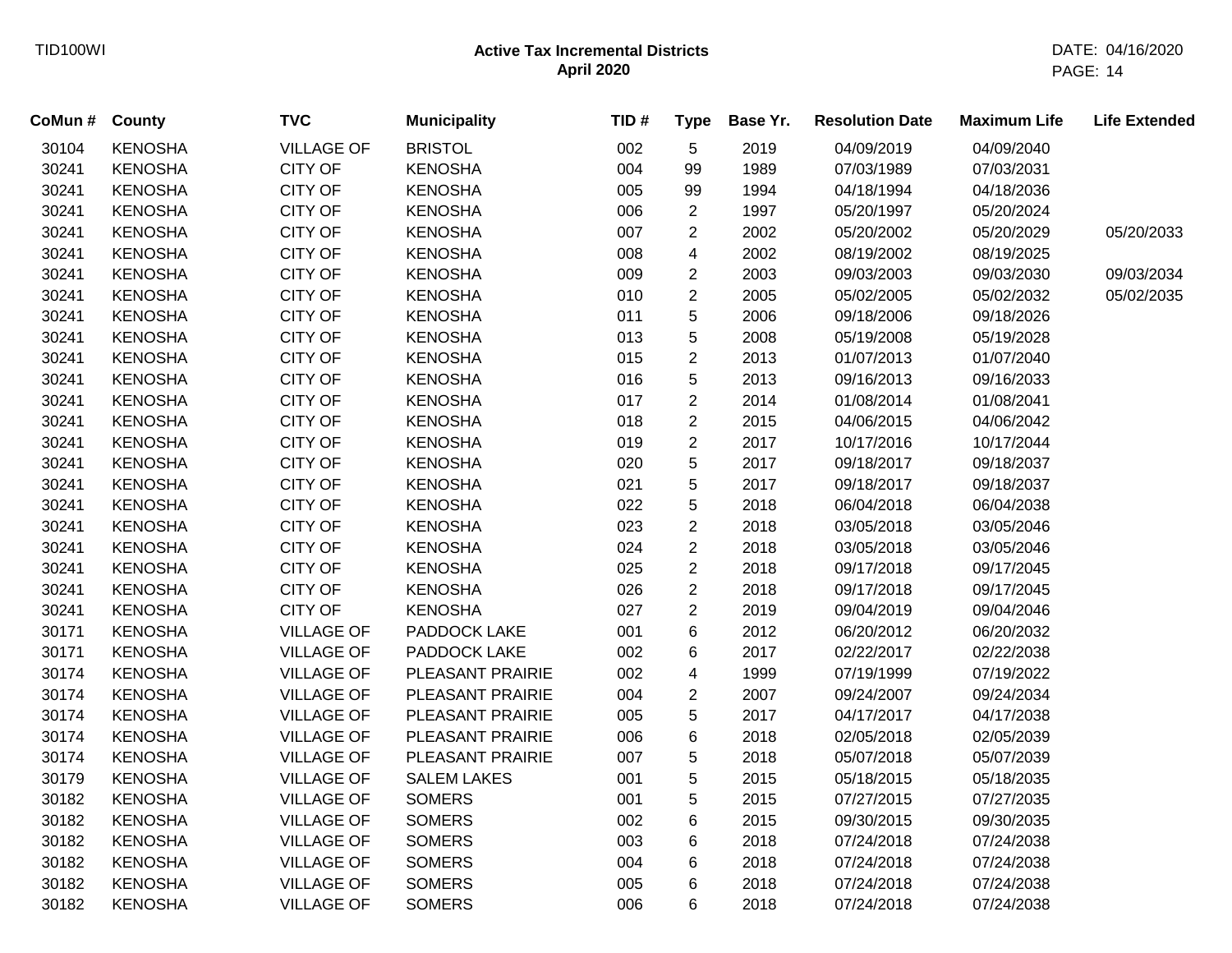| CoMun # | County           | <b>TVC</b>        | <b>Municipality</b> | TID# | <b>Type</b>    | Base Yr. | <b>Resolution Date</b> | <b>Maximum Life</b> | <b>Life Extended</b> |
|---------|------------------|-------------------|---------------------|------|----------------|----------|------------------------|---------------------|----------------------|
| 30182   | <b>KENOSHA</b>   | <b>VILLAGE OF</b> | <b>SOMERS</b>       | 007  | 6              | 2018     | 07/24/2018             | 07/24/2038          |                      |
| 30182   | <b>KENOSHA</b>   | <b>VILLAGE OF</b> | <b>SOMERS</b>       | 008  | 6              | 2018     | 07/24/2018             | 07/24/2038          |                      |
| 30182   | <b>KENOSHA</b>   | <b>VILLAGE OF</b> | <b>SOMERS</b>       | 009  | 6              | 2018     | 07/24/2018             | 07/24/2038          |                      |
| 30182   | <b>KENOSHA</b>   | <b>VILLAGE OF</b> | <b>SOMERS</b>       | 010  | 6              | 2018     | 07/24/2018             | 07/24/2038          |                      |
| 30182   | <b>KENOSHA</b>   | <b>VILLAGE OF</b> | <b>SOMERS</b>       | 011  | 6              | 2018     | 07/24/2018             | 07/24/2038          |                      |
| 30186   | <b>KENOSHA</b>   | <b>VILLAGE OF</b> | <b>TWIN LAKES</b>   | 001  | $\overline{2}$ | 2007     | 09/17/2007             | 09/17/2034          |                      |
| 31201   | <b>KEWAUNEE</b>  | <b>CITY OF</b>    | <b>ALGOMA</b>       | 001  | 6D             | 2005     | 03/07/2005             | 03/07/2025          | 03/07/2035           |
| 31201   | <b>KEWAUNEE</b>  | <b>CITY OF</b>    | <b>ALGOMA</b>       | 002  | 6              | 2006     | 05/08/2006             | 05/08/2026          | 03/07/2035           |
| 31201   | <b>KEWAUNEE</b>  | <b>CITY OF</b>    | <b>ALGOMA</b>       | 003  | $\overline{2}$ | 2019     | 12/03/2018             | 12/03/2046          |                      |
| 31241   | <b>KEWAUNEE</b>  | <b>CITY OF</b>    | <b>KEWAUNEE</b>     | 002  | $\mathbf{1}$   | 1994     | 07/21/1994             | 07/21/2021          | 07/21/2024           |
| 31146   | <b>KEWAUNEE</b>  | <b>VILLAGE OF</b> | <b>LUXEMBURG</b>    | 001  | $\mathbf{1}$   | 1995     | 09/05/1995             | 09/05/2022          |                      |
| 32106   | <b>LA CROSSE</b> | <b>VILLAGE OF</b> | <b>BANGOR</b>       | 001  | 3              | 2008     | 09/10/2008             | 09/10/2035          |                      |
| 32106   | LA CROSSE        | <b>VILLAGE OF</b> | <b>BANGOR</b>       | 002  | 6              | 2015     | 09/22/2015             | 09/22/2035          |                      |
| 32136   | LA CROSSE        | <b>VILLAGE OF</b> | <b>HOLMEN</b>       | 002  | 6              | 2009     | 12/11/2008             | 12/11/2028          |                      |
| 32136   | LA CROSSE        | <b>VILLAGE OF</b> | <b>HOLMEN</b>       | 003  | 6              | 2015     | 11/13/2014             | 11/13/2034          |                      |
| 32246   | <b>LA CROSSE</b> | <b>CITY OF</b>    | LA CROSSE           | 006  | $\mathbf{1}$   | 1994     | 04/14/1994             | 04/14/2021          |                      |
| 32246   | <b>LA CROSSE</b> | <b>CITY OF</b>    | LA CROSSE           | 007  | $\overline{c}$ | 1997     | 08/14/1997             | 08/14/2024          |                      |
| 32246   | LA CROSSE        | <b>CITY OF</b>    | <b>LA CROSSE</b>    | 010  | $\overline{2}$ | 2003     | 06/12/2003             | 06/12/2030          |                      |
| 32246   | <b>LA CROSSE</b> | CITY OF           | <b>LA CROSSE</b>    | 011  | $\overline{2}$ | 2005     | 10/12/2004             | 10/12/2031          |                      |
| 32246   | LA CROSSE        | <b>CITY OF</b>    | <b>LA CROSSE</b>    | 012  | $\overline{c}$ | 2005     | 07/14/2005             | 07/14/2032          |                      |
| 32246   | LA CROSSE        | CITY OF           | LA CROSSE           | 013  | 6              | 2006     | 05/11/2006             | 05/11/2026          |                      |
| 32246   | LA CROSSE        | CITY OF           | LA CROSSE           | 014  | 6              | 2006     | 08/24/2006             | 08/24/2026          |                      |
| 32246   | <b>LA CROSSE</b> | CITY OF           | LA CROSSE           | 015  | 6              | 2013     | 08/08/2013             | 08/08/2033          |                      |
| 32246   | LA CROSSE        | <b>CITY OF</b>    | LA CROSSE           | 016  | 6              | 2014     | 06/12/2014             | 06/12/2034          |                      |
| 32246   | <b>LA CROSSE</b> | <b>CITY OF</b>    | LA CROSSE           | 017  | 6              | 2015     | 09/29/2015             | 09/29/2035          |                      |
| 32265   | <b>LA CROSSE</b> | <b>CITY OF</b>    | <b>ONALASKA</b>     | 005  | $\overline{2}$ | 2019     | 02/12/2019             | 02/12/2047          |                      |
| 32176   | <b>LA CROSSE</b> | <b>VILLAGE OF</b> | <b>ROCKLAND</b>     | 001  | 6              | 2010     | 04/27/2010             | 04/27/2030          |                      |
| 32191   | <b>LA CROSSE</b> | <b>VILLAGE OF</b> | <b>WEST SALEM</b>   | 001  | 6              | 2007     | 11/21/2006             | 11/21/2026          |                      |
| 33101   | LAFAYETTE        | <b>VILLAGE OF</b> | ARGYLE              | 003  | $\overline{2}$ | 2012     | 05/02/2012             | 05/02/2039          |                      |
| 33106   | LAFAYETTE        | <b>VILLAGE OF</b> | <b>BELMONT</b>      | 001  | 4              | 2004     | 12/17/2003             | 12/17/2026          |                      |
| 33211   | <b>LAFAYETTE</b> | <b>CITY OF</b>    | <b>CUBA CITY</b>    | 002  | $\overline{4}$ | 1999     | 07/13/1999             | 07/13/2022          |                      |
| 33211   | <b>LAFAYETTE</b> | <b>CITY OF</b>    | <b>CUBA CITY</b>    | 004  | 6              | 2019     | 01/24/2019             | 01/24/2040          |                      |
| 33216   | <b>LAFAYETTE</b> | <b>CITY OF</b>    | <b>DARLINGTON</b>   | 006  | 4              | 2003     | 10/22/2002             | 10/22/2025          | 10/22/2028           |
| 33216   | LAFAYETTE        | <b>CITY OF</b>    | <b>DARLINGTON</b>   | 007  | $\overline{2}$ | 2006     | 11/15/2005             | 11/15/2032          | 11/15/2035           |
| 33216   | LAFAYETTE        | <b>CITY OF</b>    | <b>DARLINGTON</b>   | 008  | 6              | 2018     | 08/07/2018             | 08/07/2038          |                      |
| 33131   | LAFAYETTE        | <b>VILLAGE OF</b> | <b>GRATIOT</b>      | 001  | 4              | 2001     | 06/19/2001             | 06/19/2024          | 06/19/2027           |
| 33281   | <b>LAFAYETTE</b> | <b>CITY OF</b>    | <b>SHULLSBURG</b>   | 003  | 2D             | 1997     | 05/06/1997             | 05/06/2024          | 05/06/2034           |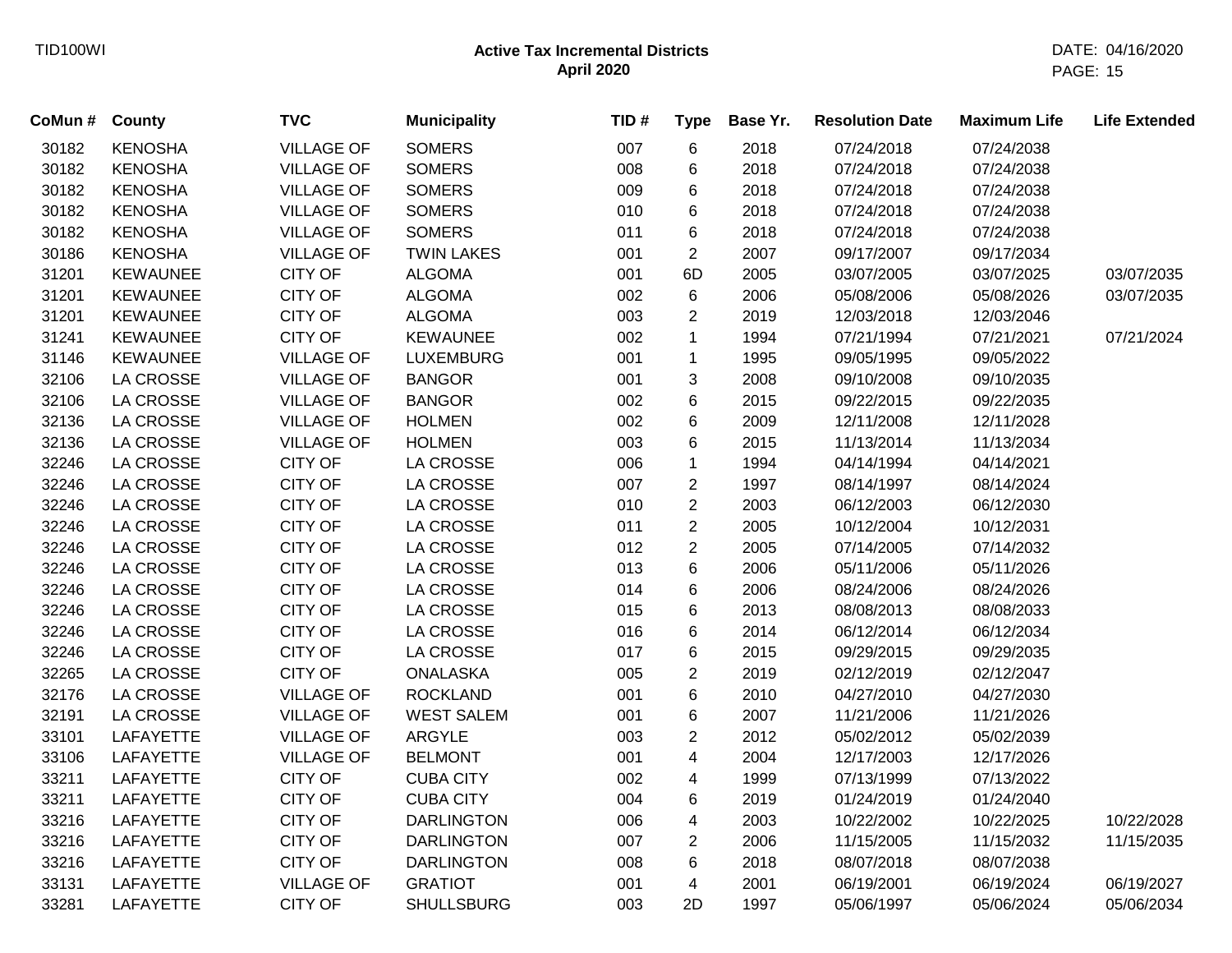| CoMun # | <b>County</b>    | <b>TVC</b>        | <b>Municipality</b>  | TID# | <b>Type</b>               | Base Yr. | <b>Resolution Date</b> | <b>Maximum Life</b> | <b>Life Extended</b> |
|---------|------------------|-------------------|----------------------|------|---------------------------|----------|------------------------|---------------------|----------------------|
| 33281   | LAFAYETTE        | <b>CITY OF</b>    | <b>SHULLSBURG</b>    | 004  | 4                         | 1997     | 05/06/1997             | 05/06/2020          | 05/06/2030           |
| 33281   | LAFAYETTE        | <b>CITY OF</b>    | <b>SHULLSBURG</b>    | 005  | 6                         | 2005     | 09/30/2005             | 09/30/2025          | 09/30/2028           |
| 33281   | LAFAYETTE        | <b>CITY OF</b>    | <b>SHULLSBURG</b>    | 006  | 5                         | 2010     | 04/22/2010             | 04/22/2030          |                      |
| 33281   | <b>LAFAYETTE</b> | <b>CITY OF</b>    | <b>SHULLSBURG</b>    | 007  | 6                         | 2010     | 09/30/2010             | 09/30/2030          | 09/30/2033           |
| 34201   | LANGLADE         | <b>CITY OF</b>    | <b>ANTIGO</b>        | 003  | 4S                        | 1999     | 09/22/1999             | 09/22/2022          | 09/22/2039           |
| 34201   | LANGLADE         | <b>CITY OF</b>    | <b>ANTIGO</b>        | 004  | 4                         | 1999     | 09/22/1999             | 09/22/2022          | 09/22/2025           |
| 34201   | LANGLADE         | <b>CITY OF</b>    | <b>ANTIGO</b>        | 005  | $\ensuremath{\mathsf{3}}$ | 2001     | 06/13/2001             | 06/13/2028          | 06/13/2035           |
| 34201   | LANGLADE         | <b>CITY OF</b>    | <b>ANTIGO</b>        | 006  | 6                         | 2008     | 06/25/2008             | 06/25/2028          | 09/22/2039           |
| 34201   | LANGLADE         | <b>CITY OF</b>    | <b>ANTIGO</b>        | 007  | 6                         | 2010     | 09/22/2010             | 09/22/2030          | 09/22/2036           |
| 35251   | <b>LINCOLN</b>   | <b>CITY OF</b>    | <b>MERRILL</b>       | 003  | 6                         | 2005     | 09/13/2005             | 09/13/2025          |                      |
| 35251   | <b>LINCOLN</b>   | <b>CITY OF</b>    | <b>MERRILL</b>       | 004  | 6                         | 2007     | 09/11/2007             | 09/11/2027          |                      |
| 35251   | <b>LINCOLN</b>   | <b>CITY OF</b>    | <b>MERRILL</b>       | 005  | $\,6$                     | 2007     | 09/11/2007             | 09/11/2027          |                      |
| 35251   | <b>LINCOLN</b>   | <b>CITY OF</b>    | <b>MERRILL</b>       | 006  | $\sqrt{2}$                | 2009     | 05/12/2009             | 05/12/2036          |                      |
| 35251   | <b>LINCOLN</b>   | <b>CITY OF</b>    | <b>MERRILL</b>       | 007  | $\sqrt{2}$                | 2009     | 08/11/2009             | 08/11/2036          |                      |
| 35251   | <b>LINCOLN</b>   | <b>CITY OF</b>    | <b>MERRILL</b>       | 008  | $\sqrt{2}$                | 2011     | 09/27/2011             | 09/27/2038          |                      |
| 35251   | <b>LINCOLN</b>   | <b>CITY OF</b>    | <b>MERRILL</b>       | 009  | $\overline{c}$            | 2013     | 09/24/2013             | 09/24/2040          |                      |
| 35251   | <b>LINCOLN</b>   | <b>CITY OF</b>    | <b>MERRILL</b>       | 010  | $\overline{c}$            | 2015     | 09/22/2015             | 09/22/2042          |                      |
| 35251   | <b>LINCOLN</b>   | <b>CITY OF</b>    | <b>MERRILL</b>       | 011  | 6                         | 2016     | 05/10/2016             | 05/10/2037          |                      |
| 35251   | <b>LINCOLN</b>   | <b>CITY OF</b>    | <b>MERRILL</b>       | 012  | 6                         | 2017     | 08/23/2017             | 08/23/2037          |                      |
| 35286   | <b>LINCOLN</b>   | <b>CITY OF</b>    | <b>TOMAHAWK</b>      | 001  | $\mathbf 1$               | 1995     | 05/18/1995             | 05/18/2022          | 05/18/2035           |
| 35286   | <b>LINCOLN</b>   | <b>CITY OF</b>    | <b>TOMAHAWK</b>      | 001E | 8                         | 2005     | 03/01/2005             | 03/01/2028          |                      |
| 35286   | <b>LINCOLN</b>   | <b>CITY OF</b>    | <b>TOMAHAWK</b>      | 002  | 4S                        | 1997     | 06/17/1997             | 06/17/2020          | 06/17/2037           |
| 35286   | <b>LINCOLN</b>   | <b>CITY OF</b>    | <b>TOMAHAWK</b>      | 003  | 3                         | 2008     | 07/01/2008             | 07/01/2035          |                      |
| 35286   | <b>LINCOLN</b>   | <b>CITY OF</b>    | <b>TOMAHAWK</b>      | 004  | $\overline{2}$            | 2013     | 09/10/2013             | 09/10/2040          |                      |
| 35286   | <b>LINCOLN</b>   | <b>CITY OF</b>    | <b>TOMAHAWK</b>      | 005  | 6                         | 2015     | 07/07/2015             | 07/07/2035          |                      |
| 36126   | <b>MANITOWOC</b> | <b>VILLAGE OF</b> | <b>FRANCIS CREEK</b> | 002  | 4                         | 2004     | 10/13/2003             | 10/13/2026          |                      |
| 36132   | <b>MANITOWOC</b> | <b>VILLAGE OF</b> | <b>KELLNERSVILLE</b> | 001  | $\overline{c}$            | 2003     | 07/28/2003             | 07/28/2030          |                      |
| 36241   | <b>MANITOWOC</b> | <b>CITY OF</b>    | KIEL                 | 001E | 8                         | 2005     | 03/02/2005             | 03/02/2028          |                      |
| 36241   | <b>MANITOWOC</b> | <b>CITY OF</b>    | <b>KIEL</b>          | 004  | 6                         | 2011     | 04/26/2011             | 04/26/2031          |                      |
| 36251   | <b>MANITOWOC</b> | <b>CITY OF</b>    | <b>MANITOWOC</b>     | 010  | $\overline{\mathbf{4}}$   | 1997     | 06/16/1997             | 06/16/2020          | 02/17/2021           |
| 36251   | <b>MANITOWOC</b> | <b>CITY OF</b>    | <b>MANITOWOC</b>     | 012  | 4D                        | 1999     | 08/16/1999             | 08/16/2022          | 02/17/2021           |
| 36251   | <b>MANITOWOC</b> | <b>CITY OF</b>    | <b>MANITOWOC</b>     | 016  | 3                         | 2003     | 08/18/2003             | 08/18/2030          |                      |
| 36251   | <b>MANITOWOC</b> | <b>CITY OF</b>    | <b>MANITOWOC</b>     | 017  | 5                         | 2007     | 08/06/2007             | 08/06/2027          | 06/16/2034           |
| 36251   | <b>MANITOWOC</b> | <b>CITY OF</b>    | <b>MANITOWOC</b>     | 018  | 6                         | 2015     | 09/21/2015             | 09/21/2035          |                      |
| 36251   | <b>MANITOWOC</b> | <b>CITY OF</b>    | <b>MANITOWOC</b>     | 019  | 3                         | 2017     | 09/18/2017             | 09/18/2044          |                      |
| 36251   | <b>MANITOWOC</b> | <b>CITY OF</b>    | <b>MANITOWOC</b>     | 020  | 5                         | 2018     | 04/16/2018             | 04/16/2039          |                      |
| 36251   | <b>MANITOWOC</b> | <b>CITY OF</b>    | <b>MANITOWOC</b>     | 021  | 5                         | 2018     | 06/18/2018             | 06/18/2038          |                      |
|         |                  |                   |                      |      |                           |          |                        |                     |                      |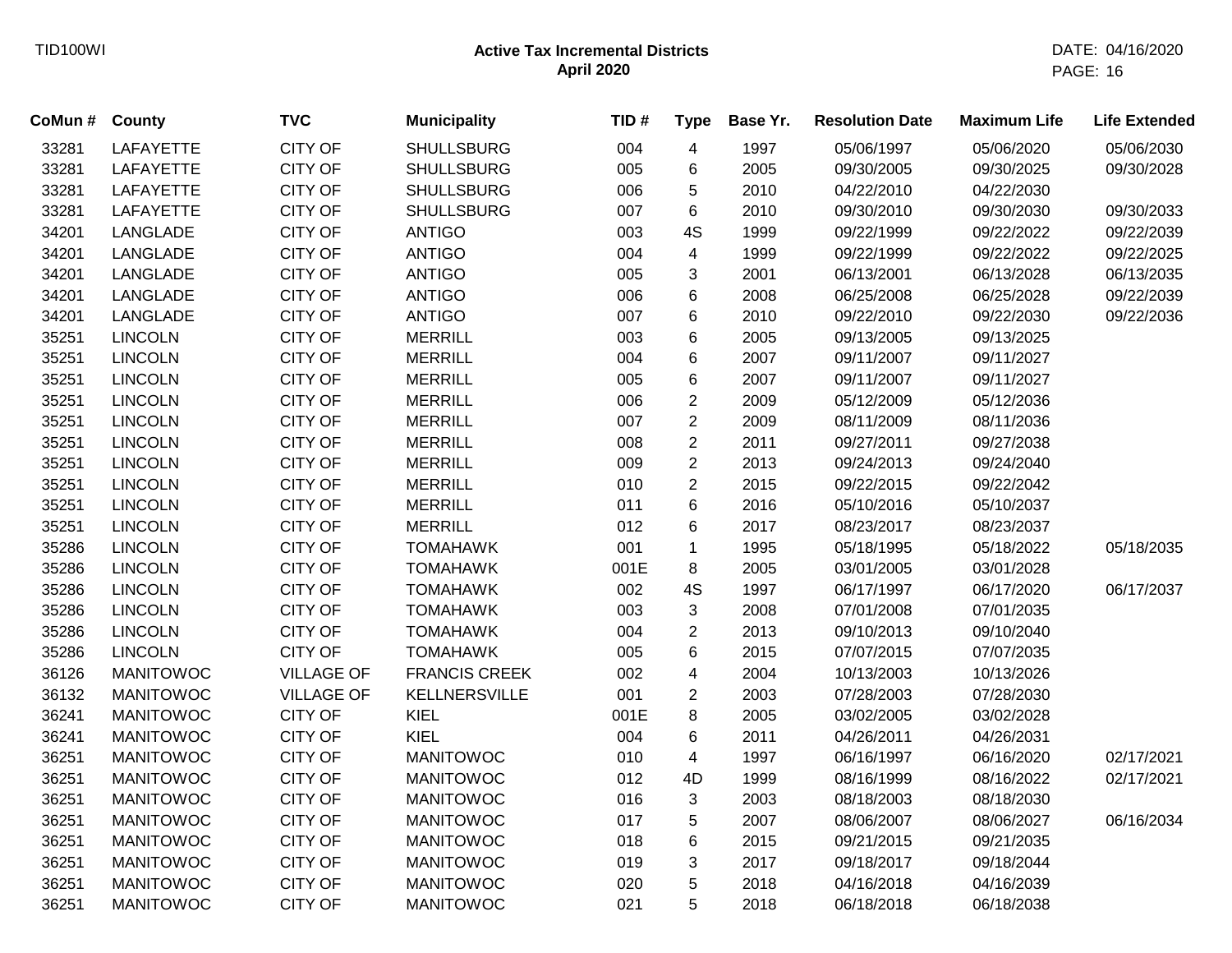| CoMun # | <b>County</b>    | <b>TVC</b>        | <b>Municipality</b> | TID# | <b>Type</b>    | Base Yr. | <b>Resolution Date</b> | <b>Maximum Life</b> | <b>Life Extended</b> |
|---------|------------------|-------------------|---------------------|------|----------------|----------|------------------------|---------------------|----------------------|
| 36147   | <b>MANITOWOC</b> | <b>VILLAGE OF</b> | <b>MARIBEL</b>      | 001  | 6              | 2017     | 04/20/2017             | 04/20/2038          |                      |
| 36286   | <b>MANITOWOC</b> | <b>CITY OF</b>    | <b>TWO RIVERS</b>   | 004  | 1              | 1994     | 05/26/1994             | 05/26/2021          |                      |
| 36286   | <b>MANITOWOC</b> | <b>CITY OF</b>    | <b>TWO RIVERS</b>   | 006  | 3              | 2000     | 07/17/2000             | 07/17/2027          |                      |
| 36286   | <b>MANITOWOC</b> | <b>CITY OF</b>    | <b>TWO RIVERS</b>   | 007  | 3              | 2001     | 08/20/2001             | 08/20/2028          |                      |
| 36286   | <b>MANITOWOC</b> | <b>CITY OF</b>    | <b>TWO RIVERS</b>   | 008  | $\overline{2}$ | 2002     | 08/05/2002             | 08/05/2029          |                      |
| 36286   | <b>MANITOWOC</b> | <b>CITY OF</b>    | <b>TWO RIVERS</b>   | 009  | 4              | 2003     | 07/28/2003             | 07/28/2026          |                      |
| 36286   | <b>MANITOWOC</b> | <b>CITY OF</b>    | <b>TWO RIVERS</b>   | 010  | 3              | 2014     | 08/25/2014             | 08/25/2041          |                      |
| 36286   | <b>MANITOWOC</b> | <b>CITY OF</b>    | <b>TWO RIVERS</b>   | 011  | 3              | 2016     | 09/06/2016             | 09/06/2043          |                      |
| 36286   | <b>MANITOWOC</b> | <b>CITY OF</b>    | <b>TWO RIVERS</b>   | 012  | $\overline{2}$ | 2018     | 09/04/2018             | 09/04/2045          |                      |
| 36186   | <b>MANITOWOC</b> | <b>VILLAGE OF</b> | <b>VALDERS</b>      | 002  | 6              | 2017     | 08/14/2017             | 08/14/2037          |                      |
| 36191   | <b>MANITOWOC</b> | <b>VILLAGE OF</b> | <b>WHITELAW</b>     | 002  | 6              | 2010     | 08/02/2010             | 08/02/2030          |                      |
| 37201   | <b>MARATHON</b>  | <b>CITY OF</b>    | ABBOTSFORD          | 005  | 6              | 2008     | 09/24/2008             | 09/24/2028          |                      |
| 37201   | <b>MARATHON</b>  | <b>CITY OF</b>    | <b>ABBOTSFORD</b>   | 006  | 6              | 2016     | 09/21/2016             | 09/21/2036          |                      |
| 37102   | <b>MARATHON</b>  | <b>VILLAGE OF</b> | <b>ATHENS</b>       | 001  | 1D             | 1995     | 09/25/1995             | 09/25/2022          | 09/25/2032           |
| 37102   | <b>MARATHON</b>  | <b>VILLAGE OF</b> | <b>ATHENS</b>       | 002  | 6              | 2007     | 02/26/2007             | 02/26/2027          |                      |
| 37211   | <b>MARATHON</b>  | <b>CITY OF</b>    | <b>COLBY</b>        | 002  | $\mathbf{1}$   | 1993     | 09/29/1993             | 09/29/2020          |                      |
| 37121   | <b>MARATHON</b>  | <b>VILLAGE OF</b> | <b>EDGAR</b>        | 001  | $\overline{2}$ | 2002     | 06/10/2002             | 06/10/2029          | 10/11/2034           |
| 37121   | <b>MARATHON</b>  | <b>VILLAGE OF</b> | <b>EDGAR</b>        | 003  | 6D             | 2005     | 10/11/2004             | 10/11/2024          | 10/11/2034           |
| 37121   | <b>MARATHON</b>  | <b>VILLAGE OF</b> | <b>EDGAR</b>        | 004  | 6              | 2016     | 09/15/2016             | 09/15/2036          |                      |
| 37136   | <b>MARATHON</b>  | <b>VILLAGE OF</b> | <b>HATLEY</b>       | 001  | 6              | 2007     | 03/06/2007             | 03/06/2027          | 03/06/2033           |
| 37145   | <b>MARATHON</b>  | <b>VILLAGE OF</b> | <b>KRONENWETTER</b> | 001  | 5S             | 2005     | 11/03/2004             | 11/03/2024          | 11/03/2044           |
| 37145   | <b>MARATHON</b>  | <b>VILLAGE OF</b> | <b>KRONENWETTER</b> | 002  | 99             | 2005     | 11/03/2004             | 11/03/2029          | 11/03/2034           |
| 37145   | <b>MARATHON</b>  | <b>VILLAGE OF</b> | <b>KRONENWETTER</b> | 003  | 5              | 2005     | 11/03/2004             | 11/03/2024          | 11/03/2034           |
| 37145   | <b>MARATHON</b>  | <b>VILLAGE OF</b> | <b>KRONENWETTER</b> | 004  | 5D             | 2005     | 11/03/2004             | 11/03/2024          | 11/03/2034           |
| 37146   | <b>MARATHON</b>  | <b>VILLAGE OF</b> | <b>MAINE</b>        | 001  | 4D             | 1997     | 09/29/1997             | 09/29/2020          | 09/29/2030           |
| 37151   | <b>MARATHON</b>  | <b>VILLAGE OF</b> | <b>MARATHON</b>     | 001  | 4              | 2002     | 01/03/2002             | 01/03/2025          | 01/03/2028           |
| 37151   | <b>MARATHON</b>  | <b>VILLAGE OF</b> | <b>MARATHON</b>     | 002  | 6              | 2016     | 06/20/2016             | 06/20/2036          |                      |
| 37251   | <b>MARATHON</b>  | <b>CITY OF</b>    | <b>MOSINEE</b>      | 002  | 5              | 2006     | 10/24/2005             | 10/24/2025          |                      |
| 37251   | <b>MARATHON</b>  | <b>CITY OF</b>    | <b>MOSINEE</b>      | 003  | $\overline{2}$ | 2013     | 09/23/2013             | 09/23/2040          |                      |
| 37176   | <b>MARATHON</b>  | <b>VILLAGE OF</b> | <b>ROTHSCHILD</b>   | 002  | 3              | 2013     | 01/28/2013             | 01/28/2040          |                      |
| 37281   | <b>MARATHON</b>  | <b>CITY OF</b>    | <b>SCHOFIELD</b>    | 002  | $\mathbf{1}$   | 1994     | 04/04/1994             | 04/04/2021          | 04/04/2031           |
| 37281   | <b>MARATHON</b>  | <b>CITY OF</b>    | <b>SCHOFIELD</b>    | 003  | 3D             | 1997     | 09/22/1997             | 09/22/2024          | 09/22/2034           |
| 37281   | <b>MARATHON</b>  | <b>CITY OF</b>    | <b>SCHOFIELD</b>    | 004  | $\overline{2}$ | 2017     | 09/12/2017             | 09/12/2044          |                      |
| 37181   | <b>MARATHON</b>  | <b>VILLAGE OF</b> | <b>SPENCER</b>      | 002  | 4              | 1999     | 09/20/1999             | 09/20/2022          |                      |
| 37181   | <b>MARATHON</b>  | <b>VILLAGE OF</b> | <b>SPENCER</b>      | 003  | 6              | 2013     | 09/16/2013             | 09/16/2033          |                      |
| 37181   | <b>MARATHON</b>  | <b>VILLAGE OF</b> | <b>SPENCER</b>      | 004  | 6              | 2016     | 09/29/2016             | 09/29/2036          |                      |
| 37182   | <b>MARATHON</b>  | <b>VILLAGE OF</b> | <b>STRATFORD</b>    | 003  | 6              | 2006     | 04/18/2006             | 04/18/2026          |                      |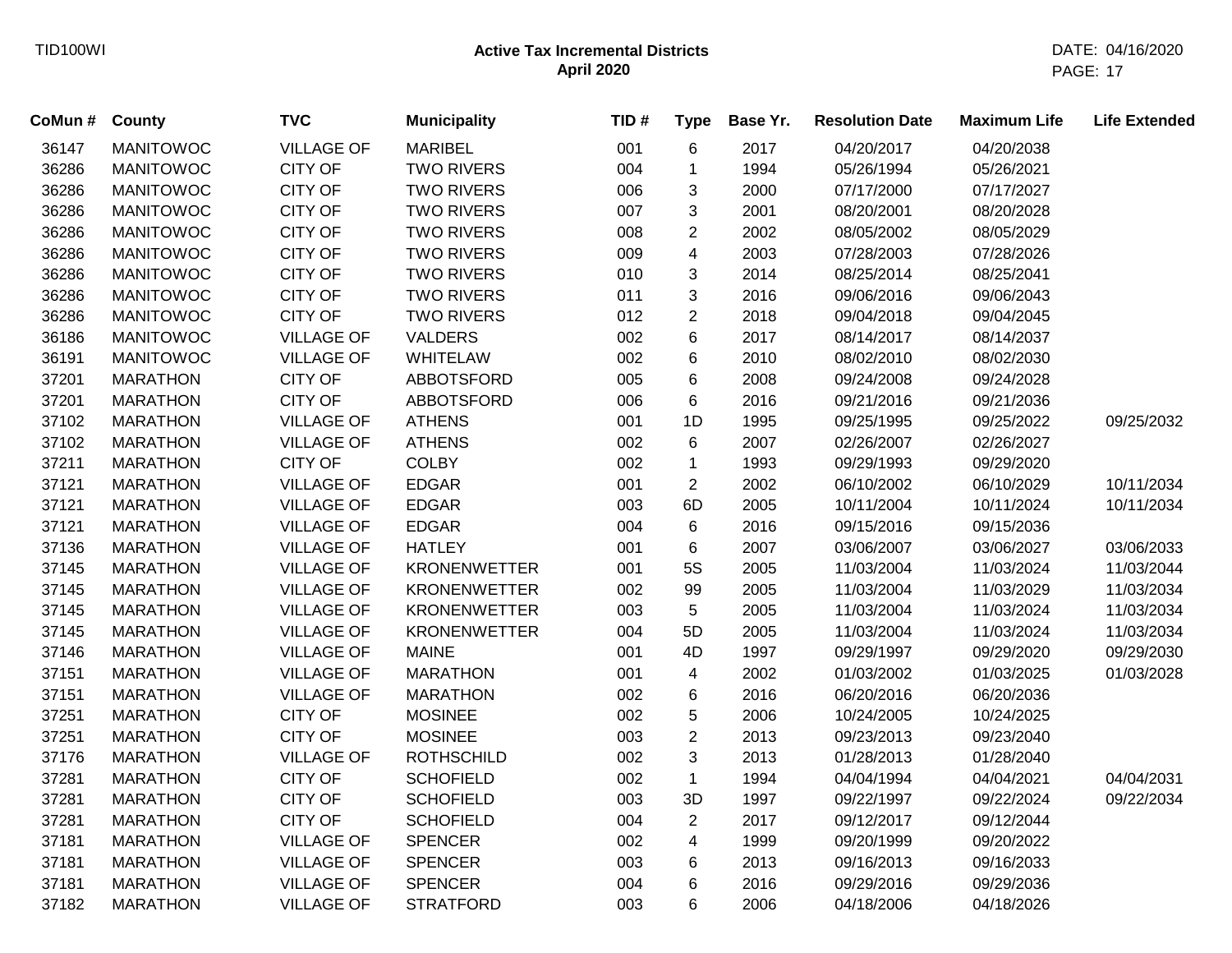| CoMun # | <b>County</b>    | <b>TVC</b>        | <b>Municipality</b> | TID# | <b>Type</b>    | Base Yr. | <b>Resolution Date</b> | <b>Maximum Life</b> | <b>Life Extended</b> |
|---------|------------------|-------------------|---------------------|------|----------------|----------|------------------------|---------------------|----------------------|
| 37182   | <b>MARATHON</b>  | <b>VILLAGE OF</b> | <b>STRATFORD</b>    | 004  | 6              | 2015     | 06/09/2015             | 06/09/2035          |                      |
| 37186   | <b>MARATHON</b>  | <b>VILLAGE OF</b> | <b>UNITY</b>        | 001  | 3              | 1998     | 06/08/1998             | 06/08/2025          |                      |
| 37291   | <b>MARATHON</b>  | <b>CITY OF</b>    | WAUSAU              | 003  | 99             | 1994     | 09/01/1994             | 09/01/2031          |                      |
| 37291   | <b>MARATHON</b>  | <b>CITY OF</b>    | WAUSAU              | 006  | 5              | 2005     | 05/10/2005             | 05/10/2025          |                      |
| 37291   | <b>MARATHON</b>  | <b>CITY OF</b>    | WAUSAU              | 007  | 6              | 2006     | 01/10/2006             | 01/10/2026          |                      |
| 37291   | <b>MARATHON</b>  | <b>CITY OF</b>    | WAUSAU              | 008  | 3              | 2012     | 04/10/2012             | 04/10/2039          |                      |
| 37291   | <b>MARATHON</b>  | <b>CITY OF</b>    | WAUSAU              | 009  | $\overline{2}$ | 2012     | 09/25/2012             | 09/25/2039          |                      |
| 37291   | <b>MARATHON</b>  | <b>CITY OF</b>    | WAUSAU              | 010  | 5              | 2013     | 09/10/2013             | 09/10/2033          |                      |
| 37291   | <b>MARATHON</b>  | <b>CITY OF</b>    | WAUSAU              | 011  | 5              | 2017     | 07/11/2017             | 07/11/2037          |                      |
| 37291   | <b>MARATHON</b>  | CITY OF           | WAUSAU              | 012  | $\mathfrak{S}$ | 2017     | 07/18/2017             | 07/18/2044          |                      |
| 37192   | <b>MARATHON</b>  | <b>VILLAGE OF</b> | <b>WESTON</b>       | 001  | 99             | 1998     | 03/30/1998             | 03/30/2031          |                      |
| 37192   | <b>MARATHON</b>  | <b>VILLAGE OF</b> | <b>WESTON</b>       | 002  | $\overline{2}$ | 2004     | 05/17/2004             | 05/17/2031          |                      |
| 38111   | <b>MARINETTE</b> | <b>VILLAGE OF</b> | <b>COLEMAN</b>      | 001  | 5              | 2005     | 04/19/2005             | 04/19/2025          |                      |
| 38111   | <b>MARINETTE</b> | <b>VILLAGE OF</b> | <b>COLEMAN</b>      | 002  | 5              | 2017     | 07/26/2017             | 07/26/2037          |                      |
| 38111   | <b>MARINETTE</b> | <b>VILLAGE OF</b> | COLEMAN             | 003  | 5              | 2018     | 07/25/2018             | 07/25/2038          |                      |
| 38121   | <b>MARINETTE</b> | <b>VILLAGE OF</b> | <b>CRIVITZ</b>      | 001  | 4              | 2001     | 08/21/2001             | 08/21/2024          |                      |
| 38251   | <b>MARINETTE</b> | <b>CITY OF</b>    | <b>MARINETTE</b>    | 006  | $\overline{c}$ | 2002     | 11/06/2001             | 11/06/2028          |                      |
| 38251   | <b>MARINETTE</b> | CITY OF           | <b>MARINETTE</b>    | 007  | $\overline{c}$ | 2005     | 02/01/2005             | 02/01/2032          |                      |
| 38251   | <b>MARINETTE</b> | <b>CITY OF</b>    | <b>MARINETTE</b>    | 008  | 6              | 2007     | 07/23/2007             | 07/23/2027          |                      |
| 38251   | <b>MARINETTE</b> | <b>CITY OF</b>    | <b>MARINETTE</b>    | 009  | 3              | 2009     | 04/08/2009             | 04/08/2036          |                      |
| 38251   | <b>MARINETTE</b> | <b>CITY OF</b>    | <b>MARINETTE</b>    | 010  | 5              | 2010     | 03/25/2010             | 03/25/2030          |                      |
| 38251   | <b>MARINETTE</b> | <b>CITY OF</b>    | <b>MARINETTE</b>    | 011  | 5              | 2011     | 09/06/2011             | 09/06/2031          |                      |
| 38251   | <b>MARINETTE</b> | <b>CITY OF</b>    | <b>MARINETTE</b>    | 012  | $\overline{c}$ | 2012     | 04/04/2012             | 04/04/2039          |                      |
| 38251   | <b>MARINETTE</b> | CITY OF           | <b>MARINETTE</b>    | 013  | 3              | 2016     | 01/05/2016             | 01/05/2044          |                      |
| 38261   | <b>MARINETTE</b> | CITY OF           | <b>NIAGARA</b>      | 001  | $\mathbf{1}$   | 1995     | 05/17/1995             | 05/17/2022          | 03/05/2031           |
| 38261   | <b>MARINETTE</b> | <b>CITY OF</b>    | <b>NIAGARA</b>      | 002  | 4D             | 1998     | 03/05/1998             | 03/05/2021          | 03/05/2031           |
| 38171   | <b>MARINETTE</b> | <b>VILLAGE OF</b> | <b>POUND</b>        | 001  | 6              | 2015     | 11/12/2014             | 11/12/2034          |                      |
| 39121   | <b>MARQUETTE</b> | <b>VILLAGE OF</b> | <b>ENDEAVOR</b>     | 001  | 1D             | 1993     | 07/06/1993             | 07/06/2020          | 07/06/2030           |
| 39191   | <b>MARQUETTE</b> | <b>VILLAGE OF</b> | WESTFIELD           | 001  | $\mathbf{1}$   | 1993     | 08/25/1993             | 08/25/2020          |                      |
| 40107   | <b>MILWAUKEE</b> | <b>VILLAGE OF</b> | <b>BROWN DEER</b>   | 002  | $\mathbf{1}$   | 1995     | 01/16/1995             | 01/16/2022          |                      |
| 40107   | <b>MILWAUKEE</b> | <b>VILLAGE OF</b> | <b>BROWN DEER</b>   | 003  | $\overline{c}$ | 2005     | 03/07/2005             | 03/07/2032          |                      |
| 40107   | <b>MILWAUKEE</b> | <b>VILLAGE OF</b> | <b>BROWN DEER</b>   | 004  | $\overline{2}$ | 2005     | 03/07/2005             | 03/07/2032          |                      |
| 40211   | <b>MILWAUKEE</b> | <b>CITY OF</b>    | <b>CUDAHY</b>       | 001  | $\mathbf{1}$   | 1994     | 04/06/1994             | 04/06/2021          |                      |
| 40211   | <b>MILWAUKEE</b> | <b>CITY OF</b>    | <b>CUDAHY</b>       | 001E | 8              | 2003     | 08/19/2003             | 08/19/2026          |                      |
| 40211   | <b>MILWAUKEE</b> | <b>CITY OF</b>    | <b>CUDAHY</b>       | 002E | 8              | 2010     | 03/16/2010             | 03/16/2033          |                      |
| 40226   | <b>MILWAUKEE</b> | <b>CITY OF</b>    | <b>FRANKLIN</b>     | 003  | 6              | 2005     | 06/21/2005             | 06/21/2025          |                      |
| 40226   | <b>MILWAUKEE</b> | <b>CITY OF</b>    | <b>FRANKLIN</b>     | 004  | 6              | 2005     | 06/21/2005             | 06/21/2025          |                      |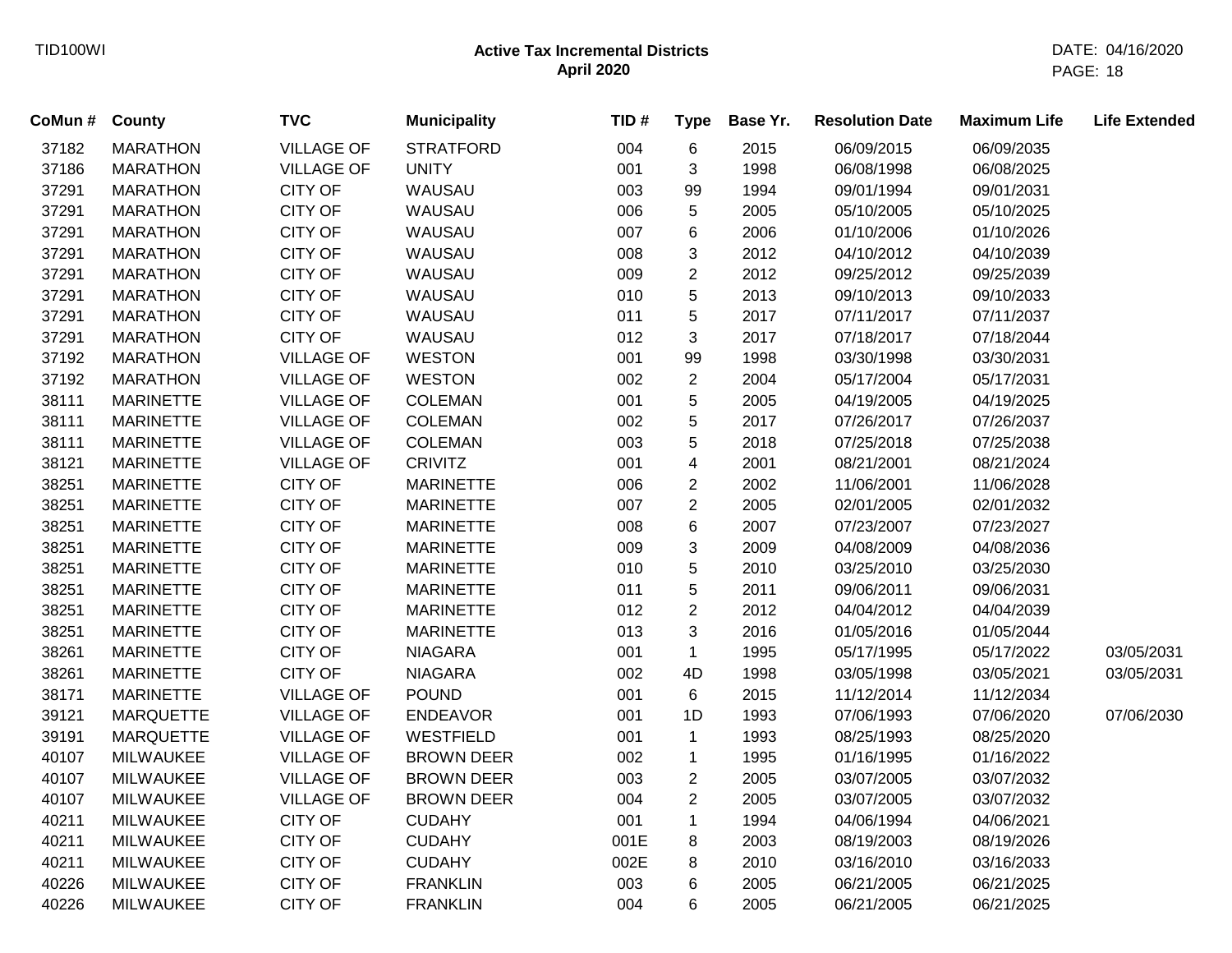| County           | <b>TVC</b>        | <b>Municipality</b>  | TID# | <b>Type</b>    | Base Yr. | <b>Resolution Date</b> | <b>Maximum Life</b> | <b>Life Extended</b> |
|------------------|-------------------|----------------------|------|----------------|----------|------------------------|---------------------|----------------------|
| <b>MILWAUKEE</b> | <b>CITY OF</b>    | <b>FRANKLIN</b>      | 005  | 6              | 2016     | 09/06/2016             | 09/06/2036          |                      |
| MILWAUKEE        | <b>CITY OF</b>    | <b>FRANKLIN</b>      | 006  | 6              | 2019     | 10/16/2018             | 10/16/2039          |                      |
| <b>MILWAUKEE</b> | <b>CITY OF</b>    | <b>FRANKLIN</b>      | 007  | $\overline{c}$ | 2019     | 05/23/2019             | 05/23/2046          |                      |
| <b>MILWAUKEE</b> | <b>CITY OF</b>    | <b>GLENDALE</b>      | 007  | $\overline{c}$ | 1996     | 08/26/1996             | 08/26/2023          | 08/26/2030           |
| <b>MILWAUKEE</b> | <b>CITY OF</b>    | <b>GLENDALE</b>      | 008  | $\overline{c}$ | 2002     | 08/26/2002             | 08/26/2029          | 08/26/2033           |
| <b>MILWAUKEE</b> | <b>VILLAGE OF</b> | <b>GREENDALE</b>     | 001  | 6              | 2010     | 03/16/2010             | 03/16/2030          |                      |
| <b>MILWAUKEE</b> | <b>VILLAGE OF</b> | <b>GREENDALE</b>     | 002  | 6              | 2011     | 12/21/2010             | 12/21/2030          |                      |
| <b>MILWAUKEE</b> | <b>VILLAGE OF</b> | <b>GREENDALE</b>     | 003  | 3              | 2011     | 09/20/2011             | 09/20/2038          |                      |
| <b>MILWAUKEE</b> | <b>VILLAGE OF</b> | <b>GREENDALE</b>     | 004  | 3              | 2016     | 10/06/2015             | 10/06/2043          |                      |
| <b>MILWAUKEE</b> | <b>VILLAGE OF</b> | <b>GREENDALE</b>     | 005  | 3              | 2018     | 04/03/2018             | 04/03/2046          |                      |
| <b>MILWAUKEE</b> | <b>CITY OF</b>    | <b>GREENFIELD</b>    | 002  | 6              | 2007     | 03/06/2007             | 03/06/2027          |                      |
| <b>MILWAUKEE</b> | <b>CITY OF</b>    | <b>GREENFIELD</b>    | 003  | 3              | 2009     | 09/15/2009             | 09/15/2036          |                      |
| <b>MILWAUKEE</b> | <b>CITY OF</b>    | <b>GREENFIELD</b>    | 004  | 6              | 2015     | 08/11/2015             | 08/11/2035          |                      |
| <b>MILWAUKEE</b> | <b>CITY OF</b>    | <b>GREENFIELD</b>    | 005  | 6              | 2015     | 08/11/2015             | 08/11/2035          |                      |
| <b>MILWAUKEE</b> | <b>CITY OF</b>    | <b>GREENFIELD</b>    | 006  | 3              | 2015     | 08/11/2015             | 08/11/2042          |                      |
| <b>MILWAUKEE</b> | <b>VILLAGE OF</b> | <b>HALES CORNERS</b> | 004  | 3              | 2016     | 07/11/2016             | 07/11/2043          |                      |
| <b>MILWAUKEE</b> | <b>CITY OF</b>    | <b>MILWAUKEE</b>     | 022  | $\mathbf{1}$   | 1994     | 12/22/1993             | 12/22/2020          |                      |
| <b>MILWAUKEE</b> | <b>CITY OF</b>    | <b>MILWAUKEE</b>     | 037  | 3              | 1998     | 06/16/1998             | 06/16/2025          |                      |
| <b>MILWAUKEE</b> | <b>CITY OF</b>    | <b>MILWAUKEE</b>     | 039  | $\overline{2}$ | 2000     | 09/06/2000             | 09/06/2027          |                      |
| <b>MILWAUKEE</b> | <b>CITY OF</b>    | <b>MILWAUKEE</b>     | 041  | $\overline{2}$ | 2000     | 09/22/2000             | 09/22/2027          |                      |
| <b>MILWAUKEE</b> | <b>CITY OF</b>    | <b>MILWAUKEE</b>     | 042  | $\overline{c}$ | 2001     | 11/28/2000             | 11/28/2027          |                      |
| <b>MILWAUKEE</b> | <b>CITY OF</b>    | <b>MILWAUKEE</b>     | 046  | $\overline{c}$ | 2001     | 09/05/2001             | 09/05/2028          |                      |
| <b>MILWAUKEE</b> | <b>CITY OF</b>    | <b>MILWAUKEE</b>     | 048  | $\overline{c}$ | 2002     | 03/05/2002             | 03/05/2029          |                      |
| <b>MILWAUKEE</b> | <b>CITY OF</b>    | <b>MILWAUKEE</b>     | 049  | $\overline{2}$ | 2002     | 03/05/2002             | 03/05/2029          |                      |
| <b>MILWAUKEE</b> | <b>CITY OF</b>    | <b>MILWAUKEE</b>     | 051  | $\overline{2}$ | 2003     | 01/22/2003             | 01/22/2030          |                      |
| <b>MILWAUKEE</b> | <b>CITY OF</b>    | <b>MILWAUKEE</b>     | 052  | 4              | 2003     | 06/24/2003             | 06/24/2026          |                      |
| <b>MILWAUKEE</b> | <b>CITY OF</b>    | <b>MILWAUKEE</b>     | 053  | $\overline{c}$ | 2004     | 11/25/2003             | 11/25/2030          |                      |
| <b>MILWAUKEE</b> | <b>CITY OF</b>    | <b>MILWAUKEE</b>     | 054  | $\overline{c}$ | 2004     | 04/13/2004             | 04/13/2031          |                      |
| <b>MILWAUKEE</b> | <b>CITY OF</b>    | <b>MILWAUKEE</b>     | 056  | $\overline{2}$ | 2004     | 09/23/2004             | 09/23/2031          |                      |
| <b>MILWAUKEE</b> | <b>CITY OF</b>    | <b>MILWAUKEE</b>     | 057  | $\overline{2}$ | 2005     | 11/03/2004             | 11/03/2031          |                      |
| <b>MILWAUKEE</b> | <b>CITY OF</b>    | <b>MILWAUKEE</b>     | 058  | 3              | 2005     | 07/06/2005             | 07/06/2032          |                      |
| <b>MILWAUKEE</b> | <b>CITY OF</b>    | <b>MILWAUKEE</b>     | 059  | $\overline{2}$ | 2005     | 09/12/2005             | 09/12/2032          |                      |
| <b>MILWAUKEE</b> | <b>CITY OF</b>    | <b>MILWAUKEE</b>     | 060  | $\overline{c}$ | 2005     | 09/27/2005             | 09/27/2032          |                      |
| <b>MILWAUKEE</b> | <b>CITY OF</b>    | <b>MILWAUKEE</b>     | 062  | 3              | 2006     | 12/13/2005             | 12/13/2032          |                      |
| <b>MILWAUKEE</b> | <b>CITY OF</b>    | <b>MILWAUKEE</b>     | 063  | 5              | 2006     | 04/11/2006             | 04/11/2026          |                      |
| <b>MILWAUKEE</b> | <b>CITY OF</b>    | <b>MILWAUKEE</b>     | 064  | 3              | 2006     | 07/31/2006             | 07/31/2033          |                      |
| <b>MILWAUKEE</b> | <b>CITY OF</b>    | <b>MILWAUKEE</b>     | 065  | $\overline{2}$ | 2006     | 09/26/2006             | 09/26/2033          |                      |
|                  |                   |                      |      |                |          |                        |                     |                      |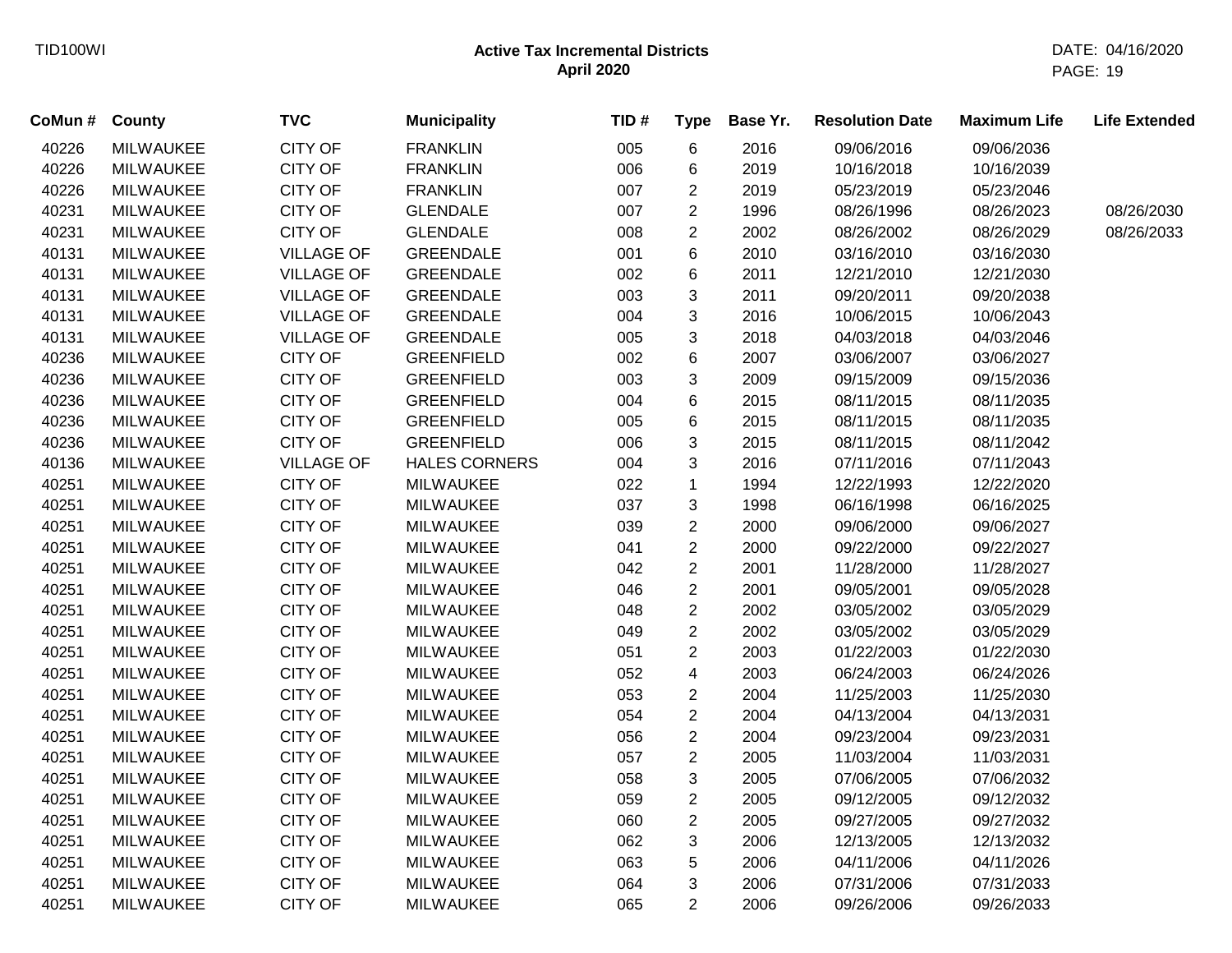| CoMun # | County           | <b>TVC</b>     | <b>Municipality</b> | TID# | <b>Type</b>               | Base Yr. | <b>Resolution Date</b> | <b>Maximum Life</b> | <b>Life Extended</b> |
|---------|------------------|----------------|---------------------|------|---------------------------|----------|------------------------|---------------------|----------------------|
| 40251   | <b>MILWAUKEE</b> | <b>CITY OF</b> | <b>MILWAUKEE</b>    | 066  | 3                         | 2007     | 11/14/2006             | 11/14/2033          |                      |
| 40251   | <b>MILWAUKEE</b> | <b>CITY OF</b> | <b>MILWAUKEE</b>    | 067  | $\overline{c}$            | 2007     | 12/12/2006             | 12/12/2033          |                      |
| 40251   | <b>MILWAUKEE</b> | <b>CITY OF</b> | <b>MILWAUKEE</b>    | 068  | $\overline{c}$            | 2007     | 12/12/2006             | 12/12/2033          |                      |
| 40251   | <b>MILWAUKEE</b> | CITY OF        | <b>MILWAUKEE</b>    | 070  | $\overline{2}$            | 2007     | 09/05/2007             | 09/05/2034          |                      |
| 40251   | <b>MILWAUKEE</b> | <b>CITY OF</b> | <b>MILWAUKEE</b>    | 071  | 3                         | 2008     | 01/15/2008             | 01/15/2035          |                      |
| 40251   | <b>MILWAUKEE</b> | CITY OF        | <b>MILWAUKEE</b>    | 072  | 3                         | 2009     | 12/16/2008             | 12/16/2035          |                      |
| 40251   | <b>MILWAUKEE</b> | CITY OF        | <b>MILWAUKEE</b>    | 073  | $\mathfrak{S}$            | 2009     | 09/01/2009             | 09/01/2036          |                      |
| 40251   | <b>MILWAUKEE</b> | <b>CITY OF</b> | <b>MILWAUKEE</b>    | 074  | 3                         | 2009     | 09/01/2009             | 09/01/2036          |                      |
| 40251   | <b>MILWAUKEE</b> | <b>CITY OF</b> | <b>MILWAUKEE</b>    | 075  | $\mathbf{3}$              | 2009     | 09/22/2009             | 09/22/2036          |                      |
| 40251   | MILWAUKEE        | <b>CITY OF</b> | <b>MILWAUKEE</b>    | 076  | $\mathbf{3}$              | 2010     | 12/22/2009             | 12/22/2036          |                      |
| 40251   | <b>MILWAUKEE</b> | <b>CITY OF</b> | <b>MILWAUKEE</b>    | 077  | $\sqrt{5}$                | 2012     | 09/25/2012             | 09/25/2032          |                      |
| 40251   | <b>MILWAUKEE</b> | CITY OF        | <b>MILWAUKEE</b>    | 078  | 3                         | 2013     | 04/30/2013             | 04/30/2040          |                      |
| 40251   | <b>MILWAUKEE</b> | <b>CITY OF</b> | <b>MILWAUKEE</b>    | 079  | 3                         | 2013     | 05/21/2013             | 05/21/2040          |                      |
| 40251   | <b>MILWAUKEE</b> | <b>CITY OF</b> | <b>MILWAUKEE</b>    | 080  | 3                         | 2014     | 06/03/2014             | 06/03/2041          |                      |
| 40251   | <b>MILWAUKEE</b> | <b>CITY OF</b> | <b>MILWAUKEE</b>    | 081  | 3                         | 2015     | 12/16/2014             | 12/16/2041          |                      |
| 40251   | <b>MILWAUKEE</b> | <b>CITY OF</b> | <b>MILWAUKEE</b>    | 082  | 3                         | 2015     | 02/10/2015             | 02/10/2042          |                      |
| 40251   | <b>MILWAUKEE</b> | CITY OF        | <b>MILWAUKEE</b>    | 083  | 3                         | 2015     | 06/23/2015             | 06/23/2042          |                      |
| 40251   | <b>MILWAUKEE</b> | <b>CITY OF</b> | <b>MILWAUKEE</b>    | 084  | $\overline{2}$            | 2015     | 09/22/2015             | 09/22/2042          |                      |
| 40251   | <b>MILWAUKEE</b> | <b>CITY OF</b> | <b>MILWAUKEE</b>    | 085  | 3                         | 2015     | 09/22/2015             | 09/22/2042          |                      |
| 40251   | <b>MILWAUKEE</b> | <b>CITY OF</b> | <b>MILWAUKEE</b>    | 086  | 3                         | 2016     | 04/15/2016             | 04/15/2044          |                      |
| 40251   | <b>MILWAUKEE</b> | <b>CITY OF</b> | <b>MILWAUKEE</b>    | 087  | 3                         | 2016     | 06/14/2016             | 06/14/2043          |                      |
| 40251   | <b>MILWAUKEE</b> | CITY OF        | <b>MILWAUKEE</b>    | 088  | $\overline{c}$            | 2016     | 07/06/2016             | 07/06/2043          |                      |
| 40251   | <b>MILWAUKEE</b> | <b>CITY OF</b> | <b>MILWAUKEE</b>    | 089  | 3                         | 2017     | 11/22/2016             | 11/22/2044          |                      |
| 40251   | <b>MILWAUKEE</b> | <b>CITY OF</b> | <b>MILWAUKEE</b>    | 090  | 3                         | 2017     | 07/11/2017             | 07/11/2044          |                      |
| 40251   | <b>MILWAUKEE</b> | <b>CITY OF</b> | <b>MILWAUKEE</b>    | 091  | $\,6$                     | 2017     | 09/06/2017             | 09/06/2037          |                      |
| 40251   | <b>MILWAUKEE</b> | <b>CITY OF</b> | <b>MILWAUKEE</b>    | 092  | 3                         | 2017     | 09/26/2017             | 09/26/2044          |                      |
| 40251   | <b>MILWAUKEE</b> | CITY OF        | <b>MILWAUKEE</b>    | 093  | $\mathfrak{S}$            | 2018     | 12/19/2017             | 12/19/2045          |                      |
| 40251   | <b>MILWAUKEE</b> | <b>CITY OF</b> | <b>MILWAUKEE</b>    | 094  | $\ensuremath{\mathsf{3}}$ | 2019     | 12/18/2018             | 12/18/2046          |                      |
| 40251   | <b>MILWAUKEE</b> | <b>CITY OF</b> | <b>MILWAUKEE</b>    | 095  | $\mathbf{3}$              | 2019     | 11/05/2018             | 11/05/2046          |                      |
| 40251   | MILWAUKEE        | <b>CITY OF</b> | <b>MILWAUKEE</b>    | 096  | $\mathbf{3}$              | 2019     | 12/18/2018             | 12/18/2046          |                      |
| 40251   | <b>MILWAUKEE</b> | <b>CITY OF</b> | <b>MILWAUKEE</b>    | 097  | 3                         | 2019     | 04/16/2019             | 04/16/2047          |                      |
| 40251   | <b>MILWAUKEE</b> | <b>CITY OF</b> | <b>MILWAUKEE</b>    | 098  | 3                         | 2019     | 05/07/2019             | 05/07/2047          |                      |
| 40251   | <b>MILWAUKEE</b> | CITY OF        | <b>MILWAUKEE</b>    | 099  | 5                         | 2019     | 07/30/2019             | 07/30/2039          |                      |
| 40251   | <b>MILWAUKEE</b> | <b>CITY OF</b> | <b>MILWAUKEE</b>    | 100  | 3                         | 2019     | 09/24/2019             | 09/24/2046          |                      |
| 40265   | <b>MILWAUKEE</b> | <b>CITY OF</b> | OAK CREEK           | 006  | 4                         | 2001     | 10/17/2000             | 10/17/2023          |                      |
| 40265   | <b>MILWAUKEE</b> | <b>CITY OF</b> | OAK CREEK           | 007  | 6                         | 2007     | 04/17/2007             | 04/17/2027          |                      |
| 40265   | <b>MILWAUKEE</b> | <b>CITY OF</b> | <b>OAK CREEK</b>    | 008  | 6                         | 2009     | 01/01/2009             | 01/01/2029          |                      |
|         |                  |                |                     |      |                           |          |                        |                     |                      |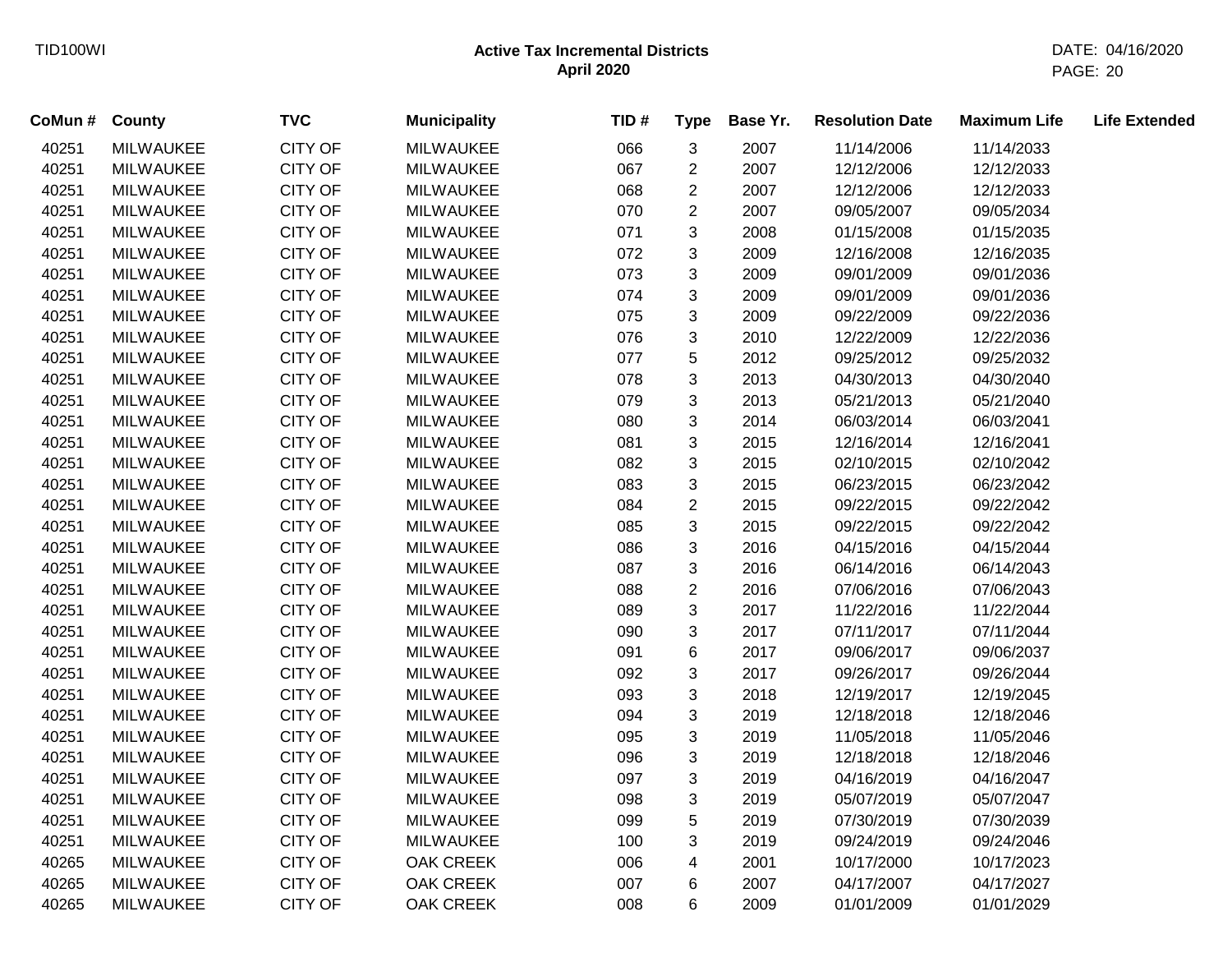| CoMun # | <b>County</b>    | <b>TVC</b>        | <b>Municipality</b>  | TID# | <b>Type</b>    | Base Yr. | <b>Resolution Date</b> | <b>Maximum Life</b> | <b>Life Extended</b> |
|---------|------------------|-------------------|----------------------|------|----------------|----------|------------------------|---------------------|----------------------|
| 40265   | <b>MILWAUKEE</b> | <b>CITY OF</b>    | <b>OAK CREEK</b>     | 010  | 6              | 2010     | 09/07/2010             | 09/07/2030          |                      |
| 40265   | <b>MILWAUKEE</b> | <b>CITY OF</b>    | <b>OAK CREEK</b>     | 011  | 6              | 2012     | 04/03/2012             | 04/03/2032          |                      |
| 40265   | <b>MILWAUKEE</b> | <b>CITY OF</b>    | <b>OAK CREEK</b>     | 012  | 6              | 2016     | 07/19/2016             | 07/19/2036          |                      |
| 40265   | <b>MILWAUKEE</b> | <b>CITY OF</b>    | <b>OAK CREEK</b>     | 013  | $\overline{c}$ | 2017     | 05/16/2017             | 05/16/2044          |                      |
| 40265   | <b>MILWAUKEE</b> | CITY OF           | <b>OAK CREEK</b>     | 014  | $\overline{c}$ | 2018     | 03/06/2018             | 03/06/2046          |                      |
| 40265   | <b>MILWAUKEE</b> | CITY OF           | OAK CREEK            | 015  | $\overline{c}$ | 2018     | 03/06/2018             | 03/06/2046          |                      |
| 40265   | <b>MILWAUKEE</b> | <b>CITY OF</b>    | <b>OAK CREEK</b>     | 016  | 6              | 2018     | 08/21/2018             | 08/21/2038          |                      |
| 40281   | MILWAUKEE        | <b>CITY OF</b>    | <b>SAINT FRANCIS</b> | 003  | $\overline{c}$ | 2006     | 08/15/2006             | 08/15/2033          |                      |
| 40281   | <b>MILWAUKEE</b> | <b>CITY OF</b>    | <b>SAINT FRANCIS</b> | 004  | 3              | 2012     | 06/19/2012             | 06/19/2039          |                      |
| 40281   | <b>MILWAUKEE</b> | <b>CITY OF</b>    | <b>SAINT FRANCIS</b> | 005  | 6              | 2015     | 07/21/2015             | 07/21/2035          |                      |
| 40181   | <b>MILWAUKEE</b> | <b>VILLAGE OF</b> | <b>SHOREWOOD</b>     | 001  | $\mathbf{1}$   | 1995     | 01/16/1995             | 01/16/2022          |                      |
| 40181   | <b>MILWAUKEE</b> | <b>VILLAGE OF</b> | <b>SHOREWOOD</b>     | 003  | 3              | 2008     | 07/14/2008             | 07/14/2035          |                      |
| 40181   | <b>MILWAUKEE</b> | <b>VILLAGE OF</b> | SHOREWOOD            | 004  | 3              | 2011     | 06/09/2011             | 06/09/2038          |                      |
| 40181   | <b>MILWAUKEE</b> | <b>VILLAGE OF</b> | SHOREWOOD            | 005  | 3              | 2014     | 06/16/2014             | 06/16/2041          |                      |
| 40282   | <b>MILWAUKEE</b> | <b>CITY OF</b>    | SOUTH MILWAUKEE      | 001  | $\overline{2}$ | 2000     | 07/05/2000             | 07/05/2027          |                      |
| 40282   | <b>MILWAUKEE</b> | <b>CITY OF</b>    | SOUTH MILWAUKEE      | 002  | $\overline{2}$ | 2000     | 07/05/2000             | 07/05/2027          |                      |
| 40282   | <b>MILWAUKEE</b> | <b>CITY OF</b>    | SOUTH MILWAUKEE      | 003  | 6              | 2005     | 10/19/2004             | 10/19/2024          | 10/19/2027           |
| 40282   | <b>MILWAUKEE</b> | <b>CITY OF</b>    | SOUTH MILWAUKEE      | 005  | $\overline{c}$ | 2018     | 07/10/2018             | 07/10/2045          |                      |
| 40291   | <b>MILWAUKEE</b> | <b>CITY OF</b>    | <b>WAUWATOSA</b>     | 006  | $\overline{2}$ | 2010     | 09/21/2010             | 09/21/2037          |                      |
| 40291   | <b>MILWAUKEE</b> | <b>CITY OF</b>    | <b>WAUWATOSA</b>     | 007  | $\overline{c}$ | 2013     | 11/20/2012             | 11/20/2039          |                      |
| 40291   | <b>MILWAUKEE</b> | <b>CITY OF</b>    | <b>WAUWATOSA</b>     | 008  | 3              | 2014     | 04/01/2014             | 04/01/2041          |                      |
| 40291   | MILWAUKEE        | CITY OF           | <b>WAUWATOSA</b>     | 009  | 3              | 2015     | 04/07/2015             | 04/07/2042          |                      |
| 40291   | <b>MILWAUKEE</b> | <b>CITY OF</b>    | <b>WAUWATOSA</b>     | 010  | 3              | 2015     | 06/02/2015             | 06/02/2042          |                      |
| 40291   | <b>MILWAUKEE</b> | <b>CITY OF</b>    | <b>WAUWATOSA</b>     | 011  | 3              | 2015     | 09/01/2015             | 09/01/2042          |                      |
| 40291   | <b>MILWAUKEE</b> | <b>CITY OF</b>    | <b>WAUWATOSA</b>     | 012  | 3              | 2018     | 02/06/2018             | 02/06/2046          |                      |
| 40292   | <b>MILWAUKEE</b> | <b>CITY OF</b>    | <b>WEST ALLIS</b>    | 005  | $\overline{2}$ | 2001     | 01/16/2001             | 01/16/2028          |                      |
| 40292   | <b>MILWAUKEE</b> | <b>CITY OF</b>    | <b>WEST ALLIS</b>    | 006  | $\overline{c}$ | 2004     | 02/18/2004             | 02/18/2031          |                      |
| 40292   | <b>MILWAUKEE</b> | <b>CITY OF</b>    | <b>WEST ALLIS</b>    | 007  | $\overline{c}$ | 2004     | 02/18/2004             | 02/18/2031          |                      |
| 40292   | <b>MILWAUKEE</b> | CITY OF           | <b>WEST ALLIS</b>    | 009  | $\overline{2}$ | 2006     | 03/21/2006             | 03/21/2033          | 03/17/2021           |
| 40292   | MILWAUKEE        | CITY OF           | <b>WEST ALLIS</b>    | 010  | 3              | 2008     | 08/05/2008             | 08/05/2035          |                      |
| 40292   | <b>MILWAUKEE</b> | <b>CITY OF</b>    | <b>WEST ALLIS</b>    | 011  | 3              | 2010     | 11/03/2009             | 11/03/2036          |                      |
| 40292   | <b>MILWAUKEE</b> | <b>CITY OF</b>    | <b>WEST ALLIS</b>    | 012  | 3              | 2011     | 04/19/2011             | 04/19/2038          |                      |
| 40292   | <b>MILWAUKEE</b> | <b>CITY OF</b>    | <b>WEST ALLIS</b>    | 013  | 3              | 2011     | 04/19/2011             | 04/19/2038          |                      |
| 40292   | <b>MILWAUKEE</b> | <b>CITY OF</b>    | <b>WEST ALLIS</b>    | 014  | 3              | 2015     | 11/03/2014             | 11/03/2041          |                      |
| 40292   | <b>MILWAUKEE</b> | <b>CITY OF</b>    | <b>WEST ALLIS</b>    | 015  | $\overline{2}$ | 2016     | 07/05/2016             | 07/05/2043          |                      |
| 40292   | <b>MILWAUKEE</b> | <b>CITY OF</b>    | <b>WEST ALLIS</b>    | 016  | 3              | 2018     | 06/26/2018             | 06/26/2045          |                      |
| 40292   | <b>MILWAUKEE</b> | <b>CITY OF</b>    | <b>WEST ALLIS</b>    | 017  | 3              | 2019     | 08/06/2019             | 08/06/2046          |                      |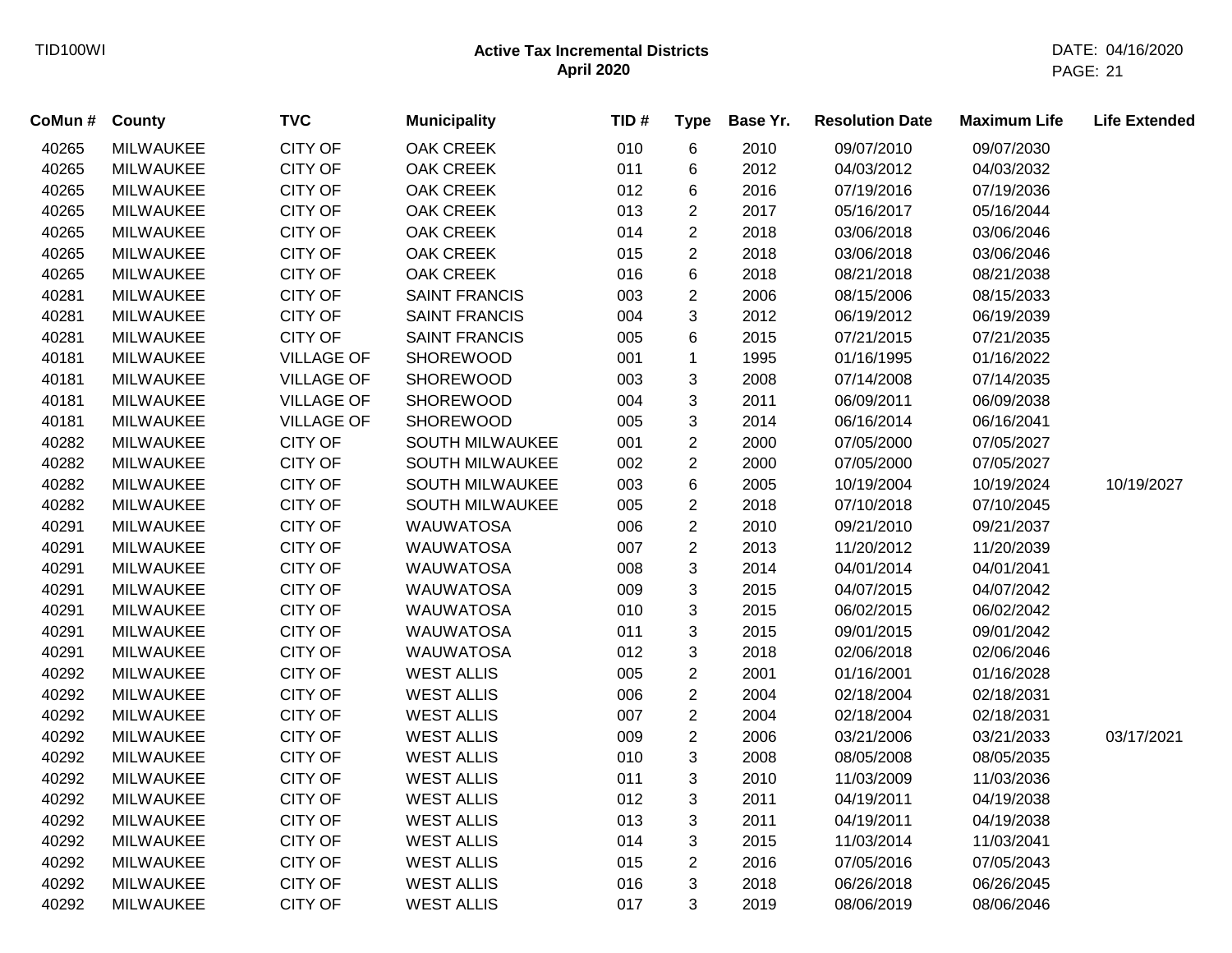| CoMun # | County           | <b>TVC</b>        | <b>Municipality</b>   | TID# | <b>Type</b>             | Base Yr. | <b>Resolution Date</b> | <b>Maximum Life</b> | <b>Life Extended</b> |
|---------|------------------|-------------------|-----------------------|------|-------------------------|----------|------------------------|---------------------|----------------------|
| 40191   | <b>MILWAUKEE</b> | <b>VILLAGE OF</b> | <b>WEST MILWAUKEE</b> | 001E | 8                       | 2016     | 07/18/2016             | 07/18/2039          |                      |
| 40191   | <b>MILWAUKEE</b> | <b>VILLAGE OF</b> | <b>WEST MILWAUKEE</b> | 002  | $\overline{c}$          | 2001     | 09/17/2001             | 09/17/2028          |                      |
| 40191   | <b>MILWAUKEE</b> | <b>VILLAGE OF</b> | <b>WEST MILWAUKEE</b> | 003  | 4                       | 2003     | 10/07/2002             | 10/07/2025          |                      |
| 40192   | <b>MILWAUKEE</b> | <b>VILLAGE OF</b> | <b>WHITEFISH BAY</b>  | 001  | $\overline{2}$          | 2004     | 10/20/2003             | 10/20/2030          |                      |
| 40192   | <b>MILWAUKEE</b> | <b>VILLAGE OF</b> | <b>WHITEFISH BAY</b>  | 002  | $\mathbf{3}$            | 2013     | 12/03/2012             | 12/03/2039          |                      |
| 41111   | <b>MONROE</b>    | <b>VILLAGE OF</b> | <b>CASHTON</b>        | 001  | $\mathbf 1$             | 1993     | 09/29/1993             | 09/29/2020          |                      |
| 41111   | <b>MONROE</b>    | <b>VILLAGE OF</b> | <b>CASHTON</b>        | 002  | $\sqrt{2}$              | 1998     | 09/10/1998             | 09/10/2025          |                      |
| 41111   | <b>MONROE</b>    | <b>VILLAGE OF</b> | <b>CASHTON</b>        | 003  | $6\phantom{1}$          | 2005     | 09/28/2005             | 09/28/2025          |                      |
| 41176   | <b>MONROE</b>    | <b>VILLAGE OF</b> | <b>ROCKLAND</b>       | 001  | 6                       | 2010     | 04/27/2010             | 04/27/2030          |                      |
| 41281   | <b>MONROE</b>    | <b>CITY OF</b>    | <b>SPARTA</b>         | 006  | 5                       | 2005     | 04/19/2005             | 04/19/2025          |                      |
| 41281   | <b>MONROE</b>    | <b>CITY OF</b>    | <b>SPARTA</b>         | 008  | $\,$ 5 $\,$             | 2010     | 08/17/2010             | 08/17/2030          |                      |
| 41281   | <b>MONROE</b>    | CITY OF           | <b>SPARTA</b>         | 009  | $6\phantom{1}6$         | 2018     | 01/17/2018             | 01/17/2039          |                      |
| 41286   | <b>MONROE</b>    | <b>CITY OF</b>    | <b>TOMAH</b>          | 008  | $\mathbf{3}$            | 2015     | 05/12/2015             | 05/12/2042          |                      |
| 41286   | <b>MONROE</b>    | <b>CITY OF</b>    | <b>TOMAH</b>          | 009  | 5                       | 2018     | 01/09/2018             | 01/09/2039          |                      |
| 41286   | <b>MONROE</b>    | <b>CITY OF</b>    | <b>TOMAH</b>          | 010  | $\,6$                   | 2018     | 05/08/2018             | 05/08/2039          |                      |
| 41185   | <b>MONROE</b>    | <b>VILLAGE OF</b> | <b>WARRENS</b>        | 001  | 2S                      | 1998     | 05/21/1998             | 05/21/2025          | 05/21/2038           |
| 41191   | <b>MONROE</b>    | <b>VILLAGE OF</b> | <b>WILTON</b>         | 002  | $\overline{2}$          | 1998     | 08/10/1998             | 08/10/2025          |                      |
| 42231   | <b>OCONTO</b>    | <b>CITY OF</b>    | <b>GILLETT</b>        | 002  | $\mathbf{1}$            | 1993     | 09/29/1993             | 09/29/2020          | 09/29/2023           |
| 42231   | <b>OCONTO</b>    | <b>CITY OF</b>    | <b>GILLETT</b>        | 003  | $\overline{2}$          | 2000     | 09/07/2000             | 09/07/2027          | 09/07/2034           |
| 42265   | <b>OCONTO</b>    | <b>CITY OF</b>    | <b>OCONTO</b>         | 003  | 6                       | 2007     | 08/01/2007             | 08/01/2027          |                      |
| 42265   | <b>OCONTO</b>    | <b>CITY OF</b>    | <b>OCONTO</b>         | 004  | 6                       | 2010     | 12/01/2009             | 12/01/2029          |                      |
| 42181   | <b>OCONTO</b>    | <b>VILLAGE OF</b> | <b>SURING</b>         | 001  | $\overline{2}$          | 2000     | 09/13/2000             | 09/13/2027          |                      |
| 43276   | <b>ONEIDA</b>    | <b>CITY OF</b>    | <b>RHINELANDER</b>    | 001E | 8                       | 2005     | 03/07/2005             | 03/07/2028          |                      |
| 43276   | <b>ONEIDA</b>    | <b>CITY OF</b>    | <b>RHINELANDER</b>    | 005  | $\overline{2}$          | 2000     | 05/26/2000             | 05/26/2027          |                      |
| 43276   | <b>ONEIDA</b>    | <b>CITY OF</b>    | <b>RHINELANDER</b>    | 006  | $\overline{\mathbf{4}}$ | 2002     | 09/09/2002             | 09/09/2025          |                      |
| 43276   | <b>ONEIDA</b>    | <b>CITY OF</b>    | <b>RHINELANDER</b>    | 008  | 6                       | 2010     | 08/09/2010             | 08/09/2030          |                      |
| 43276   | <b>ONEIDA</b>    | CITY OF           | <b>RHINELANDER</b>    | 009  | $\,$ 5 $\,$             | 2012     | 09/10/2012             | 09/10/2032          |                      |
| 43276   | <b>ONEIDA</b>    | <b>CITY OF</b>    | <b>RHINELANDER</b>    | 010  | $\mathbf{3}$            | 2013     | 04/22/2013             | 04/22/2040          |                      |
| 44201   | <b>OUTAGAMIE</b> | <b>CITY OF</b>    | <b>APPLETON</b>       | 003  | 1D                      | 1993     | 11/04/1992             | 11/04/2019          | 11/04/2029           |
| 44201   | <b>OUTAGAMIE</b> | <b>CITY OF</b>    | <b>APPLETON</b>       | 008  | $\overline{2}$          | 2009     | 05/20/2009             | 05/20/2036          |                      |
| 44201   | <b>OUTAGAMIE</b> | <b>CITY OF</b>    | <b>APPLETON</b>       | 009  | $\overline{2}$          | 2013     | 09/18/2013             | 09/18/2040          |                      |
| 44201   | <b>OUTAGAMIE</b> | <b>CITY OF</b>    | <b>APPLETON</b>       | 010  | $\overline{2}$          | 2013     | 09/18/2013             | 09/18/2040          |                      |
| 44201   | <b>OUTAGAMIE</b> | CITY OF           | <b>APPLETON</b>       | 011  | $\overline{2}$          | 2017     | 08/02/2017             | 08/02/2044          |                      |
| 44201   | <b>OUTAGAMIE</b> | <b>CITY OF</b>    | <b>APPLETON</b>       | 012  | 3                       | 2017     | 08/02/2017             | 08/02/2044          |                      |
| 44107   | <b>OUTAGAMIE</b> | <b>VILLAGE OF</b> | <b>BLACK CREEK</b>    | 002  | $\mathbf{1}$            | 1993     | 07/12/1993             | 07/12/2020          |                      |
| 44111   | <b>OUTAGAMIE</b> | <b>VILLAGE OF</b> | <b>COMBINED LOCKS</b> | 002  | 3                       | 2015     | 09/15/2015             | 09/15/2042          |                      |
| 44111   | <b>OUTAGAMIE</b> | <b>VILLAGE OF</b> | <b>COMBINED LOCKS</b> | 003  | 6                       | 2019     | 07/02/2019             | 07/02/2039          |                      |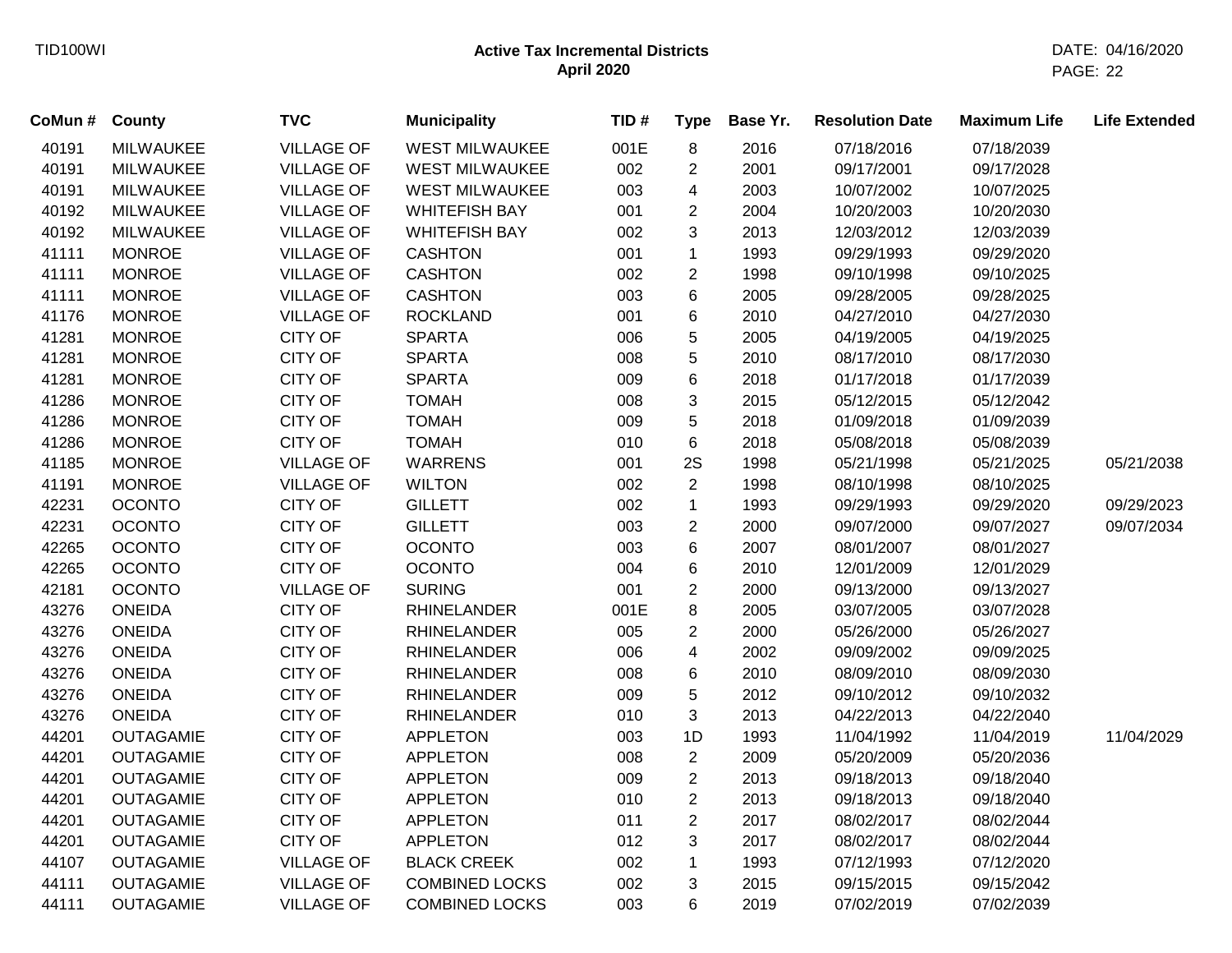| CoMun # | <b>County</b>    | <b>TVC</b>        | <b>Municipality</b> | TID# | <b>Type</b>    | Base Yr. | <b>Resolution Date</b> | <b>Maximum Life</b> | <b>Life Extended</b> |
|---------|------------------|-------------------|---------------------|------|----------------|----------|------------------------|---------------------|----------------------|
| 44018   | <b>OUTAGAMIE</b> | <b>TOWN OF</b>    | FREEDOM             | 001A | 6              | 2016     | 09/07/2016             | 09/07/2036          |                      |
| 44018   | <b>OUTAGAMIE</b> | <b>TOWN OF</b>    | <b>FREEDOM</b>      | 002A | 5              | 2017     | 07/12/2017             | 07/12/2037          |                      |
| 44020   | <b>OUTAGAMIE</b> | <b>TOWN OF</b>    | <b>GRAND CHUTE</b>  | 001A | 5              | 2015     | 11/06/2014             | 11/06/2034          |                      |
| 44020   | <b>OUTAGAMIE</b> | <b>TOWN OF</b>    | <b>GRAND CHUTE</b>  | 002A | 6              | 2016     | 10/20/2015             | 10/20/2036          |                      |
| 44020   | <b>OUTAGAMIE</b> | <b>TOWN OF</b>    | <b>GRAND CHUTE</b>  | 003A | $\overline{2}$ | 2017     | 05/16/2017             | 05/16/2044          |                      |
| 44020   | <b>OUTAGAMIE</b> | <b>TOWN OF</b>    | <b>GRAND CHUTE</b>  | 004A | 6              | 2018     | 09/18/2018             | 09/18/2038          |                      |
| 44022   | <b>OUTAGAMIE</b> | <b>TOWN OF</b>    | <b>GREENVILLE</b>   | 001A | 6              | 2017     | 12/12/2016             | 12/12/2037          |                      |
| 44136   | <b>OUTAGAMIE</b> | <b>VILLAGE OF</b> | <b>HORTONVILLE</b>  | 003  | 6              | 2013     | 09/19/2013             | 09/19/2033          |                      |
| 44136   | <b>OUTAGAMIE</b> | <b>VILLAGE OF</b> | <b>HORTONVILLE</b>  | 004  | 6              | 2017     | 03/02/2017             | 03/02/2038          |                      |
| 44136   | <b>OUTAGAMIE</b> | <b>VILLAGE OF</b> | <b>HORTONVILLE</b>  | 005  | $\overline{2}$ | 2017     | 03/02/2017             | 03/02/2045          |                      |
| 44241   | <b>OUTAGAMIE</b> | <b>CITY OF</b>    | <b>KAUKAUNA</b>     | 001E | 8              | 2005     | 06/07/2005             | 06/07/2028          |                      |
| 44241   | <b>OUTAGAMIE</b> | <b>CITY OF</b>    | <b>KAUKAUNA</b>     | 004  | $\overline{2}$ | 2000     | 09/19/2000             | 09/19/2027          | 09/19/2031           |
| 44241   | <b>OUTAGAMIE</b> | CITY OF           | <b>KAUKAUNA</b>     | 005  | $\overline{2}$ | 2003     | 07/01/2003             | 07/01/2030          | 07/01/2034           |
| 44241   | <b>OUTAGAMIE</b> | <b>CITY OF</b>    | <b>KAUKAUNA</b>     | 006  | 5              | 2006     | 05/02/2006             | 05/02/2026          |                      |
| 44241   | <b>OUTAGAMIE</b> | <b>CITY OF</b>    | <b>KAUKAUNA</b>     | 008  | 6              | 2013     | 08/06/2013             | 08/06/2033          |                      |
| 44241   | <b>OUTAGAMIE</b> | <b>CITY OF</b>    | <b>KAUKAUNA</b>     | 009  | 3              | 2016     | 09/20/2016             | 09/20/2043          |                      |
| 44241   | <b>OUTAGAMIE</b> | <b>CITY OF</b>    | <b>KAUKAUNA</b>     | 010  | 6              | 2019     | 02/20/2019             | 02/20/2040          |                      |
| 44141   | <b>OUTAGAMIE</b> | <b>VILLAGE OF</b> | <b>KIMBERLY</b>     | 004  | $\overline{2}$ | 2005     | 04/11/2005             | 04/11/2032          |                      |
| 44141   | <b>OUTAGAMIE</b> | <b>VILLAGE OF</b> | <b>KIMBERLY</b>     | 005  | 6              | 2008     | 06/16/2008             | 06/16/2028          | 06/16/2031           |
| 44141   | <b>OUTAGAMIE</b> | <b>VILLAGE OF</b> | <b>KIMBERLY</b>     | 006  | $\overline{2}$ | 2016     | 09/12/2016             | 09/12/2043          |                      |
| 44146   | <b>OUTAGAMIE</b> | <b>VILLAGE OF</b> | LITTLE CHUTE        | 004  | 5              | 2007     | 09/19/2007             | 09/19/2027          |                      |
| 44146   | <b>OUTAGAMIE</b> | <b>VILLAGE OF</b> | LITTLE CHUTE        | 005  | 5              | 2013     | 09/25/2013             | 09/25/2033          |                      |
| 44146   | <b>OUTAGAMIE</b> | <b>VILLAGE OF</b> | LITTLE CHUTE        | 006  | 6              | 2016     | 07/20/2016             | 07/20/2036          |                      |
| 44146   | <b>OUTAGAMIE</b> | <b>VILLAGE OF</b> | LITTLE CHUTE        | 007  | 6              | 2018     | 07/18/2018             | 07/18/2038          |                      |
| 44146   | <b>OUTAGAMIE</b> | <b>VILLAGE OF</b> | LITTLE CHUTE        | 008  | 3              | 2018     | 07/18/2018             | 07/18/2045          |                      |
| 44261   | <b>OUTAGAMIE</b> | <b>CITY OF</b>    | <b>NEW LONDON</b>   | 001E | 8              | 2001     | 03/03/1999             | 03/03/2022          |                      |
| 44281   | <b>OUTAGAMIE</b> | <b>CITY OF</b>    | <b>SEYMOUR</b>      | 003  | 4              | 2001     | 05/29/2001             | 05/29/2024          |                      |
| 44281   | <b>OUTAGAMIE</b> | <b>CITY OF</b>    | <b>SEYMOUR</b>      | 004  | 6              | 2011     | 12/13/2010             | 12/13/2030          |                      |
| 44191   | <b>OUTAGAMIE</b> | <b>VILLAGE OF</b> | <b>WRIGHTSTOWN</b>  | 003  | 6              | 2015     | 02/03/2015             | 02/03/2035          |                      |
| 44191   | <b>OUTAGAMIE</b> | <b>VILLAGE OF</b> | <b>WRIGHTSTOWN</b>  | 004  | 6              | 2016     | 09/20/2016             | 09/20/2036          |                      |
| 45106   | <b>OZAUKEE</b>   | <b>VILLAGE OF</b> | <b>BELGIUM</b>      | 004  | $\mathbf 1$    | 1995     | 09/25/1995             | 09/25/2022          |                      |
| 45211   | <b>OZAUKEE</b>   | <b>CITY OF</b>    | <b>CEDARBURG</b>    | 003  | $\overline{2}$ | 2015     | 10/27/2014             | 10/27/2041          |                      |
| 45211   | <b>OZAUKEE</b>   | <b>CITY OF</b>    | <b>CEDARBURG</b>    | 004  | $\overline{2}$ | 2018     | 10/30/2017             | 10/30/2045          |                      |
| 45211   | <b>OZAUKEE</b>   | <b>CITY OF</b>    | <b>CEDARBURG</b>    | 005  | $\overline{2}$ | 2018     | 02/12/2018             | 02/12/2046          |                      |
| 45131   | <b>OZAUKEE</b>   | <b>VILLAGE OF</b> | <b>GRAFTON</b>      | 003  | $\overline{2}$ | 1999     | 03/03/1999             | 03/03/2026          |                      |
| 45131   | <b>OZAUKEE</b>   | <b>VILLAGE OF</b> | <b>GRAFTON</b>      | 004  | $\overline{2}$ | 2004     | 09/07/2004             | 09/07/2031          |                      |
| 45131   | <b>OZAUKEE</b>   | <b>VILLAGE OF</b> | <b>GRAFTON</b>      | 005  | $\overline{2}$ | 2006     | 04/18/2006             | 04/18/2033          |                      |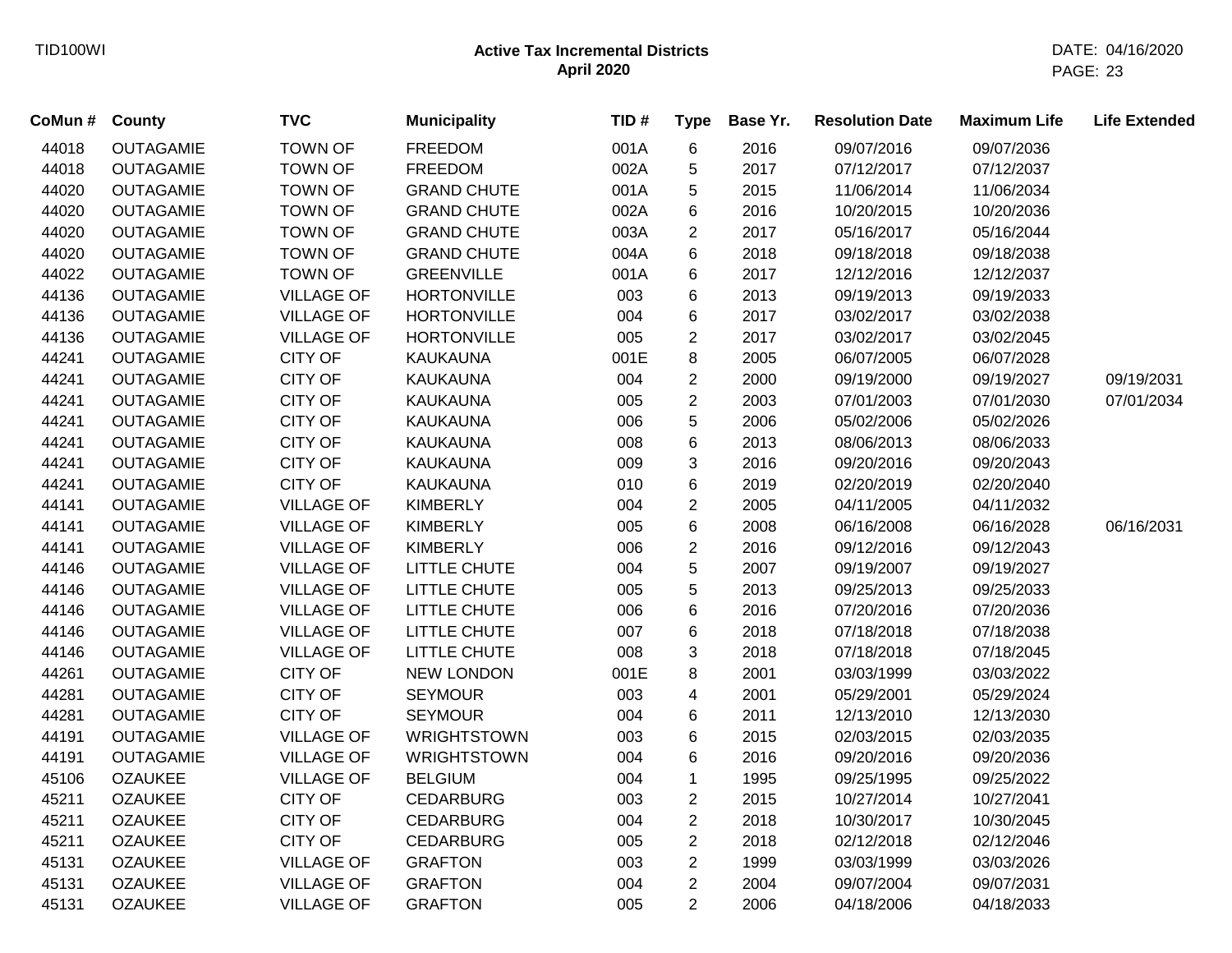| CoMun # | County         | <b>TVC</b>        | <b>Municipality</b>  | TID# | <b>Type</b>             | Base Yr. | <b>Resolution Date</b> | <b>Maximum Life</b> | <b>Life Extended</b> |
|---------|----------------|-------------------|----------------------|------|-------------------------|----------|------------------------|---------------------|----------------------|
| 45255   | <b>OZAUKEE</b> | <b>CITY OF</b>    | <b>MEQUON</b>        | 002  | $\overline{4}$          | 2002     | 09/17/2002             | 09/17/2025          |                      |
| 45255   | <b>OZAUKEE</b> | <b>CITY OF</b>    | <b>MEQUON</b>        | 003  | 6                       | 2008     | 04/15/2008             | 04/15/2028          |                      |
| 45255   | <b>OZAUKEE</b> | <b>CITY OF</b>    | <b>MEQUON</b>        | 004  | 3                       | 2012     | 02/21/2012             | 02/21/2039          |                      |
| 45255   | <b>OZAUKEE</b> | <b>CITY OF</b>    | <b>MEQUON</b>        | 005  | 3                       | 2012     | 02/21/2012             | 02/21/2039          |                      |
| 45271   | <b>OZAUKEE</b> | <b>CITY OF</b>    | PORT WASHINGTON      | 002  | 3                       | 2010     | 08/03/2010             | 08/03/2037          |                      |
| 45271   | <b>OZAUKEE</b> | <b>CITY OF</b>    | PORT WASHINGTON      | 003  | 6                       | 2015     | 08/04/2015             | 08/04/2035          |                      |
| 45181   | <b>OZAUKEE</b> | <b>VILLAGE OF</b> | <b>SAUKVILLE</b>     | 004  | 6                       | 2006     | 09/05/2006             | 09/05/2026          |                      |
| 46216   | <b>PEPIN</b>   | <b>CITY OF</b>    | <b>DURAND</b>        | 003  | $\overline{c}$          | 2007     | 05/02/2007             | 05/02/2034          |                      |
| 46171   | <b>PEPIN</b>   | <b>VILLAGE OF</b> | <b>PEPIN</b>         | 003  | 6                       | 2011     | 09/29/2011             | 09/29/2031          |                      |
| 47121   | <b>PIERCE</b>  | <b>VILLAGE OF</b> | <b>ELLSWORTH</b>     | 004  | $\overline{c}$          | 1996     | 06/03/1996             | 06/03/2023          | 06/03/2033           |
| 47121   | <b>PIERCE</b>  | <b>VILLAGE OF</b> | <b>ELLSWORTH</b>     | 007  | 6D                      | 2006     | 03/06/2006             | 03/06/2026          | 03/06/2036           |
| 47121   | <b>PIERCE</b>  | <b>VILLAGE OF</b> | <b>ELLSWORTH</b>     | 008  | 5                       | 2010     | 08/02/2010             | 08/02/2030          | 03/06/2036           |
| 47121   | <b>PIERCE</b>  | <b>VILLAGE OF</b> | <b>ELLSWORTH</b>     | 009  | 6                       | 2011     | 09/12/2011             | 09/12/2031          | 03/06/2036           |
| 47121   | <b>PIERCE</b>  | <b>VILLAGE OF</b> | <b>ELLSWORTH</b>     | 010  | $\overline{2}$          | 2012     | 04/02/2012             | 04/02/2039          |                      |
| 47121   | <b>PIERCE</b>  | <b>VILLAGE OF</b> | <b>ELLSWORTH</b>     | 011  | $\overline{2}$          | 2013     | 09/09/2013             | 09/09/2040          |                      |
| 47122   | <b>PIERCE</b>  | <b>VILLAGE OF</b> | <b>ELMWOOD</b>       | 003  | 4                       | 2002     | 05/20/2002             | 05/20/2025          |                      |
| 47122   | <b>PIERCE</b>  | <b>VILLAGE OF</b> | <b>ELMWOOD</b>       | 004  | 6                       | 2009     | 05/08/2006             | 05/08/2026          |                      |
| 47122   | <b>PIERCE</b>  | <b>VILLAGE OF</b> | <b>ELMWOOD</b>       | 005  | 6                       | 2007     | 09/26/2007             | 09/26/2027          |                      |
| 47271   | <b>PIERCE</b>  | <b>CITY OF</b>    | <b>PRESCOTT</b>      | 003  | $\overline{\mathbf{4}}$ | 2000     | 02/14/2000             | 02/14/2023          | 03/09/2021           |
| 47271   | <b>PIERCE</b>  | <b>CITY OF</b>    | <b>PRESCOTT</b>      | 004  | $\overline{2}$          | 2003     | 03/03/2003             | 03/03/2030          |                      |
| 47271   | <b>PIERCE</b>  | <b>CITY OF</b>    | <b>PRESCOTT</b>      | 005  | 6                       | 2006     | 06/26/2006             | 06/26/2026          |                      |
| 47276   | <b>PIERCE</b>  | <b>CITY OF</b>    | <b>RIVER FALLS</b>   | 006  | $\overline{2}$          | 2005     | 05/10/2005             | 05/10/2032          |                      |
| 47276   | <b>PIERCE</b>  | <b>CITY OF</b>    | <b>RIVER FALLS</b>   | 008  | $\overline{c}$          | 2010     | 05/11/2010             | 05/11/2037          |                      |
| 47276   | <b>PIERCE</b>  | <b>CITY OF</b>    | <b>RIVER FALLS</b>   | 009  | $\overline{c}$          | 2012     | 10/11/2011             | 10/11/2038          |                      |
| 47276   | <b>PIERCE</b>  | <b>CITY OF</b>    | <b>RIVER FALLS</b>   | 014  | $\overline{2}$          | 2018     | 09/25/2018             | 09/25/2045          |                      |
| 47181   | <b>PIERCE</b>  | <b>VILLAGE OF</b> | <b>SPRING VALLEY</b> | 002  | $\mathbf 1$             | 1995     | 07/05/1995             | 07/05/2022          |                      |
| 47181   | <b>PIERCE</b>  | <b>VILLAGE OF</b> | <b>SPRING VALLEY</b> | 003  | $\overline{c}$          | 2007     | 09/05/2007             | 09/05/2034          |                      |
| 48201   | <b>POLK</b>    | CITY OF           | <b>AMERY</b>         | 006  | 3                       | 2004     | 05/05/2004             | 05/05/2031          |                      |
| 48201   | <b>POLK</b>    | <b>CITY OF</b>    | AMERY                | 007  | 6                       | 2010     | 09/30/2010             | 09/30/2030          |                      |
| 48201   | <b>POLK</b>    | <b>CITY OF</b>    | <b>AMERY</b>         | 008  | 6                       | 2016     | 06/09/2016             | 06/09/2036          |                      |
| 48201   | <b>POLK</b>    | <b>CITY OF</b>    | <b>AMERY</b>         | 009  | 3                       | 2019     | 09/04/2019             | 09/04/2046          |                      |
| 48106   | <b>POLK</b>    | <b>VILLAGE OF</b> | <b>BALSAM LAKE</b>   | 002  | $\mathbf 1$             | 1995     | 06/05/1995             | 06/05/2022          | 06/05/2035           |
| 48106   | <b>POLK</b>    | <b>VILLAGE OF</b> | <b>BALSAM LAKE</b>   | 003  | 4D                      | 2004     | 08/02/2004             | 08/02/2027          | 08/02/2037           |
| 48106   | <b>POLK</b>    | <b>VILLAGE OF</b> | <b>BALSAM LAKE</b>   | 005  | 3S                      | 2006     | 03/06/2006             | 03/06/2033          | 03/06/2046           |
| 48106   | <b>POLK</b>    | <b>VILLAGE OF</b> | <b>BALSAM LAKE</b>   | 006  | 3                       | 2013     | 08/22/2013             | 08/22/2040          |                      |
| 48111   | <b>POLK</b>    | <b>VILLAGE OF</b> | <b>CENTURIA</b>      | 001  | 3S                      | 1999     | 09/07/1999             | 09/07/2026          | 09/07/2039           |
| 48112   | <b>POLK</b>    | <b>VILLAGE OF</b> | <b>CLAYTON</b>       | 002  | 4D                      | 1999     | 08/24/1999             | 08/24/2022          | 08/24/2032           |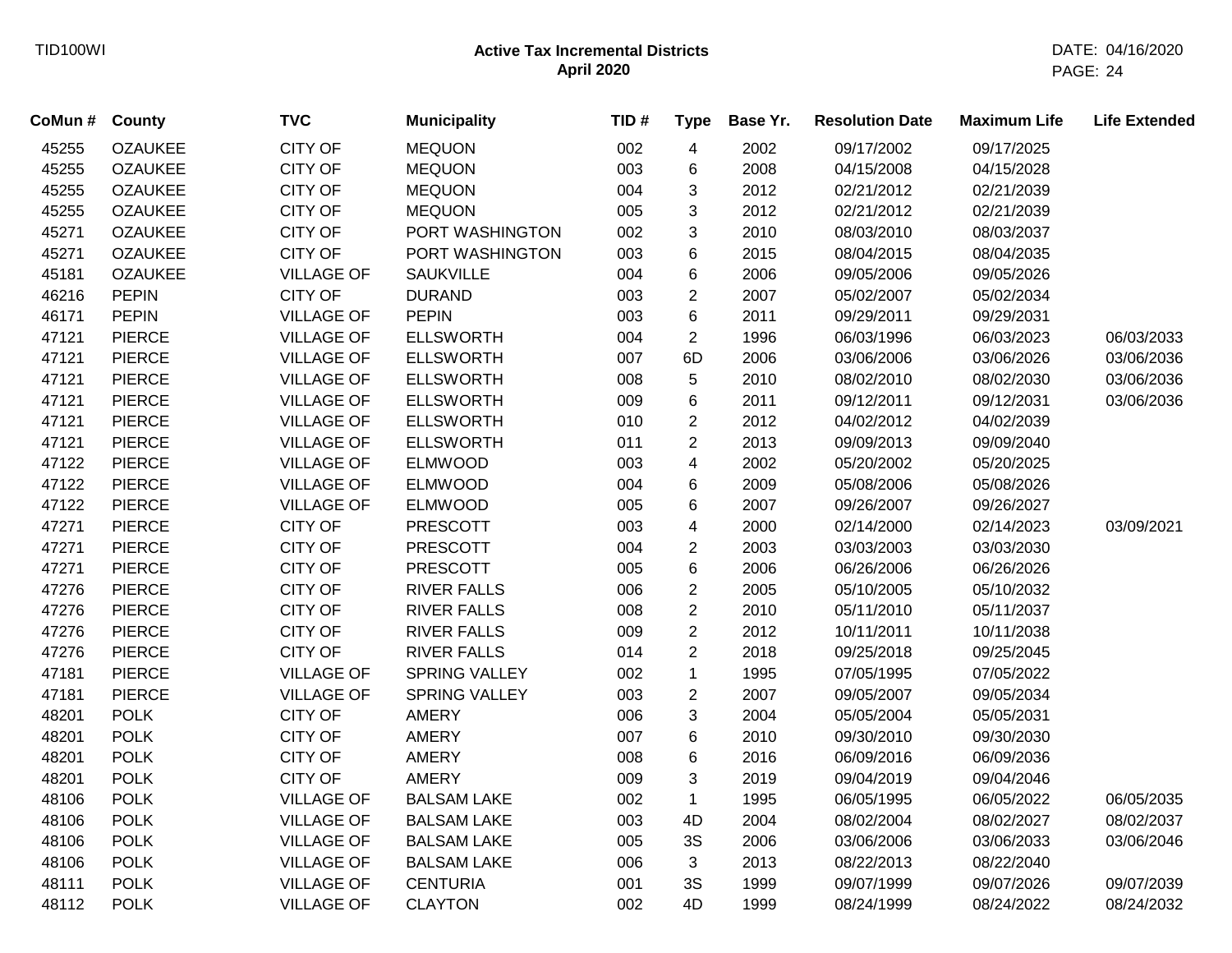| CoMun # | County         | <b>TVC</b>        | <b>Municipality</b>   | TID# | <b>Type</b>    | Base Yr. | <b>Resolution Date</b> | <b>Maximum Life</b> | <b>Life Extended</b> |
|---------|----------------|-------------------|-----------------------|------|----------------|----------|------------------------|---------------------|----------------------|
| 48113   | <b>POLK</b>    | <b>VILLAGE OF</b> | <b>CLEAR LAKE</b>     | 002  | 4              | 2000     | 11/18/1999             | 11/18/2022          |                      |
| 48113   | <b>POLK</b>    | <b>VILLAGE OF</b> | <b>CLEAR LAKE</b>     | 003  | $\overline{c}$ | 2003     | 09/19/2003             | 09/19/2030          |                      |
| 48126   | <b>POLK</b>    | <b>VILLAGE OF</b> | <b>FREDERIC</b>       | 003  | 3              | 2007     | 04/09/2007             | 04/09/2034          |                      |
| 48146   | <b>POLK</b>    | <b>VILLAGE OF</b> | <b>LUCK</b>           | 002  | 3              | 2002     | 09/04/2002             | 09/04/2029          |                      |
| 48146   | <b>POLK</b>    | <b>VILLAGE OF</b> | <b>LUCK</b>           | 003  | 6              | 2005     | 10/06/2004             | 10/06/2024          |                      |
| 48146   | <b>POLK</b>    | <b>VILLAGE OF</b> | <b>LUCK</b>           | 004  | 6              | 2018     | 09/12/2018             | 09/12/2038          |                      |
| 48151   | <b>POLK</b>    | <b>VILLAGE OF</b> | <b>MILLTOWN</b>       | 002  | $\mathbf{1}$   | 1994     | 05/09/1994             | 05/09/2021          |                      |
| 48151   | <b>POLK</b>    | <b>VILLAGE OF</b> | <b>MILLTOWN</b>       | 003  | 3              | 2004     | 07/12/2004             | 07/12/2031          |                      |
| 48151   | <b>POLK</b>    | <b>VILLAGE OF</b> | <b>MILLTOWN</b>       | 004  | $\overline{2}$ | 2012     | 02/13/2012             | 02/13/2039          |                      |
| 48165   | <b>POLK</b>    | <b>VILLAGE OF</b> | <b>OSCEOLA</b>        | 002  | 1D             | 1992     | 08/06/1992             | 08/06/2019          | 08/06/2029           |
| 48168   | <b>POLK</b>    | <b>VILLAGE OF</b> | <b>TURTLE LAKE</b>    | 003  | 6              | 2009     | 11/17/2008             | 11/17/2028          |                      |
| 49102   | <b>PORTAGE</b> | <b>VILLAGE OF</b> | <b>AMHERST</b>        | 002  | 4              | 2003     | 08/12/2003             | 08/12/2026          |                      |
| 49141   | <b>PORTAGE</b> | <b>VILLAGE OF</b> | <b>JUNCTION CITY</b>  | 001  | 6              | 2008     | 08/11/2008             | 08/11/2028          |                      |
| 49141   | <b>PORTAGE</b> | <b>VILLAGE OF</b> | <b>JUNCTION CITY</b>  | 002  | 6              | 2019     | 09/09/2019             | 09/09/2039          |                      |
| 49173   | <b>PORTAGE</b> | <b>VILLAGE OF</b> | <b>PLOVER</b>         | 003  | 4              | 2003     | 09/03/2003             | 09/03/2026          | 09/03/2043           |
| 49173   | <b>PORTAGE</b> | <b>VILLAGE OF</b> | <b>PLOVER</b>         | 004  | $\overline{2}$ | 2004     | 06/16/2004             | 06/16/2031          | 06/16/2044           |
| 49173   | <b>PORTAGE</b> | <b>VILLAGE OF</b> | <b>PLOVER</b>         | 005  | 6S             | 2005     | 09/21/2005             | 09/21/2025          | 09/21/2045           |
| 49173   | <b>PORTAGE</b> | <b>VILLAGE OF</b> | <b>PLOVER</b>         | 006  | 6              | 2010     | 04/12/2010             | 04/12/2030          |                      |
| 49173   | <b>PORTAGE</b> | <b>VILLAGE OF</b> | <b>PLOVER</b>         | 007  | 6              | 2013     | 04/17/2013             | 04/17/2033          |                      |
| 49281   | <b>PORTAGE</b> | <b>CITY OF</b>    | <b>STEVENS POINT</b>  | 005  | $\overline{c}$ | 2005     | 05/16/2005             | 05/16/2032          |                      |
| 49281   | <b>PORTAGE</b> | <b>CITY OF</b>    | <b>STEVENS POINT</b>  | 006  | 3              | 2006     | 05/15/2006             | 05/15/2033          |                      |
| 49281   | <b>PORTAGE</b> | <b>CITY OF</b>    | STEVENS POINT         | 007  | 6              | 2008     | 05/01/2008             | 05/01/2028          |                      |
| 49281   | <b>PORTAGE</b> | <b>CITY OF</b>    | <b>STEVENS POINT</b>  | 008  | 6              | 2010     | 05/17/2010             | 05/17/2030          |                      |
| 49281   | <b>PORTAGE</b> | CITY OF           | <b>STEVENS POINT</b>  | 009  | 5              | 2013     | 05/20/2013             | 05/20/2033          |                      |
| 49281   | <b>PORTAGE</b> | <b>CITY OF</b>    | <b>STEVENS POINT</b>  | 010  | 3              | 2019     | 04/15/2019             | 04/15/2047          |                      |
| 49191   | <b>PORTAGE</b> | <b>VILLAGE OF</b> | <b>WHITING</b>        | 001  | 1D             | 1994     | 09/30/1994             | 09/30/2021          | 09/30/2031           |
| 50271   | <b>PRICE</b>   | <b>CITY OF</b>    | <b>PARK FALLS</b>     | 003  | $\mathbf{1}$   | 1994     | 09/27/1994             | 09/27/2021          | 09/27/2024           |
| 50271   | <b>PRICE</b>   | <b>CITY OF</b>    | <b>PARK FALLS</b>     | 005  | 3              | 2019     | 09/09/2019             | 09/09/2046          |                      |
| 50272   | <b>PRICE</b>   | <b>CITY OF</b>    | <b>PHILLIPS</b>       | 002  | 1              | 1995     | 09/12/1995             | 09/12/2022          |                      |
| 50272   | <b>PRICE</b>   | <b>CITY OF</b>    | <b>PHILLIPS</b>       | 003  | $\mathbf 1$    | 1995     | 09/12/1995             | 09/12/2022          | 09/12/2025           |
| 50272   | <b>PRICE</b>   | <b>CITY OF</b>    | <b>PHILLIPS</b>       | 004  | $\mathbf{1}$   | 1995     | 09/12/1995             | 09/12/2022          | 09/12/2025           |
| 50171   | <b>PRICE</b>   | <b>VILLAGE OF</b> | <b>PRENTICE</b>       | 003  | 5              | 2011     | 09/26/2011             | 09/26/2031          |                      |
| 51104   | <b>RACINE</b>  | <b>VILLAGE OF</b> | <b>CALEDONIA</b>      | 001  | 99             | 2007     | 02/06/2007             | 02/06/2044          |                      |
| 51104   | <b>RACINE</b>  | <b>VILLAGE OF</b> | <b>CALEDONIA</b>      | 003  | 5              | 2011     | 09/20/2011             | 09/20/2031          |                      |
| 51104   | <b>RACINE</b>  | <b>VILLAGE OF</b> | <b>CALEDONIA</b>      | 004  | 99             | 2014     | 07/21/2014             | 07/21/2051          |                      |
| 51104   | <b>RACINE</b>  | <b>VILLAGE OF</b> | CALEDONIA             | 005  | 3              | 2019     | 05/06/2019             | 05/06/2047          |                      |
| 51151   | <b>RACINE</b>  | <b>VILLAGE OF</b> | <b>MOUNT PLEASANT</b> | 001  | 6              | 2006     | 09/11/2006             | 09/11/2026          |                      |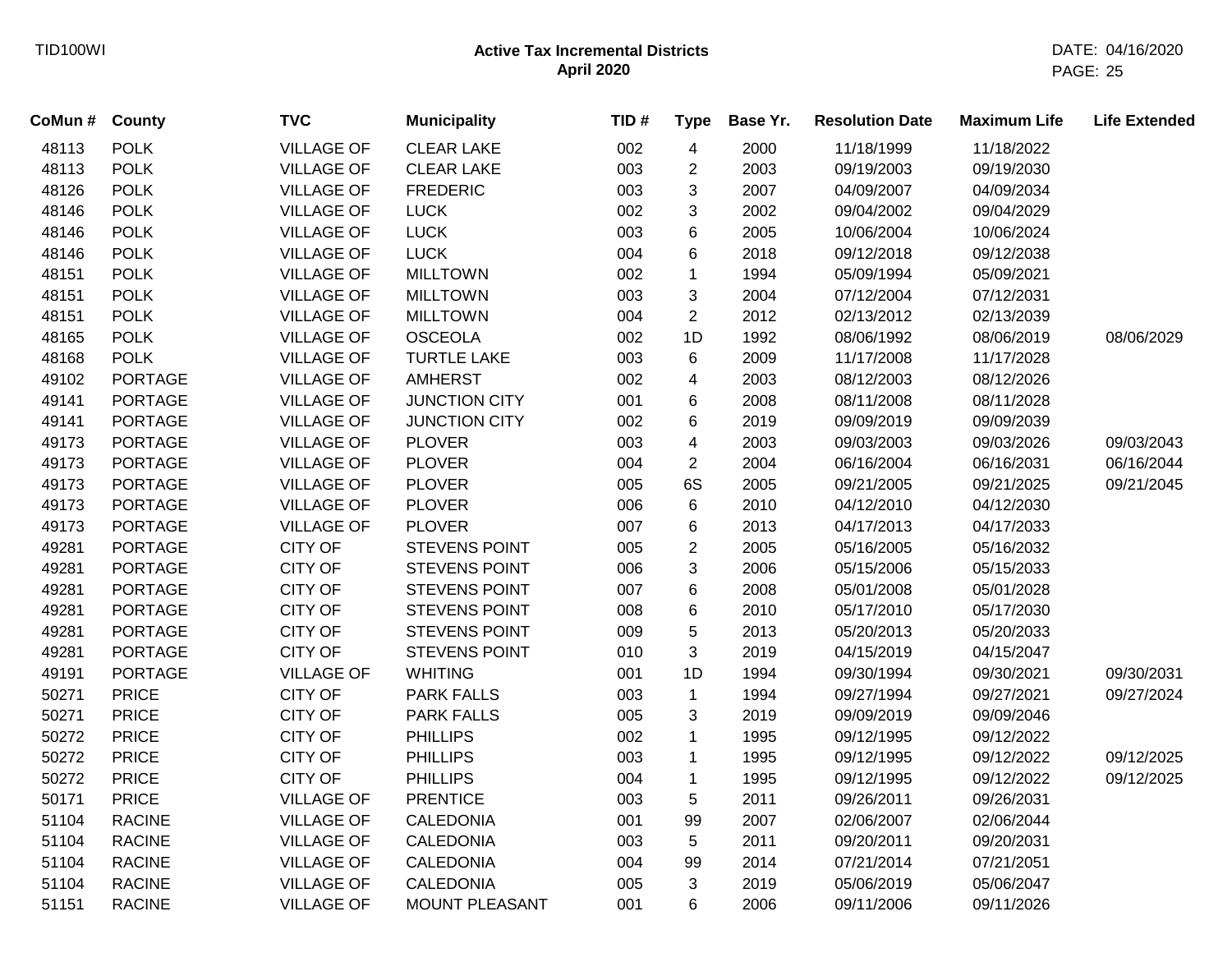| CoMun # County |                 | <b>TVC</b>        | <b>Municipality</b>    | TID# | <b>Type</b>    | Base Yr. | <b>Resolution Date</b> | <b>Maximum Life</b> | <b>Life Extended</b> |
|----------------|-----------------|-------------------|------------------------|------|----------------|----------|------------------------|---------------------|----------------------|
| 51151          | <b>RACINE</b>   | <b>VILLAGE OF</b> | MOUNT PLEASANT         | 002  | $\,6$          | 2007     | 09/10/2007             | 09/10/2027          |                      |
| 51151          | <b>RACINE</b>   | <b>VILLAGE OF</b> | MOUNT PLEASANT         | 003  | 6              | 2014     | 09/22/2014             | 09/22/2034          |                      |
| 51151          | <b>RACINE</b>   | <b>VILLAGE OF</b> | MOUNT PLEASANT         | 004  | 6              | 2015     | 08/10/2015             | 08/10/2035          |                      |
| 51151          | <b>RACINE</b>   | <b>VILLAGE OF</b> | MOUNT PLEASANT         | 005  | 99             | 2018     | 11/20/2017             | 11/20/2047          |                      |
| 51276          | <b>RACINE</b>   | <b>CITY OF</b>    | <b>RACINE</b>          | 002  | 99             | 1983     | 06/24/1983             | 06/24/2020          |                      |
| 51276          | <b>RACINE</b>   | CITY OF           | <b>RACINE</b>          | 009  | $\overline{2}$ | 2000     | 06/06/2000             | 06/06/2027          | 04/14/2036           |
| 51276          | <b>RACINE</b>   | CITY OF           | <b>RACINE</b>          | 010  | 4D             | 2003     | 04/14/2003             | 04/14/2026          | 04/14/2036           |
| 51276          | <b>RACINE</b>   | CITY OF           | <b>RACINE</b>          | 011  | $\mathbf{2}$   | 2005     | 12/21/2004             | 12/21/2031          |                      |
| 51276          | <b>RACINE</b>   | CITY OF           | <b>RACINE</b>          | 012  | $\overline{2}$ | 2006     | 10/18/2005             | 10/18/2032          |                      |
| 51276          | <b>RACINE</b>   | CITY OF           | <b>RACINE</b>          | 013  | $\sqrt{2}$     | 2006     | 01/17/2006             | 01/17/2033          |                      |
| 51276          | <b>RACINE</b>   | CITY OF           | <b>RACINE</b>          | 014  | $\overline{2}$ | 2006     | 01/17/2006             | 01/17/2033          |                      |
| 51276          | <b>RACINE</b>   | CITY OF           | <b>RACINE</b>          | 016  | 3              | 2009     | 10/07/2008             | 10/07/2035          |                      |
| 51276          | <b>RACINE</b>   | CITY OF           | <b>RACINE</b>          | 017  | $\mathbf{3}$   | 2012     | 03/20/2012             | 03/20/2039          |                      |
| 51276          | <b>RACINE</b>   | CITY OF           | <b>RACINE</b>          | 018  | $\overline{2}$ | 2014     | 09/16/2014             | 09/16/2041          |                      |
| 51276          | <b>RACINE</b>   | CITY OF           | <b>RACINE</b>          | 019  | 3              | 2016     | 04/18/2016             | 04/18/2044          |                      |
| 51276          | <b>RACINE</b>   | <b>CITY OF</b>    | <b>RACINE</b>          | 020  | 3              | 2017     | 04/17/2017             | 04/17/2045          |                      |
| 51276          | <b>RACINE</b>   | CITY OF           | <b>RACINE</b>          | 021  | $\overline{2}$ | 2019     | 12/04/2018             | 12/04/2046          |                      |
| 51276          | <b>RACINE</b>   | CITY OF           | <b>RACINE</b>          | 022  | 3              | 2019     | 09/30/2019             | 09/30/2046          |                      |
| 51276          | <b>RACINE</b>   | <b>CITY OF</b>    | <b>RACINE</b>          | 023  | 3              | 2019     | 09/30/2019             | 09/30/2046          |                      |
| 51181          | <b>RACINE</b>   | <b>VILLAGE OF</b> | <b>STURTEVANT</b>      | 004  | 6              | 2016     | 09/06/2016             | 09/06/2036          |                      |
| 51186          | <b>RACINE</b>   | <b>VILLAGE OF</b> | <b>UNION GROVE</b>     | 004  | 6              | 2006     | 02/27/2006             | 02/27/2026          |                      |
| 51186          | <b>RACINE</b>   | <b>VILLAGE OF</b> | <b>UNION GROVE</b>     | 005  | $\overline{2}$ | 2016     | 11/23/2015             | 11/23/2043          |                      |
| 51186          | <b>RACINE</b>   | <b>VILLAGE OF</b> | <b>UNION GROVE</b>     | 006  | $\,6$          | 2019     | 06/24/2019             | 06/24/2039          |                      |
| 51191          | <b>RACINE</b>   | <b>VILLAGE OF</b> | WATERFORD              | 002  | 4              | 2000     | 06/14/2000             | 06/14/2023          |                      |
| 51191          | <b>RACINE</b>   | <b>VILLAGE OF</b> | WATERFORD              | 003  | 6              | 2019     | 01/14/2019             | 01/14/2040          |                      |
| 51194          | <b>RACINE</b>   | <b>VILLAGE OF</b> | <b>YORKVILLE</b>       | 001  | 5              | 2019     | 09/23/2019             | 09/23/2039          |                      |
| 52276          | <b>RICHLAND</b> | CITY OF           | <b>RICHLAND CENTER</b> | 004  | $\mathbf{1}$   | 1995     | 09/20/1995             | 09/20/2022          |                      |
| 52276          | <b>RICHLAND</b> | <b>CITY OF</b>    | <b>RICHLAND CENTER</b> | 006  | 3              | 2017     | 09/05/2017             | 09/05/2044          |                      |
| 52186          | <b>RICHLAND</b> | <b>VILLAGE OF</b> | <b>VIOLA</b>           | 003  | $\mathbf{1}$   | 1995     | 06/22/1995             | 06/22/2022          |                      |
| 52186          | <b>RICHLAND</b> | <b>VILLAGE OF</b> | <b>VIOLA</b>           | 006  | $\,6$          | 2019     | 07/18/2019             | 07/18/2039          |                      |
| 53206          | <b>ROCK</b>     | <b>CITY OF</b>    | <b>BELOIT</b>          | 008  | $\mathbf 1$    | 1995     | 08/02/1995             | 08/02/2022          |                      |
| 53206          | <b>ROCK</b>     | <b>CITY OF</b>    | <b>BELOIT</b>          | 009  | $\sqrt{2}$     | 1998     | 07/07/1998             | 07/07/2025          |                      |
| 53206          | <b>ROCK</b>     | CITY OF           | <b>BELOIT</b>          | 010  | 4              | 2001     | 10/16/2000             | 10/16/2023          |                      |
| 53206          | <b>ROCK</b>     | CITY OF           | <b>BELOIT</b>          | 011  | 4              | 2002     | 10/01/2001             | 10/01/2024          |                      |
| 53206          | <b>ROCK</b>     | CITY OF           | <b>BELOIT</b>          | 012  | 4              | 2003     | 09/02/2003             | 09/02/2026          |                      |
| 53206          | <b>ROCK</b>     | <b>CITY OF</b>    | <b>BELOIT</b>          | 013  | 6              | 2005     | 09/12/2005             | 09/12/2025          |                      |
| 53206          | <b>ROCK</b>     | <b>CITY OF</b>    | <b>BELOIT</b>          | 014  | 3              | 2007     | 09/04/2007             | 09/04/2034          |                      |
|                |                 |                   |                        |      |                |          |                        |                     |                      |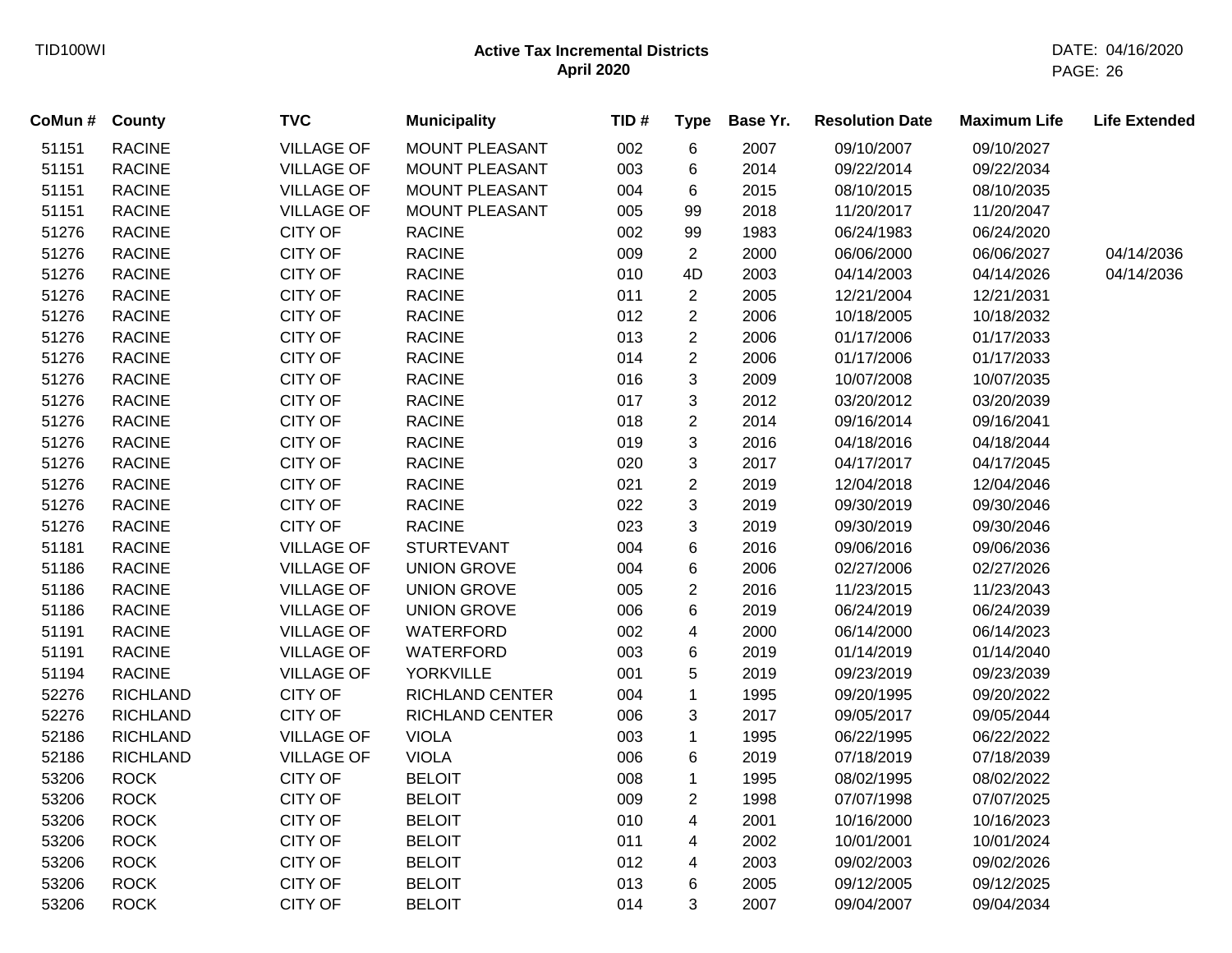| CoMun # | <b>County</b> | <b>TVC</b>        | <b>Municipality</b> | TID# | <b>Type</b>             | Base Yr. | <b>Resolution Date</b> | <b>Maximum Life</b> | <b>Life Extended</b> |
|---------|---------------|-------------------|---------------------|------|-------------------------|----------|------------------------|---------------------|----------------------|
| 53210   | <b>ROCK</b>   | <b>CITY OF</b>    | <b>BRODHEAD</b>     | 006  | 6                       | 2006     | 09/11/2006             | 09/11/2026          |                      |
| 53111   | <b>ROCK</b>   | <b>VILLAGE OF</b> | <b>CLINTON</b>      | 004  | 4                       | 1998     | 08/18/1998             | 08/18/2021          |                      |
| 53221   | <b>ROCK</b>   | <b>CITY OF</b>    | <b>EDGERTON</b>     | 006  | 3                       | 2000     | 05/01/2000             | 05/01/2027          | 09/29/2033           |
| 53221   | <b>ROCK</b>   | <b>CITY OF</b>    | <b>EDGERTON</b>     | 007  | 4D                      | 2000     | 09/29/2000             | 09/29/2023          | 09/29/2033           |
| 53221   | <b>ROCK</b>   | <b>CITY OF</b>    | <b>EDGERTON</b>     | 008  | 6                       | 2005     | 09/19/2005             | 09/19/2025          |                      |
| 53222   | <b>ROCK</b>   | <b>CITY OF</b>    | <b>EVANSVILLE</b>   | 005  | 3                       | 2004     | 08/10/2004             | 08/10/2031          |                      |
| 53222   | <b>ROCK</b>   | <b>CITY OF</b>    | <b>EVANSVILLE</b>   | 006  | 6                       | 2006     | 09/26/2006             | 09/26/2026          |                      |
| 53222   | <b>ROCK</b>   | <b>CITY OF</b>    | <b>EVANSVILLE</b>   | 007  | 5                       | 2007     | 12/12/2006             | 12/12/2026          |                      |
| 53222   | <b>ROCK</b>   | <b>CITY OF</b>    | <b>EVANSVILLE</b>   | 008  | 3                       | 2008     | 10/13/2007             | 10/13/2034          |                      |
| 53222   | <b>ROCK</b>   | <b>CITY OF</b>    | <b>EVANSVILLE</b>   | 009  | 6                       | 2018     | 07/10/2018             | 07/10/2038          |                      |
| 53126   | <b>ROCK</b>   | <b>VILLAGE OF</b> | <b>FOOTVILLE</b>    | 001  | 4D                      | 2000     | 09/28/2000             | 09/28/2023          | 09/28/2033           |
| 53241   | <b>ROCK</b>   | <b>CITY OF</b>    | <b>JANESVILLE</b>   | 017  | 3                       | 1997     | 09/08/1997             | 09/08/2024          |                      |
| 53241   | <b>ROCK</b>   | <b>CITY OF</b>    | <b>JANESVILLE</b>   | 022  | 4                       | 1999     | 09/27/1999             | 09/27/2022          |                      |
| 53241   | <b>ROCK</b>   | <b>CITY OF</b>    | <b>JANESVILLE</b>   | 023  | 3                       | 2002     | 09/09/2002             | 09/09/2029          |                      |
| 53241   | <b>ROCK</b>   | <b>CITY OF</b>    | <b>JANESVILLE</b>   | 025  | 4                       | 2003     | 01/13/2003             | 01/13/2026          |                      |
| 53241   | <b>ROCK</b>   | <b>CITY OF</b>    | <b>JANESVILLE</b>   | 026  | 4                       | 2004     | 11/24/2003             | 11/24/2026          |                      |
| 53241   | <b>ROCK</b>   | <b>CITY OF</b>    | <b>JANESVILLE</b>   | 027  | 3                       | 2003     | 09/08/2003             | 09/08/2030          |                      |
| 53241   | <b>ROCK</b>   | <b>CITY OF</b>    | <b>JANESVILLE</b>   | 028  | $\overline{2}$          | 2006     | 04/24/2006             | 04/24/2033          |                      |
| 53241   | <b>ROCK</b>   | <b>CITY OF</b>    | <b>JANESVILLE</b>   | 029  | 6                       | 2007     | 04/23/2007             | 04/23/2027          |                      |
| 53241   | <b>ROCK</b>   | <b>CITY OF</b>    | <b>JANESVILLE</b>   | 032  | 6                       | 2008     | 09/22/2008             | 09/22/2028          |                      |
| 53241   | <b>ROCK</b>   | <b>CITY OF</b>    | <b>JANESVILLE</b>   | 033  | 6                       | 2008     | 09/22/2008             | 09/22/2028          |                      |
| 53241   | <b>ROCK</b>   | <b>CITY OF</b>    | <b>JANESVILLE</b>   | 035  | 5                       | 2011     | 08/22/2011             | 08/22/2031          |                      |
| 53241   | <b>ROCK</b>   | <b>CITY OF</b>    | <b>JANESVILLE</b>   | 036  | 3                       | 2016     | 05/23/2016             | 05/23/2043          |                      |
| 53241   | <b>ROCK</b>   | <b>CITY OF</b>    | <b>JANESVILLE</b>   | 037  | 3                       | 2017     | 11/28/2016             | 11/28/2044          |                      |
| 53257   | <b>ROCK</b>   | <b>CITY OF</b>    | <b>MILTON</b>       | 006  | 4                       | 2003     | 01/21/2003             | 01/21/2026          |                      |
| 53257   | <b>ROCK</b>   | <b>CITY OF</b>    | <b>MILTON</b>       | 007  | $\overline{c}$          | 2004     | 06/07/2004             | 06/07/2031          |                      |
| 53257   | <b>ROCK</b>   | <b>CITY OF</b>    | <b>MILTON</b>       | 009  | 5                       | 2016     | 07/19/2016             | 07/19/2036          |                      |
| 53257   | <b>ROCK</b>   | <b>CITY OF</b>    | <b>MILTON</b>       | 010  | 3                       | 2018     | 08/07/2018             | 08/07/2045          |                      |
| 53165   | <b>ROCK</b>   | <b>VILLAGE OF</b> | ORFORDVILLE         | 003  | $\overline{2}$          | 2000     | 05/25/2000             | 05/25/2027          |                      |
| 54106   | <b>RUSK</b>   | <b>VILLAGE OF</b> | <b>BRUCE</b>        | 001  | $\overline{\mathbf{4}}$ | 1998     | 10/06/1997             | 10/06/2020          |                      |
| 54106   | <b>RUSK</b>   | <b>VILLAGE OF</b> | <b>BRUCE</b>        | 002  | $\overline{2}$          | 2002     | 08/28/2002             | 08/28/2029          |                      |
| 54136   | <b>RUSK</b>   | <b>VILLAGE OF</b> | <b>HAWKINS</b>      | 002  | 5                       | 2005     | 05/02/2005             | 05/02/2025          |                      |
| 54136   | <b>RUSK</b>   | <b>VILLAGE OF</b> | <b>HAWKINS</b>      | 003  | $\overline{2}$          | 2010     | 09/20/2010             | 09/20/2037          |                      |
| 54246   | <b>RUSK</b>   | <b>CITY OF</b>    | <b>LADYSMITH</b>    | 008  | $\overline{2}$          | 2003     | 05/27/2003             | 05/27/2030          |                      |
| 54246   | <b>RUSK</b>   | <b>CITY OF</b>    | <b>LADYSMITH</b>    | 009  | 6                       | 2006     | 08/14/2006             | 08/14/2026          | 03/25/2037           |
| 54246   | <b>RUSK</b>   | <b>CITY OF</b>    | <b>LADYSMITH</b>    | 010  | 5                       | 2007     | 07/09/2007             | 07/09/2027          |                      |
| 54246   | <b>RUSK</b>   | <b>CITY OF</b>    | <b>LADYSMITH</b>    | 011  | 6                       | 2011     | 09/12/2011             | 09/12/2031          | 03/25/2037           |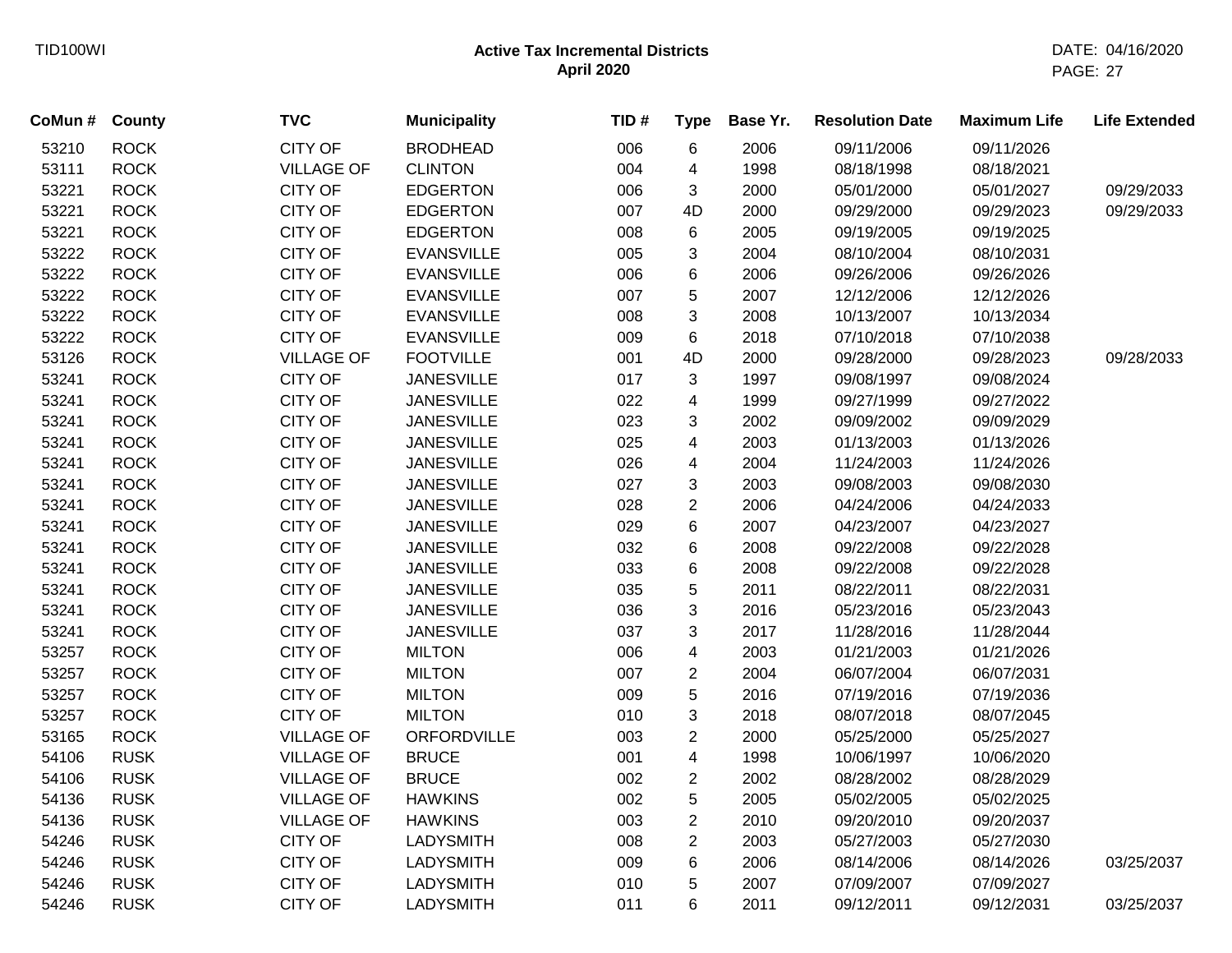| CoMun # | <b>County</b>  | <b>TVC</b>        | <b>Municipality</b>    | TID# | <b>Type</b>    | Base Yr. | <b>Resolution Date</b> | <b>Maximum Life</b> | <b>Life Extended</b> |
|---------|----------------|-------------------|------------------------|------|----------------|----------|------------------------|---------------------|----------------------|
| 54191   | <b>RUSK</b>    | <b>VILLAGE OF</b> | WEYERHAEUSER           | 001  | 6              | 2013     | 09/11/2013             | 09/11/2033          |                      |
| 56206   | <b>SAUK</b>    | <b>CITY OF</b>    | <b>BARABOO</b>         | 006  | 4              | 1999     | 07/27/1999             | 07/27/2022          |                      |
| 56206   | <b>SAUK</b>    | <b>CITY OF</b>    | <b>BARABOO</b>         | 007  | 5              | 2006     | 06/02/2006             | 06/02/2026          |                      |
| 56206   | <b>SAUK</b>    | <b>CITY OF</b>    | <b>BARABOO</b>         | 008  | 3              | 2006     | 06/27/2006             | 06/27/2033          |                      |
| 56206   | <b>SAUK</b>    | <b>CITY OF</b>    | <b>BARABOO</b>         | 009  | 3              | 2008     | 12/11/2007             | 12/11/2034          |                      |
| 56146   | <b>SAUK</b>    | <b>VILLAGE OF</b> | <b>LAKE DELTON</b>     | 002  | 4              | 2000     | 09/28/2000             | 09/28/2023          |                      |
| 56146   | <b>SAUK</b>    | <b>VILLAGE OF</b> | <b>LAKE DELTON</b>     | 003  | 99             | 2005     | 07/25/2005             | 07/25/2042          |                      |
| 56146   | <b>SAUK</b>    | <b>VILLAGE OF</b> | <b>LAKE DELTON</b>     | 004  | 99             | 2007     | 07/23/2007             | 07/23/2044          |                      |
| 56149   | <b>SAUK</b>    | <b>VILLAGE OF</b> | LOGANVILLE             | 002  | $\,6$          | 2018     | 09/27/2018             | 09/27/2038          |                      |
| 56161   | <b>SAUK</b>    | <b>VILLAGE OF</b> | NORTH FREEDOM          | 001  | $\overline{2}$ | 1997     | 09/29/1997             | 09/29/2024          |                      |
| 56171   | <b>SAUK</b>    | <b>VILLAGE OF</b> | <b>PLAIN</b>           | 002  | 6D             | 2006     | 07/12/2006             | 07/12/2026          | 07/12/2039           |
| 56172   | <b>SAUK</b>    | <b>VILLAGE OF</b> | PRAIRIE DU SAC         | 004  | 6              | 2008     | 08/26/2008             | 08/26/2028          |                      |
| 56172   | <b>SAUK</b>    | <b>VILLAGE OF</b> | PRAIRIE DU SAC         | 005  | 6              | 2018     | 05/22/2018             | 05/22/2038          |                      |
| 56172   | <b>SAUK</b>    | <b>VILLAGE OF</b> | PRAIRIE DU SAC         | 006  | 6              | 2018     | 09/25/2018             | 09/25/2038          |                      |
| 56276   | <b>SAUK</b>    | <b>CITY OF</b>    | <b>REEDSBURG</b>       | 003  | 4D             | 1998     | 03/09/1998             | 03/09/2021          | 03/23/2021           |
| 56276   | <b>SAUK</b>    | <b>CITY OF</b>    | <b>REEDSBURG</b>       | 004  | 4              | 1998     | 05/26/1998             | 05/26/2021          | 05/26/2031           |
| 56276   | <b>SAUK</b>    | <b>CITY OF</b>    | <b>REEDSBURG</b>       | 005  | $\overline{2}$ | 2000     | 03/20/2000             | 03/20/2027          | 03/23/2021           |
| 56276   | <b>SAUK</b>    | <b>CITY OF</b>    | <b>REEDSBURG</b>       | 006  | 2D             | 2000     | 07/10/2000             | 07/10/2027          | 07/10/2037           |
| 56276   | <b>SAUK</b>    | <b>CITY OF</b>    | <b>REEDSBURG</b>       | 007  | $\overline{c}$ | 2001     | 08/13/2001             | 08/13/2028          | 03/23/2021           |
| 56276   | <b>SAUK</b>    | <b>CITY OF</b>    | <b>REEDSBURG</b>       | 008  | 6              | 2008     | 09/22/2008             | 09/22/2028          |                      |
| 56276   | <b>SAUK</b>    | <b>CITY OF</b>    | <b>REEDSBURG</b>       | 009  | 5              | 2016     | 07/11/2016             | 07/11/2036          |                      |
| 56181   | <b>SAUK</b>    | <b>VILLAGE OF</b> | <b>SAUK CITY</b>       | 006  | $\overline{2}$ | 2002     | 10/09/2001             | 10/09/2028          | 03/29/2035           |
| 56181   | <b>SAUK</b>    | <b>VILLAGE OF</b> | <b>SAUK CITY</b>       | 007  | 4D             | 2005     | 03/29/2005             | 03/29/2025          | 03/29/2035           |
| 56181   | <b>SAUK</b>    | <b>VILLAGE OF</b> | <b>SAUK CITY</b>       | 008  | $\overline{c}$ | 2005     | 03/29/2005             | 03/29/2032          |                      |
| 56181   | <b>SAUK</b>    | <b>VILLAGE OF</b> | <b>SAUK CITY</b>       | 009  | 3              | 2015     | 09/08/2015             | 09/08/2042          |                      |
| 56182   | <b>SAUK</b>    | <b>VILLAGE OF</b> | <b>SPRING GREEN</b>    | 006  | 6              | 2017     | 04/12/2017             | 04/12/2038          |                      |
| 56191   | <b>SAUK</b>    | <b>VILLAGE OF</b> | <b>WEST BARABOO</b>    | 003  | 6              | 2018     | 09/13/2018             | 09/13/2038          |                      |
| 56291   | <b>SAUK</b>    | <b>CITY OF</b>    | <b>WISCONSIN DELLS</b> | 002  | $\overline{2}$ | 2001     | 11/20/2000             | 11/20/2027          | 11/20/2031           |
| 56291   | <b>SAUK</b>    | <b>CITY OF</b>    | <b>WISCONSIN DELLS</b> | 003  | 6S             | 2005     | 05/17/2005             | 05/17/2025          | 05/17/2045           |
| 56291   | <b>SAUK</b>    | <b>CITY OF</b>    | <b>WISCONSIN DELLS</b> | 004  | 6              | 2006     | 07/31/2006             | 07/31/2026          |                      |
| 57236   | <b>SAWYER</b>  | <b>CITY OF</b>    | <b>HAYWARD</b>         | 005  | 6              | 2018     | 09/10/2018             | 09/10/2038          |                      |
| 58106   | <b>SHAWANO</b> | <b>VILLAGE OF</b> | <b>BIRNAMWOOD</b>      | 001  | 4              | 1997     | 07/28/1997             | 07/28/2020          |                      |
| 58107   | <b>SHAWANO</b> | <b>VILLAGE OF</b> | <b>BONDUEL</b>         | 001  | $\mathbf{1}$   | 1994     | 09/14/1994             | 09/14/2021          | 09/14/2024           |
| 58108   | <b>SHAWANO</b> | <b>VILLAGE OF</b> | <b>BOWLER</b>          | 002  | $\overline{c}$ | 1997     | 04/14/1997             | 04/14/2024          |                      |
| 58131   | <b>SHAWANO</b> | <b>VILLAGE OF</b> | <b>GRESHAM</b>         | 001  | 6              | 2011     | 06/28/2011             | 06/28/2031          |                      |
| 58131   | <b>SHAWANO</b> | <b>VILLAGE OF</b> | <b>GRESHAM</b>         | 002  | 6              | 2015     | 09/08/2015             | 09/08/2035          |                      |
| 58281   | <b>SHAWANO</b> | <b>CITY OF</b>    | <b>SHAWANO</b>         | 004  | $\overline{2}$ | 2000     | 09/13/2000             | 09/13/2027          |                      |
|         |                |                   |                        |      |                |          |                        |                     |                      |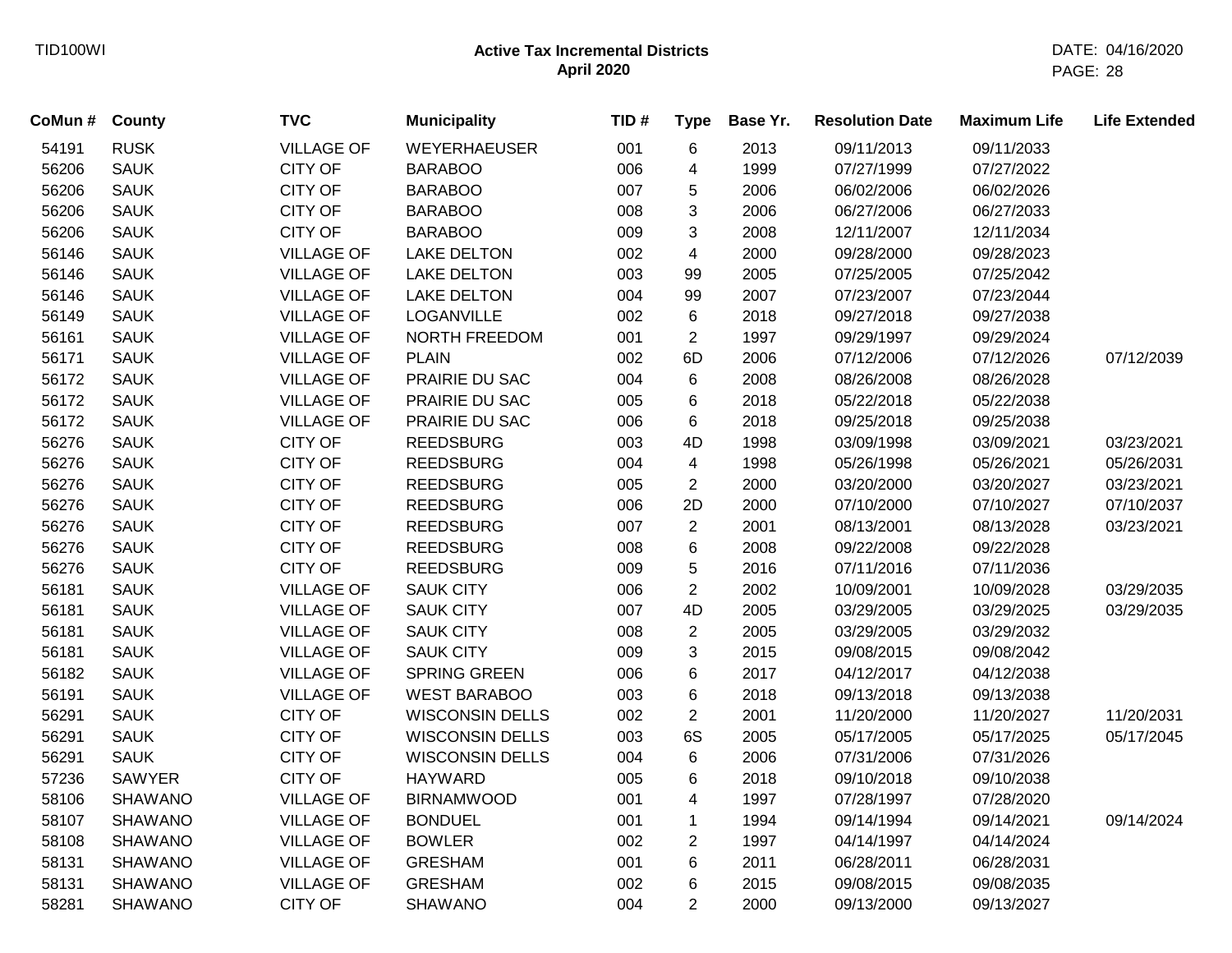| CoMun # | County         | <b>TVC</b>        | <b>Municipality</b>  | TID# | <b>Type</b>             | Base Yr. | <b>Resolution Date</b> | <b>Maximum Life</b> | <b>Life Extended</b> |
|---------|----------------|-------------------|----------------------|------|-------------------------|----------|------------------------|---------------------|----------------------|
| 58281   | <b>SHAWANO</b> | <b>CITY OF</b>    | <b>SHAWANO</b>       | 005  | $\overline{\mathbf{4}}$ | 2001     | 04/11/2001             | 04/11/2024          |                      |
| 58281   | <b>SHAWANO</b> | <b>CITY OF</b>    | <b>SHAWANO</b>       | 006  | $\overline{2}$          | 2014     | 07/09/2014             | 07/09/2041          |                      |
| 58281   | <b>SHAWANO</b> | <b>CITY OF</b>    | <b>SHAWANO</b>       | 007  | 6                       | 2016     | 09/07/2016             | 09/07/2036          |                      |
| 58281   | <b>SHAWANO</b> | <b>CITY OF</b>    | <b>SHAWANO</b>       | 008  | $\overline{2}$          | 2018     | 09/19/2018             | 09/19/2045          |                      |
| 58186   | <b>SHAWANO</b> | <b>VILLAGE OF</b> | <b>TIGERTON</b>      | 001  | 4D                      | 1996     | 09/16/1996             | 09/16/2019          | 09/16/2029           |
| 58186   | <b>SHAWANO</b> | <b>VILLAGE OF</b> | <b>TIGERTON</b>      | 002  | 6                       | 2014     | 09/30/2014             | 09/30/2034          |                      |
| 58191   | <b>SHAWANO</b> | <b>VILLAGE OF</b> | <b>WITTENBERG</b>    | 001  | 4D                      | 2000     | 09/25/2000             | 09/25/2023          | 09/25/2033           |
| 58191   | <b>SHAWANO</b> | <b>VILLAGE OF</b> | <b>WITTENBERG</b>    | 002  | 6                       | 2011     | 11/01/2010             | 11/01/2030          |                      |
| 58191   | <b>SHAWANO</b> | <b>VILLAGE OF</b> | <b>WITTENBERG</b>    | 003  | 5                       | 2015     | 09/28/2015             | 09/28/2035          |                      |
| 59111   | SHEBOYGAN      | <b>VILLAGE OF</b> | <b>CASCADE</b>       | 001  | 6                       | 2011     | 07/12/2011             | 07/12/2031          |                      |
| 59112   | SHEBOYGAN      | <b>VILLAGE OF</b> | <b>CEDAR GROVE</b>   | 001  | $\overline{2}$          | 2009     | 09/14/2009             | 09/14/2036          |                      |
| 59121   | SHEBOYGAN      | <b>VILLAGE OF</b> | <b>ELKHART LAKE</b>  | 002  | 6                       | 2013     | 05/20/2013             | 05/20/2033          |                      |
| 59121   | SHEBOYGAN      | <b>VILLAGE OF</b> | <b>ELKHART LAKE</b>  | 003  | 6                       | 2013     | 09/17/2013             | 09/17/2033          |                      |
| 59121   | SHEBOYGAN      | <b>VILLAGE OF</b> | <b>ELKHART LAKE</b>  | 004  | 6                       | 2015     | 08/17/2015             | 08/17/2035          |                      |
| 59131   | SHEBOYGAN      | <b>VILLAGE OF</b> | <b>GLENBEULAH</b>    | 001  | 3                       | 2005     | 10/13/2004             | 10/13/2031          |                      |
| 59135   | SHEBOYGAN      | <b>VILLAGE OF</b> | <b>HOWARDS GROVE</b> | 001  | $\overline{2}$          | 2005     | 05/03/2005             | 05/03/2032          |                      |
| 59135   | SHEBOYGAN      | <b>VILLAGE OF</b> | <b>HOWARDS GROVE</b> | 002  | 6                       | 2011     | 02/01/2011             | 02/01/2031          |                      |
| 59165   | SHEBOYGAN      | <b>VILLAGE OF</b> | <b>OOSTBURG</b>      | 001  | 4                       | 1999     | 04/12/1999             | 04/12/2022          |                      |
| 59165   | SHEBOYGAN      | <b>VILLAGE OF</b> | <b>OOSTBURG</b>      | 002  | 2D                      | 2001     | 08/13/2001             | 08/13/2028          | 08/13/2038           |
| 59165   | SHEBOYGAN      | <b>VILLAGE OF</b> | <b>OOSTBURG</b>      | 003  | 5                       | 2017     | 03/13/2017             | 03/13/2038          |                      |
| 59271   | SHEBOYGAN      | <b>CITY OF</b>    | <b>PLYMOUTH</b>      | 004  | $\overline{\mathbf{4}}$ | 2001     | 09/11/2001             | 09/11/2024          |                      |
| 59271   | SHEBOYGAN      | <b>CITY OF</b>    | <b>PLYMOUTH</b>      | 005  | 5                       | 2008     | 01/29/2008             | 01/29/2028          |                      |
| 59271   | SHEBOYGAN      | <b>CITY OF</b>    | <b>PLYMOUTH</b>      | 006  | 5                       | 2011     | 12/07/2010             | 12/07/2030          |                      |
| 59176   | SHEBOYGAN      | <b>VILLAGE OF</b> | RANDOM LAKE          | 003  | 6                       | 2014     | 09/02/2014             | 09/02/2034          |                      |
| 59281   | SHEBOYGAN      | <b>CITY OF</b>    | <b>SHEBOYGAN</b>     | 001E | 8                       | 2003     | 08/05/2002             | 08/05/2025          |                      |
| 59281   | SHEBOYGAN      | <b>CITY OF</b>    | SHEBOYGAN            | 006  | 99                      | 1992     | 01/20/1992             | 01/20/2023          |                      |
| 59281   | SHEBOYGAN      | <b>CITY OF</b>    | SHEBOYGAN            | 010  | 3                       | 1997     | 05/19/1997             | 05/19/2024          |                      |
| 59281   | SHEBOYGAN      | CITY OF           | SHEBOYGAN            | 012  | $\overline{2}$          | 2000     | 02/21/2000             | 02/21/2027          |                      |
| 59281   | SHEBOYGAN      | CITY OF           | SHEBOYGAN            | 013  | $\overline{2}$          | 2006     | 11/21/2005             | 11/21/2032          |                      |
| 59281   | SHEBOYGAN      | <b>CITY OF</b>    | <b>SHEBOYGAN</b>     | 014  | 6                       | 2011     | 01/04/2011             | 01/04/2031          |                      |
| 59281   | SHEBOYGAN      | <b>CITY OF</b>    | SHEBOYGAN            | 015  | 6                       | 2011     | 04/06/2011             | 04/06/2031          |                      |
| 59281   | SHEBOYGAN      | <b>CITY OF</b>    | <b>SHEBOYGAN</b>     | 016  | 6                       | 2015     | 09/21/2015             | 09/21/2035          |                      |
| 59281   | SHEBOYGAN      | <b>CITY OF</b>    | SHEBOYGAN            | 017  | 3                       | 2018     | 08/20/2018             | 08/20/2045          |                      |
| 59281   | SHEBOYGAN      | <b>CITY OF</b>    | SHEBOYGAN            | 018  | 5                       | 2018     | 12/18/2017             | 12/18/2038          |                      |
| 59281   | SHEBOYGAN      | <b>CITY OF</b>    | SHEBOYGAN            | 019  | 6                       | 2018     | 08/20/2018             | 08/20/2038          |                      |
| 59282   | SHEBOYGAN      | <b>CITY OF</b>    | SHEBOYGAN FALLS      | 003  | $\mathbf{1}$            | 1994     | 09/19/1994             | 09/19/2021          | 09/19/2024           |
| 59282   | SHEBOYGAN      | <b>CITY OF</b>    | SHEBOYGAN FALLS      | 004  | 6                       | 2016     | 09/21/2016             | 09/21/2036          |                      |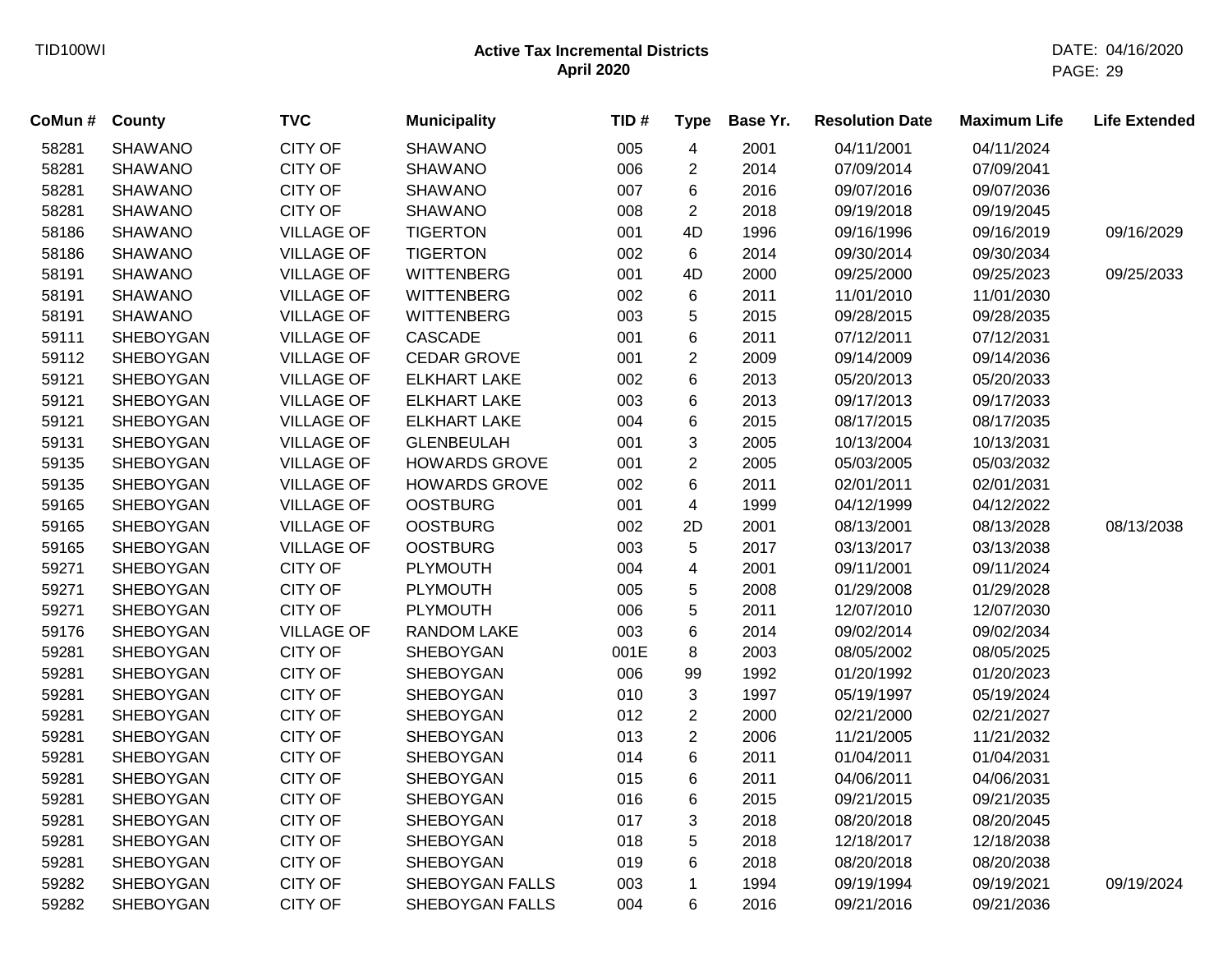| CoMun # | <b>County</b>    | <b>TVC</b>        | <b>Municipality</b> | TID# | <b>Type</b>    | Base Yr. | <b>Resolution Date</b> | <b>Maximum Life</b> | <b>Life Extended</b> |
|---------|------------------|-------------------|---------------------|------|----------------|----------|------------------------|---------------------|----------------------|
| 59282   | SHEBOYGAN        | <b>CITY OF</b>    | SHEBOYGAN FALLS     | 005  | $\,6$          | 2018     | 03/21/2018             | 03/21/2039          |                      |
| 59282   | <b>SHEBOYGAN</b> | <b>CITY OF</b>    | SHEBOYGAN FALLS     | 006  | 3              | 2019     | 05/15/2019             | 05/15/2046          |                      |
| 59282   | <b>SHEBOYGAN</b> | <b>CITY OF</b>    | SHEBOYGAN FALLS     | 007  | 3              | 2019     | 08/21/2019             | 08/21/2046          |                      |
| 55106   | <b>ST CROIX</b>  | <b>VILLAGE OF</b> | <b>BALDWIN</b>      | 005  | 1              | 1995     | 09/29/1995             | 09/29/2022          | 09/29/2035           |
| 55106   | <b>ST CROIX</b>  | <b>VILLAGE OF</b> | <b>BALDWIN</b>      | 006  | $\overline{2}$ | 2005     | 09/25/2005             | 09/25/2032          | 09/25/2045           |
| 55106   | <b>ST CROIX</b>  | <b>VILLAGE OF</b> | <b>BALDWIN</b>      | 007  | 6S             | 2007     | 09/12/2007             | 09/12/2027          | 09/12/2047           |
| 55136   | <b>ST CROIX</b>  | <b>VILLAGE OF</b> | <b>HAMMOND</b>      | 005  | $\mathbf{1}$   | 1995     | 09/18/1995             | 09/18/2022          |                      |
| 55236   | <b>ST CROIX</b>  | <b>CITY OF</b>    | <b>HUDSON</b>       | 005  | $\overline{c}$ | 2017     | 07/17/2017             | 07/17/2044          |                      |
| 55236   | <b>ST CROIX</b>  | <b>CITY OF</b>    | <b>HUDSON</b>       | 006  | 6              | 2018     | 07/09/2018             | 07/09/2038          |                      |
| 55261   | <b>ST CROIX</b>  | <b>CITY OF</b>    | <b>NEW RICHMOND</b> | 005  | $\mathbf{1}$   | 1987     | 09/14/1987             | 09/14/2014          | 09/14/2027           |
| 55261   | <b>ST CROIX</b>  | <b>CITY OF</b>    | <b>NEW RICHMOND</b> | 006  | 1              | 1995     | 09/11/1995             | 09/11/2022          |                      |
| 55261   | <b>ST CROIX</b>  | <b>CITY OF</b>    | <b>NEW RICHMOND</b> | 007  | $\overline{2}$ | 2003     | 07/14/2003             | 07/14/2030          |                      |
| 55261   | <b>ST CROIX</b>  | <b>CITY OF</b>    | <b>NEW RICHMOND</b> | 008  | 6S             | 2005     | 06/13/2005             | 06/13/2025          | 06/13/2045           |
| 55261   | <b>ST CROIX</b>  | <b>CITY OF</b>    | <b>NEW RICHMOND</b> | 009  | $\mathbf{3}$   | 2008     | 06/25/2008             | 06/25/2035          |                      |
| 55261   | <b>ST CROIX</b>  | <b>CITY OF</b>    | <b>NEW RICHMOND</b> | 010  | 5              | 2014     | 06/30/2014             | 06/30/2034          |                      |
| 55276   | <b>ST CROIX</b>  | <b>CITY OF</b>    | <b>RIVER FALLS</b>  | 005  | $\mathbf{1}$   | 1994     | 07/26/1994             | 07/26/2021          | 07/26/2024           |
| 55276   | <b>ST CROIX</b>  | <b>CITY OF</b>    | <b>RIVER FALLS</b>  | 010  | 6              | 2014     | 06/24/2014             | 06/24/2034          |                      |
| 55276   | <b>ST CROIX</b>  | <b>CITY OF</b>    | <b>RIVER FALLS</b>  | 011  | 6              | 2016     | 10/27/2015             | 10/27/2036          |                      |
| 55276   | <b>ST CROIX</b>  | <b>CITY OF</b>    | <b>RIVER FALLS</b>  | 012  | 5              | 2016     | 07/26/2016             | 07/26/2036          |                      |
| 55276   | <b>ST CROIX</b>  | <b>CITY OF</b>    | <b>RIVER FALLS</b>  | 013  | 5              | 2018     | 06/26/2018             | 06/26/2038          |                      |
| 55181   | <b>ST CROIX</b>  | <b>VILLAGE OF</b> | <b>SOMERSET</b>     | 002  | 4              | 1996     | 09/16/1996             | 09/16/2019          | 09/16/2029           |
| 55181   | <b>ST CROIX</b>  | <b>VILLAGE OF</b> | <b>SOMERSET</b>     | 003  | $\overline{c}$ | 2005     | 05/24/2005             | 05/24/2032          |                      |
| 55181   | <b>ST CROIX</b>  | <b>VILLAGE OF</b> | <b>SOMERSET</b>     | 004  | 6D             | 2008     | 11/27/2007             | 11/27/2027          | 11/27/2037           |
| 55192   | <b>ST CROIX</b>  | <b>VILLAGE OF</b> | <b>WOODVILLE</b>    | 003  | $\mathbf{1}$   | 1995     | 06/13/1995             | 06/13/2022          |                      |
| 55192   | <b>ST CROIX</b>  | <b>VILLAGE OF</b> | WOODVILLE           | 004  | $\overline{c}$ | 2005     | 07/27/2005             | 07/27/2032          |                      |
| 60251   | <b>TAYLOR</b>    | <b>CITY OF</b>    | <b>MEDFORD</b>      | 005  | $\mathbf{1}$   | 1989     | 09/19/1989             | 09/19/2016          | 09/19/2026           |
| 60251   | <b>TAYLOR</b>    | <b>CITY OF</b>    | <b>MEDFORD</b>      | 006  | 4D             | 1996     | 09/17/1996             | 09/17/2019          | 09/17/2029           |
| 60251   | <b>TAYLOR</b>    | <b>CITY OF</b>    | <b>MEDFORD</b>      | 007  | $\overline{4}$ | 1997     | 09/16/1997             | 09/16/2020          | 09/16/2030           |
| 60251   | <b>TAYLOR</b>    | <b>CITY OF</b>    | <b>MEDFORD</b>      | 008  | 4D             | 1997     | 09/16/1997             | 09/16/2020          | 09/16/2030           |
| 60251   | <b>TAYLOR</b>    | <b>CITY OF</b>    | <b>MEDFORD</b>      | 010  | $\overline{4}$ | 1999     | 09/28/1999             | 09/28/2022          | 09/16/2030           |
| 60251   | <b>TAYLOR</b>    | <b>CITY OF</b>    | <b>MEDFORD</b>      | 011  | 4              | 1999     | 09/28/1999             | 09/28/2022          | 09/16/2030           |
| 60251   | <b>TAYLOR</b>    | <b>CITY OF</b>    | <b>MEDFORD</b>      | 012  | 4              | 2000     | 09/05/2000             | 09/05/2023          | 09/16/2030           |
| 60251   | <b>TAYLOR</b>    | <b>CITY OF</b>    | <b>MEDFORD</b>      | 013  | 6              | 2005     | 06/07/2005             | 06/07/2025          | 09/16/2030           |
| 60176   | <b>TAYLOR</b>    | <b>VILLAGE OF</b> | <b>RIB LAKE</b>     | 001  | $\mathbf{1}$   | 1995     | 03/14/1995             | 03/14/2022          |                      |
| 60181   | <b>TAYLOR</b>    | <b>VILLAGE OF</b> | <b>STETSONVILLE</b> | 001  | 6              | 2013     | 12/11/2012             | 12/11/2032          |                      |
| 61201   | TREMPEALEAU      | <b>CITY OF</b>    | <b>ARCADIA</b>      | 003  | 1D             | 1994     | 07/28/1994             | 07/28/2021          | 07/28/2031           |
| 61201   | TREMPEALEAU      | <b>CITY OF</b>    | <b>ARCADIA</b>      | 004  | 1D             | 1994     | 07/14/1994             | 07/14/2021          | 07/14/2031           |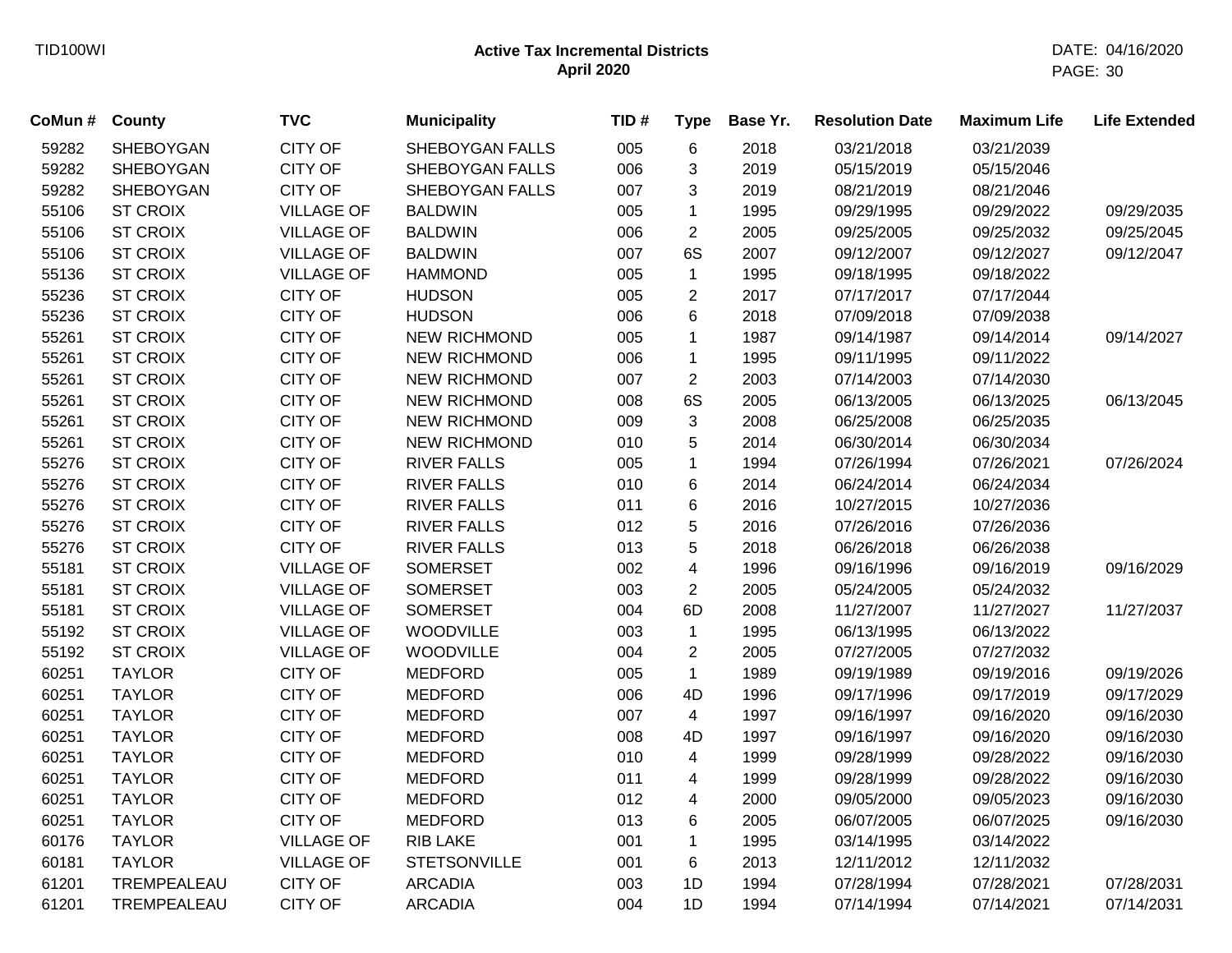| CoMun # | County          | <b>TVC</b>        | <b>Municipality</b> | TID# | <b>Type</b>             | Base Yr. | <b>Resolution Date</b> | <b>Maximum Life</b> | <b>Life Extended</b> |
|---------|-----------------|-------------------|---------------------|------|-------------------------|----------|------------------------|---------------------|----------------------|
| 61206   | TREMPEALEAU     | <b>CITY OF</b>    | <b>BLAIR</b>        | 004  | 5                       | 2007     | 05/21/2007             | 05/21/2027          |                      |
| 61206   | TREMPEALEAU     | <b>CITY OF</b>    | <b>BLAIR</b>        | 005  | 5                       | 2008     | 06/26/2008             | 06/26/2028          |                      |
| 61206   | TREMPEALEAU     | <b>CITY OF</b>    | <b>BLAIR</b>        | 006  | 2                       | 2015     | 05/18/2015             | 05/18/2042          |                      |
| 61206   | TREMPEALEAU     | <b>CITY OF</b>    | <b>BLAIR</b>        | 007  | 6                       | 2015     | 09/14/2015             | 09/14/2035          |                      |
| 61231   | TREMPEALEAU     | <b>CITY OF</b>    | <b>GALESVILLE</b>   | 002  | $\overline{c}$          | 2001     | 06/28/2001             | 06/28/2028          |                      |
| 61241   | TREMPEALEAU     | <b>CITY OF</b>    | <b>INDEPENDENCE</b> | 002  | 6                       | 2006     | 05/22/2006             | 05/22/2026          | 05/22/2032           |
| 61265   | TREMPEALEAU     | <b>CITY OF</b>    | OSSEO               | 002  | $\mathbf{1}$            | 1994     | 08/18/1994             | 08/18/2021          |                      |
| 61265   | TREMPEALEAU     | <b>CITY OF</b>    | OSSEO               | 003  | $\overline{c}$          | 2009     | 05/18/2009             | 05/18/2036          |                      |
| 61181   | TREMPEALEAU     | <b>VILLAGE OF</b> | <b>STRUM</b>        | 001  | 6                       | 2009     | 12/15/2008             | 12/15/2028          |                      |
| 61186   | TREMPEALEAU     | <b>VILLAGE OF</b> | TREMPEALEAU         | 001  | 3                       | 1997     | 09/29/1997             | 09/29/2024          |                      |
| 61291   | TREMPEALEAU     | <b>CITY OF</b>    | <b>WHITEHALL</b>    | 002  | 5                       | 2006     | 04/06/2006             | 04/06/2026          |                      |
| 61291   | TREMPEALEAU     | <b>CITY OF</b>    | <b>WHITEHALL</b>    | 003  | 6                       | 2006     | 09/12/2006             | 09/12/2026          |                      |
| 62116   | <b>VERNON</b>   | <b>VILLAGE OF</b> | DE SOTO             | 001  | $\overline{c}$          | 2001     | 09/19/2001             | 09/19/2028          |                      |
| 62236   | <b>VERNON</b>   | <b>CITY OF</b>    | <b>HILLSBORO</b>    | 002  | $\mathbf{1}$            | 1993     | 08/02/1993             | 08/02/2020          |                      |
| 62236   | <b>VERNON</b>   | <b>CITY OF</b>    | <b>HILLSBORO</b>    | 004  | $\overline{c}$          | 1998     | 08/31/1998             | 08/31/2025          | 08/31/2028           |
| 62146   | <b>VERNON</b>   | <b>VILLAGE OF</b> | <b>LA FARGE</b>     | 001  | 4                       | 2003     | 04/14/2003             | 04/14/2026          |                      |
| 62165   | <b>VERNON</b>   | <b>VILLAGE OF</b> | <b>ONTARIO</b>      | 001  | $\overline{c}$          | 1998     | 06/08/1998             | 06/08/2025          |                      |
| 62186   | <b>VERNON</b>   | <b>VILLAGE OF</b> | <b>VIOLA</b>        | 004  | 5                       | 2007     | 09/27/2007             | 09/27/2027          |                      |
| 62186   | <b>VERNON</b>   | <b>VILLAGE OF</b> | <b>VIOLA</b>        | 005  | 6                       | 2019     | 07/18/2019             | 07/18/2039          |                      |
| 62286   | <b>VERNON</b>   | <b>CITY OF</b>    | <b>VIROQUA</b>      | 002  | 1                       | 1994     | 12/14/1993             | 12/14/2020          |                      |
| 62286   | <b>VERNON</b>   | <b>CITY OF</b>    | <b>VIROQUA</b>      | 003  | $\mathbf{1}$            | 1995     | 09/12/1995             | 09/12/2022          |                      |
| 62286   | <b>VERNON</b>   | <b>CITY OF</b>    | <b>VIROQUA</b>      | 004  | $\overline{\mathbf{c}}$ | 1999     | 04/27/1999             | 04/27/2026          | 04/27/2029           |
| 62286   | <b>VERNON</b>   | <b>CITY OF</b>    | <b>VIROQUA</b>      | 005  | 5                       | 2006     | 04/25/2006             | 04/25/2026          | 04/25/2029           |
| 62286   | <b>VERNON</b>   | <b>CITY OF</b>    | <b>VIROQUA</b>      | 006  | 3                       | 2015     | 08/11/2015             | 08/11/2042          |                      |
| 62286   | <b>VERNON</b>   | <b>CITY OF</b>    | <b>VIROQUA</b>      | 007  | 6                       | 2019     | 09/10/2019             | 09/10/2039          |                      |
| 62291   | <b>VERNON</b>   | <b>CITY OF</b>    | <b>WESTBY</b>       | 002  | $\overline{2}$          | 2007     | 07/03/2007             | 07/03/2034          |                      |
| 62291   | <b>VERNON</b>   | <b>CITY OF</b>    | <b>WESTBY</b>       | 003  | 6                       | 2008     | 12/04/2007             | 12/04/2027          | 12/04/2030           |
| 63221   | <b>VILAS</b>    | <b>CITY OF</b>    | <b>EAGLE RIVER</b>  | 002  | 6S                      | 2007     | 09/11/2007             | 09/11/2027          | 09/11/2047           |
| 63221   | <b>VILAS</b>    | <b>CITY OF</b>    | <b>EAGLE RIVER</b>  | 003  | 6S                      | 2007     | 09/11/2007             | 09/11/2027          | 09/11/2047           |
| 64206   | <b>WALWORTH</b> | <b>CITY OF</b>    | <b>BURLINGTON</b>   | 005  | 99                      | 2015     | 12/02/2014             | 12/02/2021          |                      |
| 64116   | <b>WALWORTH</b> | <b>VILLAGE OF</b> | <b>DARIEN</b>       | 003  | 6                       | 2015     | 09/21/2015             | 09/21/2035          |                      |
| 64216   | <b>WALWORTH</b> | <b>CITY OF</b>    | <b>DELAVAN</b>      | 004  | 4                       | 2003     | 07/08/2003             | 07/08/2026          | 07/08/2029           |
| 64216   | <b>WALWORTH</b> | <b>CITY OF</b>    | <b>DELAVAN</b>      | 005  | $\overline{2}$          | 2012     | 09/11/2012             | 09/11/2039          |                      |
| 64121   | <b>WALWORTH</b> | <b>VILLAGE OF</b> | <b>EAST TROY</b>    | 003  | 4D                      | 1999     | 12/21/1998             | 12/21/2021          | 12/21/2031           |
| 64121   | <b>WALWORTH</b> | <b>VILLAGE OF</b> | <b>EAST TROY</b>    | 004  | 6                       | 2018     | 04/23/2018             | 04/23/2039          |                      |
| 64221   | <b>WALWORTH</b> | <b>CITY OF</b>    | <b>ELKHORN</b>      | 004  | 6                       | 2017     | 07/10/2017             | 07/10/2037          |                      |
| 64126   | <b>WALWORTH</b> | <b>VILLAGE OF</b> | <b>FONTANA</b>      | 001  | 2D                      | 2001     | 09/26/2001             | 09/26/2028          | 09/26/2038           |
|         |                 |                   |                     |      |                         |          |                        |                     |                      |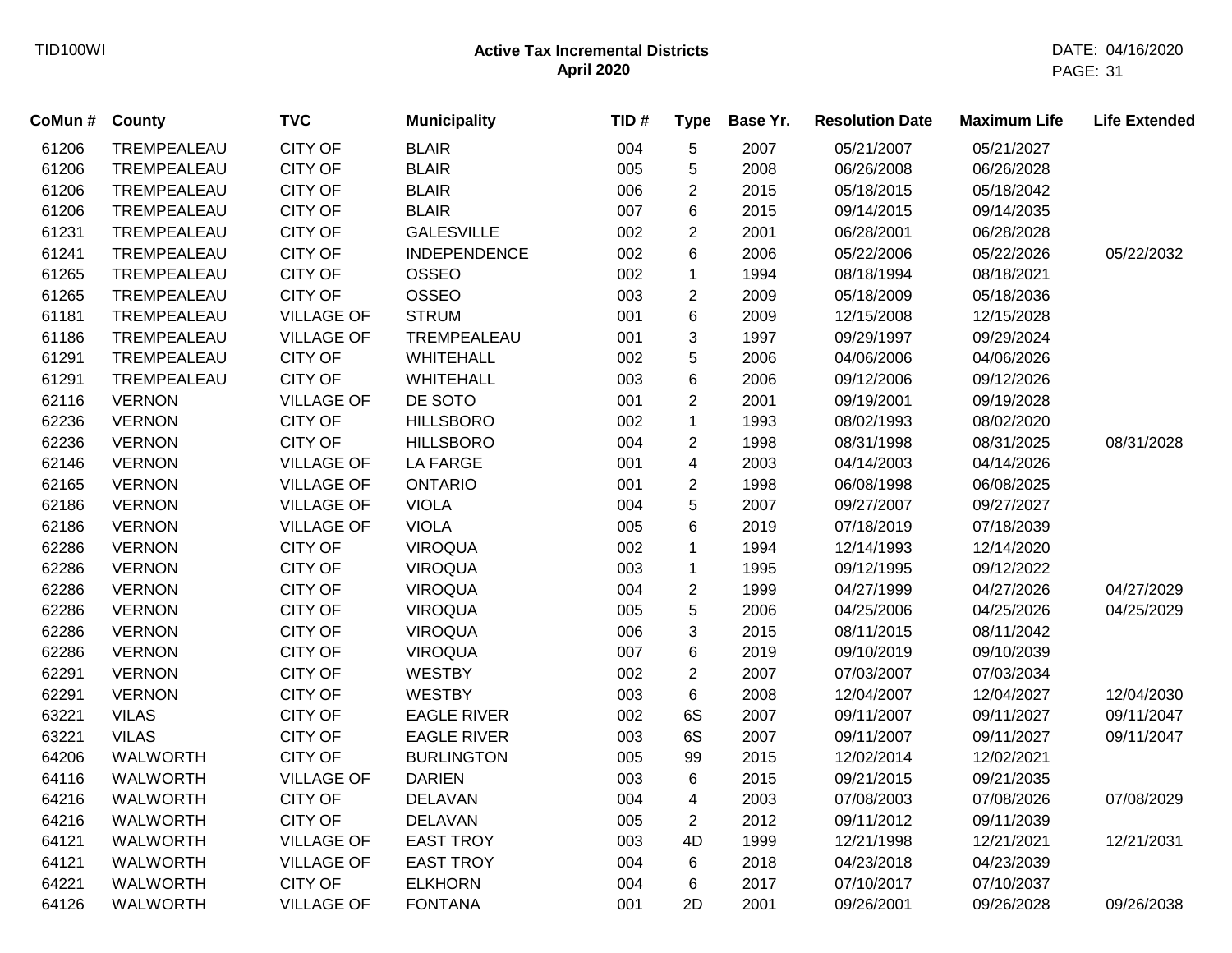| CoMun # | <b>County</b>     | <b>TVC</b>        | <b>Municipality</b> | TID# | <b>Type</b>    | Base Yr. | <b>Resolution Date</b> | <b>Maximum Life</b> | <b>Life Extended</b> |
|---------|-------------------|-------------------|---------------------|------|----------------|----------|------------------------|---------------------|----------------------|
| 64153   | <b>WALWORTH</b>   | <b>VILLAGE OF</b> | <b>MUKWONAGO</b>    | 005  | 5              | 2018     | 02/28/2018             | 02/28/2039          |                      |
| 64181   | <b>WALWORTH</b>   | <b>VILLAGE OF</b> | <b>SHARON</b>       | 004  | 5              | 2007     | 09/27/2007             | 09/27/2027          |                      |
| 64191   | <b>WALWORTH</b>   | <b>VILLAGE OF</b> | <b>WALWORTH</b>     | 001  | 6              | 2011     | 09/27/2011             | 09/27/2031          |                      |
| 64291   | <b>WALWORTH</b>   | <b>CITY OF</b>    | <b>WHITEWATER</b>   | 004  | 1D             | 1990     | 10/10/1990             | 10/10/2017          | 10/10/2027           |
| 64291   | <b>WALWORTH</b>   | <b>CITY OF</b>    | <b>WHITEWATER</b>   | 005  | 6              | 2007     | 08/07/2007             | 08/07/2027          |                      |
| 64291   | <b>WALWORTH</b>   | <b>CITY OF</b>    | <b>WHITEWATER</b>   | 006  | 6              | 2007     | 08/07/2007             | 08/07/2027          |                      |
| 64291   | <b>WALWORTH</b>   | <b>CITY OF</b>    | <b>WHITEWATER</b>   | 007  | 6              | 2007     | 08/07/2007             | 08/07/2027          |                      |
| 64291   | <b>WALWORTH</b>   | <b>CITY OF</b>    | <b>WHITEWATER</b>   | 009  | 6              | 2007     | 08/07/2007             | 08/07/2027          |                      |
| 65106   | <b>WASHBURN</b>   | <b>VILLAGE OF</b> | <b>BIRCHWOOD</b>    | 001  | 3              | 2004     | 09/07/2004             | 09/07/2031          |                      |
| 65106   | <b>WASHBURN</b>   | <b>VILLAGE OF</b> | <b>BIRCHWOOD</b>    | 002  | 6S             | 2005     | 07/05/2005             | 07/05/2025          | 07/05/2045           |
| 65151   | <b>WASHBURN</b>   | <b>VILLAGE OF</b> | <b>MINONG</b>       | 003  | 6              | 2010     | 08/16/2010             | 08/16/2030          |                      |
| 65151   | <b>WASHBURN</b>   | <b>VILLAGE OF</b> | <b>MINONG</b>       | 004  | 6              | 2019     | 08/05/2019             | 08/05/2039          |                      |
| 65282   | <b>WASHBURN</b>   | <b>CITY OF</b>    | <b>SHELL LAKE</b>   | 002  | 4D             | 1996     | 05/28/1996             | 05/28/2019          | 05/28/2029           |
| 65281   | <b>WASHBURN</b>   | <b>CITY OF</b>    | <b>SPOONER</b>      | 003  | $\overline{4}$ | 1996     | 09/03/1996             | 09/03/2019          | 09/03/2029           |
| 65281   | <b>WASHBURN</b>   | <b>CITY OF</b>    | <b>SPOONER</b>      | 004  | 4D             | 2003     | 09/02/2003             | 09/02/2026          | 09/02/2036           |
| 66131   | <b>WASHINGTON</b> | <b>VILLAGE OF</b> | <b>GERMANTOWN</b>   | 006  | 6              | 2014     | 05/19/2014             | 05/19/2034          |                      |
| 66131   | <b>WASHINGTON</b> | <b>VILLAGE OF</b> | <b>GERMANTOWN</b>   | 007  | 5              | 2018     | 12/18/2017             | 12/18/2038          |                      |
| 66131   | <b>WASHINGTON</b> | <b>VILLAGE OF</b> | <b>GERMANTOWN</b>   | 008  | 5              | 2018     | 07/02/2018             | 07/02/2038          |                      |
| 66236   | <b>WASHINGTON</b> | <b>CITY OF</b>    | <b>HARTFORD</b>     | 006  | 5              | 2008     | 09/23/2008             | 09/23/2028          |                      |
| 66236   | <b>WASHINGTON</b> | <b>CITY OF</b>    | <b>HARTFORD</b>     | 007  | 5              | 2011     | 08/09/2011             | 08/09/2031          |                      |
| 66236   | <b>WASHINGTON</b> | <b>CITY OF</b>    | <b>HARTFORD</b>     | 008  | 5              | 2013     | 05/28/2013             | 05/28/2033          |                      |
| 66236   | <b>WASHINGTON</b> | <b>CITY OF</b>    | <b>HARTFORD</b>     | 010  | 3              | 2017     | 10/11/2016             | 10/11/2044          |                      |
| 66236   | <b>WASHINGTON</b> | <b>CITY OF</b>    | <b>HARTFORD</b>     | 011  | 5              | 2017     | 09/12/2017             | 09/12/2037          |                      |
| 66141   | <b>WASHINGTON</b> | <b>VILLAGE OF</b> | <b>JACKSON</b>      | 004  | 1              | 1995     | 09/28/1995             | 09/28/2022          |                      |
| 66141   | <b>WASHINGTON</b> | <b>VILLAGE OF</b> | <b>JACKSON</b>      | 005  | 5              | 2014     | 05/20/2014             | 05/20/2034          |                      |
| 66141   | <b>WASHINGTON</b> | <b>VILLAGE OF</b> | <b>JACKSON</b>      | 006  | 6              | 2018     | 11/14/2017             | 11/14/2038          |                      |
| 66141   | <b>WASHINGTON</b> | <b>VILLAGE OF</b> | <b>JACKSON</b>      | 007  | 6              | 2019     | 06/11/2019             | 06/11/2039          |                      |
| 66142   | <b>WASHINGTON</b> | <b>VILLAGE OF</b> | <b>KEWASKUM</b>     | 002  | 5D             | 2005     | 02/07/2005             | 02/07/2025          | 02/07/2035           |
| 66181   | <b>WASHINGTON</b> | <b>VILLAGE OF</b> | <b>SLINGER</b>      | 004  | 6              | 2015     | 08/03/2015             | 08/03/2035          |                      |
| 66181   | <b>WASHINGTON</b> | <b>VILLAGE OF</b> | <b>SLINGER</b>      | 005  | 3              | 2016     | 05/02/2016             | 05/02/2044          |                      |
| 66291   | <b>WASHINGTON</b> | <b>CITY OF</b>    | <b>WEST BEND</b>    | 003  | 1D             | 1995     | 09/11/1995             | 09/11/2022          | 09/11/2032           |
| 66291   | <b>WASHINGTON</b> | <b>CITY OF</b>    | <b>WEST BEND</b>    | 004  | $\overline{4}$ | 1997     | 09/22/1997             | 09/22/2020          | 09/22/2030           |
| 66291   | <b>WASHINGTON</b> | <b>CITY OF</b>    | <b>WEST BEND</b>    | 005  | 2D             | 1998     | 09/21/1998             | 09/21/2025          | 09/21/2035           |
| 66291   | <b>WASHINGTON</b> | <b>CITY OF</b>    | <b>WEST BEND</b>    | 006  | 4              | 1999     | 11/16/1998             | 11/16/2021          | 11/16/2031           |
| 66291   | <b>WASHINGTON</b> | <b>CITY OF</b>    | <b>WEST BEND</b>    | 007  | 4              | 1999     | 09/20/1999             | 09/20/2022          |                      |
| 66291   | <b>WASHINGTON</b> | <b>CITY OF</b>    | <b>WEST BEND</b>    | 008  | 4              | 1999     | 09/27/1999             | 09/27/2022          |                      |
| 66291   | <b>WASHINGTON</b> | <b>CITY OF</b>    | <b>WEST BEND</b>    | 009  | 2D             | 2003     | 06/23/2003             | 06/23/2030          | 06/23/2040           |
|         |                   |                   |                     |      |                |          |                        |                     |                      |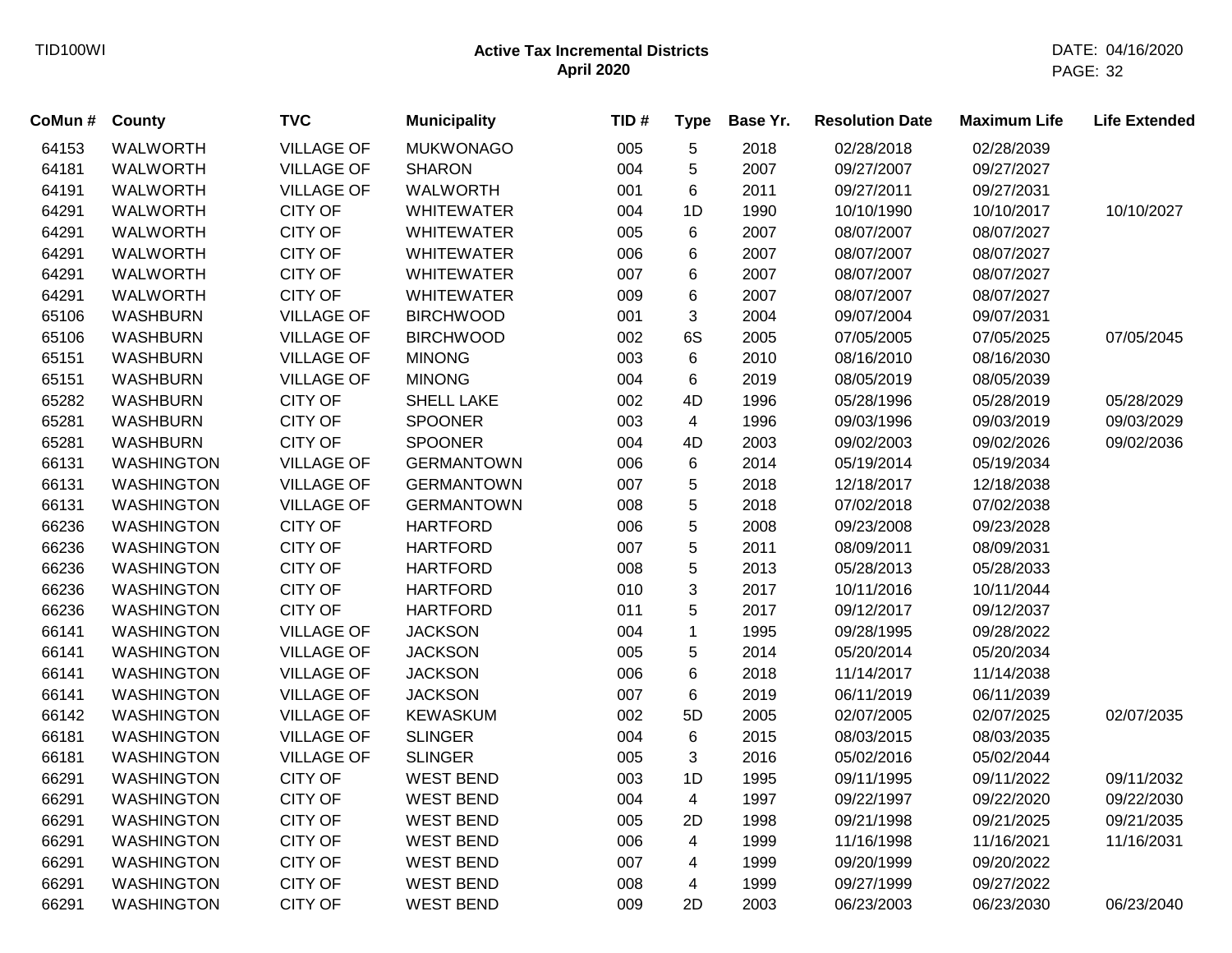| CoMun # County |                   | <b>TVC</b>        | <b>Municipality</b>    | TID# | <b>Type</b>    | Base Yr. | <b>Resolution Date</b> | <b>Maximum Life</b> | <b>Life Extended</b> |
|----------------|-------------------|-------------------|------------------------|------|----------------|----------|------------------------|---------------------|----------------------|
| 66291          | <b>WASHINGTON</b> | <b>CITY OF</b>    | <b>WEST BEND</b>       | 010  | 2D             | 2004     | 04/19/2004             | 04/19/2031          | 04/19/2041           |
| 66291          | <b>WASHINGTON</b> | <b>CITY OF</b>    | <b>WEST BEND</b>       | 011  | 5D             | 2005     | 06/27/2005             | 06/27/2025          | 06/27/2035           |
| 66291          | <b>WASHINGTON</b> | <b>CITY OF</b>    | <b>WEST BEND</b>       | 012  | 3              | 2008     | 03/17/2008             | 03/17/2035          |                      |
| 66291          | <b>WASHINGTON</b> | CITY OF           | <b>WEST BEND</b>       | 013  | 5              | 2011     | 12/06/2010             | 12/06/2030          |                      |
| 67106          | <b>WAUKESHA</b>   | <b>VILLAGE OF</b> | <b>BIG BEND</b>        | 001  | 6              | 2013     | 05/16/2013             | 05/16/2033          |                      |
| 67002          | <b>WAUKESHA</b>   | <b>TOWN OF</b>    | <b>BROOKFIELD</b>      | 001A | 3              | 2014     | 02/18/2014             | 02/18/2041          |                      |
| 67206          | <b>WAUKESHA</b>   | <b>CITY OF</b>    | <b>BROOKFIELD</b>      | 004  | 5              | 2015     | 12/02/2014             | 12/02/2034          |                      |
| 67206          | <b>WAUKESHA</b>   | <b>CITY OF</b>    | <b>BROOKFIELD</b>      | 005  | 6              | 2015     | 04/07/2015             | 04/07/2035          |                      |
| 67206          | <b>WAUKESHA</b>   | <b>CITY OF</b>    | <b>BROOKFIELD</b>      | 006  | 5              | 2016     | 03/01/2016             | 03/01/2037          |                      |
| 67206          | <b>WAUKESHA</b>   | <b>CITY OF</b>    | <b>BROOKFIELD</b>      | 007  | 5              | 2018     | 04/03/2018             | 04/03/2039          |                      |
| 67206          | <b>WAUKESHA</b>   | CITY OF           | <b>BROOKFIELD</b>      | 008  | 3              | 2018     | 06/05/2018             | 06/05/2045          |                      |
| 67216          | <b>WAUKESHA</b>   | CITY OF           | <b>DELAFIELD</b>       | 004  | 6              | 2012     | 06/18/2012             | 06/18/2032          |                      |
| 67122          | <b>WAUKESHA</b>   | <b>VILLAGE OF</b> | <b>ELM GROVE</b>       | 002  | $\overline{2}$ | 2004     | 04/27/2004             | 04/27/2031          |                      |
| 67136          | <b>WAUKESHA</b>   | <b>VILLAGE OF</b> | <b>HARTLAND</b>        | 004  | 6              | 2008     | 07/28/2008             | 07/28/2028          |                      |
| 67136          | <b>WAUKESHA</b>   | <b>VILLAGE OF</b> | <b>HARTLAND</b>        | 005  | 3              | 2011     | 10/25/2010             | 10/25/2037          |                      |
| 67136          | <b>WAUKESHA</b>   | <b>VILLAGE OF</b> | <b>HARTLAND</b>        | 006  | 6              | 2015     | 06/22/2015             | 06/22/2035          |                      |
| 67147          | <b>WAUKESHA</b>   | <b>VILLAGE OF</b> | <b>LANNON</b>          | 001  | 6              | 2018     | 07/09/2018             | 07/09/2038          |                      |
| 67147          | <b>WAUKESHA</b>   | <b>VILLAGE OF</b> | <b>LANNON</b>          | 002  | 2              | 2018     | 07/09/2018             | 07/09/2045          |                      |
| 67010          | <b>WAUKESHA</b>   | <b>TOWN OF</b>    | <b>LISBON</b>          | 001A | 6              | 2019     | 11/26/2018             | 11/26/2039          |                      |
| 67151          | <b>WAUKESHA</b>   | <b>VILLAGE OF</b> | <b>MENOMONEE FALLS</b> | 006  | 3              | 2006     | 04/17/2006             | 04/17/2033          |                      |
| 67151          | <b>WAUKESHA</b>   | <b>VILLAGE OF</b> | <b>MENOMONEE FALLS</b> | 007  | 5              | 2008     | 02/18/2008             | 02/18/2028          |                      |
| 67151          | <b>WAUKESHA</b>   | <b>VILLAGE OF</b> | <b>MENOMONEE FALLS</b> | 008  | 3              | 2008     | 07/21/2008             | 07/21/2035          |                      |
| 67151          | <b>WAUKESHA</b>   | <b>VILLAGE OF</b> | <b>MENOMONEE FALLS</b> | 009  | 6              | 2010     | 01/18/2010             | 01/18/2030          |                      |
| 67151          | <b>WAUKESHA</b>   | <b>VILLAGE OF</b> | <b>MENOMONEE FALLS</b> | 010  | 6              | 2011     | 08/17/2011             | 08/17/2031          | 08/17/2037           |
| 67151          | <b>WAUKESHA</b>   | <b>VILLAGE OF</b> | <b>MENOMONEE FALLS</b> | 011  | 5              | 2011     | 08/17/2011             | 08/17/2031          |                      |
| 67151          | <b>WAUKESHA</b>   | <b>VILLAGE OF</b> | <b>MENOMONEE FALLS</b> | 012  | 5              | 2014     | 09/15/2014             | 09/15/2034          |                      |
| 67151          | <b>WAUKESHA</b>   | <b>VILLAGE OF</b> | <b>MENOMONEE FALLS</b> | 013  | 5              | 2019     | 03/04/2019             | 03/04/2040          |                      |
| 67151          | <b>WAUKESHA</b>   | <b>VILLAGE OF</b> | <b>MENOMONEE FALLS</b> | 014  | 5              | 2019     | 03/04/2019             | 03/04/2040          |                      |
| 67153          | <b>WAUKESHA</b>   | <b>VILLAGE OF</b> | <b>MUKWONAGO</b>       | 003  | 4              | 2003     | 01/07/2003             | 01/07/2026          |                      |
| 67153          | <b>WAUKESHA</b>   | <b>VILLAGE OF</b> | <b>MUKWONAGO</b>       | 004  | 6              | 2017     | 08/15/2017             | 08/15/2037          |                      |
| 67251          | <b>WAUKESHA</b>   | <b>CITY OF</b>    | <b>MUSKEGO</b>         | 008  | $\overline{2}$ | 2000     | 08/22/2000             | 08/22/2027          |                      |
| 67251          | <b>WAUKESHA</b>   | <b>CITY OF</b>    | <b>MUSKEGO</b>         | 009  | 4              | 2003     | 02/25/2003             | 02/25/2026          |                      |
| 67251          | <b>WAUKESHA</b>   | <b>CITY OF</b>    | <b>MUSKEGO</b>         | 010  | 6              | 2008     | 11/27/2007             | 11/27/2027          |                      |
| 67251          | <b>WAUKESHA</b>   | <b>CITY OF</b>    | <b>MUSKEGO</b>         | 011  | 6              | 2016     | 05/10/2016             | 05/10/2037          |                      |
| 67261          | <b>WAUKESHA</b>   | CITY OF           | <b>NEW BERLIN</b>      | 003  | 6              | 2018     | 02/13/2018             | 02/13/2039          |                      |
| 67265          | <b>WAUKESHA</b>   | <b>CITY OF</b>    | <b>OCONOMOWOC</b>      | 004  | $\overline{2}$ | 2003     | 09/02/2003             | 09/02/2030          |                      |
| 67265          | <b>WAUKESHA</b>   | <b>CITY OF</b>    | <b>OCONOMOWOC</b>      | 005  | $\overline{2}$ | 2017     | 05/25/2017             | 05/25/2044          |                      |
|                |                   |                   |                        |      |                |          |                        |                     |                      |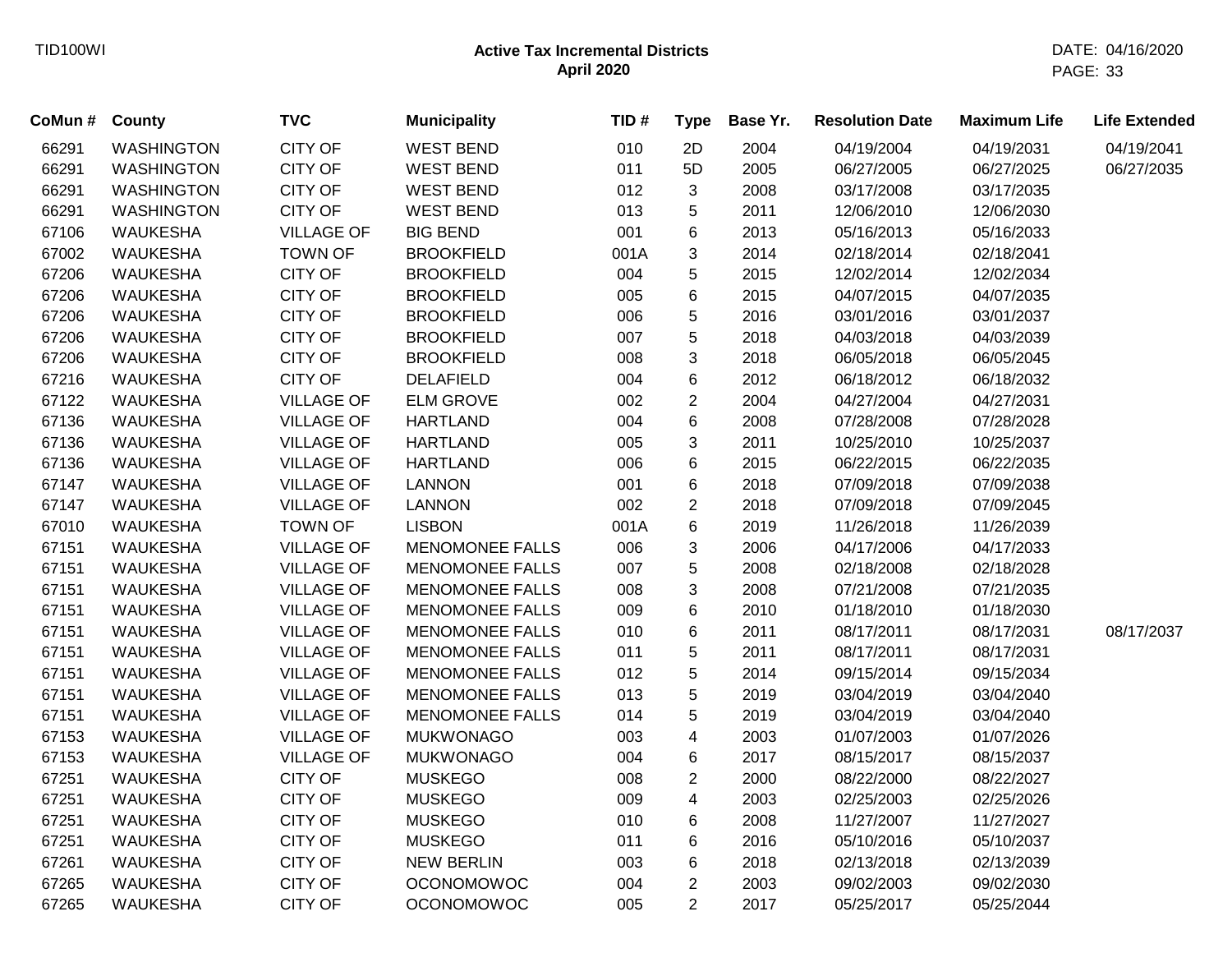| CoMun# | <b>County</b>   | <b>TVC</b>        | <b>Municipality</b> | TID# | <b>Type</b>    | Base Yr. | <b>Resolution Date</b> | <b>Maximum Life</b> | <b>Life Extended</b> |
|--------|-----------------|-------------------|---------------------|------|----------------|----------|------------------------|---------------------|----------------------|
| 67265  | <b>WAUKESHA</b> | <b>CITY OF</b>    | <b>OCONOMOWOC</b>   | 006  | 2              | 2017     | 05/25/2017             | 05/25/2044          |                      |
| 67171  | <b>WAUKESHA</b> | <b>VILLAGE OF</b> | PEWAUKEE            | 002  | $\overline{2}$ | 2014     | 07/15/2014             | 07/15/2041          |                      |
| 67181  | <b>WAUKESHA</b> | <b>VILLAGE OF</b> | <b>SUSSEX</b>       | 006  | $\overline{2}$ | 2013     | 03/12/2013             | 03/12/2040          |                      |
| 67181  | <b>WAUKESHA</b> | <b>VILLAGE OF</b> | <b>SUSSEX</b>       | 007  | 5              | 2018     | 06/26/2018             | 06/26/2038          |                      |
| 67191  | <b>WAUKESHA</b> | <b>VILLAGE OF</b> | <b>WALES</b>        | 001  | 99             | 2006     | 07/10/2006             | 07/10/2043          |                      |
| 67291  | <b>WAUKESHA</b> | <b>CITY OF</b>    | <b>WAUKESHA</b>     | 011  | $\overline{2}$ | 1997     | 04/15/1997             | 04/15/2024          |                      |
| 67291  | <b>WAUKESHA</b> | <b>CITY OF</b>    | <b>WAUKESHA</b>     | 012  | $\overline{4}$ | 2001     | 06/05/2001             | 06/05/2024          |                      |
| 67291  | <b>WAUKESHA</b> | <b>CITY OF</b>    | <b>WAUKESHA</b>     | 013  | $\overline{4}$ | 2003     | 05/20/2003             | 05/20/2026          |                      |
| 67291  | <b>WAUKESHA</b> | <b>CITY OF</b>    | <b>WAUKESHA</b>     | 014  | $\overline{4}$ | 2003     | 05/20/2003             | 05/20/2026          |                      |
| 67291  | <b>WAUKESHA</b> | <b>CITY OF</b>    | <b>WAUKESHA</b>     | 017  | $\overline{2}$ | 2007     | 09/18/2007             | 09/18/2034          |                      |
| 67291  | <b>WAUKESHA</b> | <b>CITY OF</b>    | <b>WAUKESHA</b>     | 018  | 3              | 2009     | 07/15/2008             | 07/15/2035          |                      |
| 67291  | <b>WAUKESHA</b> | <b>CITY OF</b>    | <b>WAUKESHA</b>     | 019  | 5              | 2010     | 08/05/2010             | 08/05/2030          |                      |
| 67291  | <b>WAUKESHA</b> | <b>CITY OF</b>    | <b>WAUKESHA</b>     | 020  | 5              | 2010     | 08/17/2010             | 08/17/2030          | 08/17/2036           |
| 67291  | <b>WAUKESHA</b> | <b>CITY OF</b>    | <b>WAUKESHA</b>     | 021  | 3              | 2012     | 11/01/2011             | 11/01/2038          |                      |
| 67291  | <b>WAUKESHA</b> | <b>CITY OF</b>    | <b>WAUKESHA</b>     | 022  | 6              | 2013     | 05/21/2013             | 05/21/2033          |                      |
| 67291  | <b>WAUKESHA</b> | <b>CITY OF</b>    | <b>WAUKESHA</b>     | 023  | 5              | 2014     | 06/03/2014             | 06/03/2034          |                      |
| 67291  | <b>WAUKESHA</b> | <b>CITY OF</b>    | <b>WAUKESHA</b>     | 024  | 3              | 2018     | 06/19/2018             | 06/19/2045          |                      |
| 67291  | <b>WAUKESHA</b> | <b>CITY OF</b>    | <b>WAUKESHA</b>     | 025  | 5              | 2015     | 09/15/2015             | 09/15/2035          |                      |
| 67291  | <b>WAUKESHA</b> | <b>CITY OF</b>    | <b>WAUKESHA</b>     | 026  | 3              | 2019     | 09/03/2019             | 09/03/2046          |                      |
| 68211  | <b>WAUPACA</b>  | CITY OF           | <b>CLINTONVILLE</b> | 008  | $6\phantom{1}$ | 2018     | 02/13/2018             | 02/13/2039          |                      |
| 68211  | <b>WAUPACA</b>  | <b>CITY OF</b>    | <b>CLINTONVILLE</b> | 009  | 5              | 2018     | 09/11/2018             | 09/11/2038          |                      |
| 68251  | <b>WAUPACA</b>  | <b>CITY OF</b>    | <b>MANAWA</b>       | 002  | $6\phantom{1}$ | 2016     | 11/13/2015             | 11/13/2036          |                      |
| 68251  | <b>WAUPACA</b>  | <b>CITY OF</b>    | <b>MANAWA</b>       | 003  | 6              | 2018     | 02/19/2018             | 02/19/2039          |                      |
| 68028  | <b>WAUPACA</b>  | <b>TOWN OF</b>    | <b>MATTESON</b>     | 001C | 8              | 2004     | 03/15/2005             | 03/15/2028          |                      |
| 68291  | <b>WAUPACA</b>  | <b>CITY OF</b>    | <b>WAUPACA</b>      | 003  | 4D             | 2000     | 04/21/2000             | 04/21/2023          | 04/21/2033           |
| 68291  | <b>WAUPACA</b>  | <b>CITY OF</b>    | <b>WAUPACA</b>      | 004  | $\overline{2}$ | 2000     | 04/21/2000             | 04/21/2027          | 06/19/2034           |
| 68291  | <b>WAUPACA</b>  | <b>CITY OF</b>    | <b>WAUPACA</b>      | 006  | $\overline{2}$ | 2000     | 09/19/2000             | 09/19/2027          | 04/21/2033           |
| 68291  | <b>WAUPACA</b>  | <b>CITY OF</b>    | <b>WAUPACA</b>      | 008  | 4D             | 2001     | 06/19/2001             | 06/19/2024          | 06/19/2034           |
| 68291  | <b>WAUPACA</b>  | <b>CITY OF</b>    | <b>WAUPACA</b>      | 009  | $\overline{4}$ | 2001     | 06/19/2001             | 06/19/2024          |                      |
| 68291  | <b>WAUPACA</b>  | <b>CITY OF</b>    | <b>WAUPACA</b>      | 010  | $\overline{2}$ | 2001     | 06/19/2001             | 06/19/2028          |                      |
| 68042  | <b>WAUPACA</b>  | <b>TOWN OF</b>    | WEYAUWEGA           | 001T | 7A             | 2005     | 09/28/2005             | 09/28/2021          |                      |
| 68292  | <b>WAUPACA</b>  | <b>CITY OF</b>    | WEYAUWEGA           | 004  | $\overline{4}$ | 2001     | 09/27/2001             | 09/27/2024          |                      |
| 68292  | <b>WAUPACA</b>  | <b>CITY OF</b>    | WEYAUWEGA           | 005  | 6              | 2007     | 01/11/2007             | 01/11/2027          |                      |
| 68292  | <b>WAUPACA</b>  | CITY OF           | WEYAUWEGA           | 006  | 5              | 2015     | 02/09/2015             | 02/09/2035          |                      |
| 68292  | <b>WAUPACA</b>  | CITY OF           | WEYAUWEGA           | 007  | 6              | 2015     | 09/21/2015             | 09/21/2035          |                      |
| 69206  | <b>WAUSHARA</b> | <b>CITY OF</b>    | <b>BERLIN</b>       | 010  | $\mathbf{1}$   | 1993     | 07/06/1993             | 07/06/2020          | 07/06/2023           |
| 69111  | <b>WAUSHARA</b> | <b>VILLAGE OF</b> | <b>COLOMA</b>       | 002  | $6\phantom{1}$ | 2005     | 09/29/2005             | 09/29/2025          | 07/31/2030           |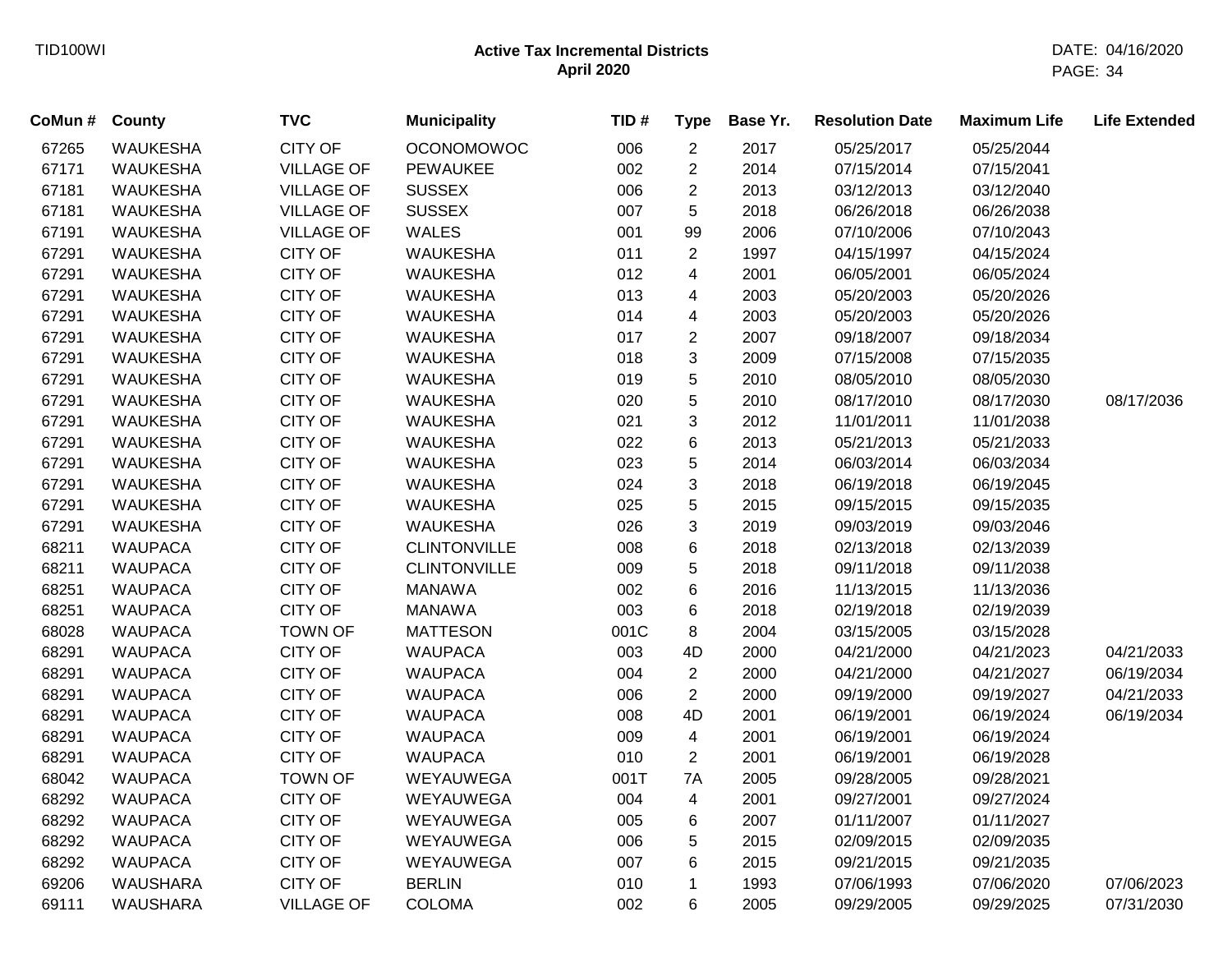| CoMun # | County           | <b>TVC</b>        | <b>Municipality</b> | TID# | <b>Type</b>    | Base Yr. | <b>Resolution Date</b> | <b>Maximum Life</b> | <b>Life Extended</b> |
|---------|------------------|-------------------|---------------------|------|----------------|----------|------------------------|---------------------|----------------------|
| 69136   | <b>WAUSHARA</b>  | <b>VILLAGE OF</b> | <b>HANCOCK</b>      | 001  | 6              | 2016     | 09/12/2016             | 09/12/2036          |                      |
| 69171   | <b>WAUSHARA</b>  | <b>VILLAGE OF</b> | <b>PLAINFIELD</b>   | 001  | 3              | 2015     | 03/10/2015             | 03/10/2042          |                      |
| 69176   | <b>WAUSHARA</b>  | <b>VILLAGE OF</b> | <b>REDGRANITE</b>   | 001  | $\overline{c}$ | 1997     | 06/17/1997             | 06/17/2024          | 06/17/2037           |
| 69176   | <b>WAUSHARA</b>  | <b>VILLAGE OF</b> | <b>REDGRANITE</b>   | 002  | 4D             | 1997     | 06/17/1997             | 06/17/2020          | 06/17/2030           |
| 69291   | <b>WAUSHARA</b>  | <b>CITY OF</b>    | <b>WAUTOMA</b>      | 001  | $\mathbf{1}$   | 1995     | 08/28/1995             | 08/28/2022          |                      |
| 69191   | <b>WAUSHARA</b>  | <b>VILLAGE OF</b> | <b>WILD ROSE</b>    | 002  | 2              | 2000     | 09/20/2000             | 09/20/2027          |                      |
| 69191   | <b>WAUSHARA</b>  | <b>VILLAGE OF</b> | <b>WILD ROSE</b>    | 003  | 6              | 2006     | 02/15/2006             | 02/15/2026          |                      |
| 70201   | <b>WINNEBAGO</b> | <b>CITY OF</b>    | <b>APPLETON</b>     | 007  | 3              | 2007     | 09/05/2007             | 09/05/2034          |                      |
| 70006   | <b>WINNEBAGO</b> | <b>TOWN OF</b>    | <b>CLAYTON</b>      | 001A | 6              | 2019     | 08/07/2019             | 08/07/2039          |                      |
| 70121   | <b>WINNEBAGO</b> | <b>VILLAGE OF</b> | <b>FOX CROSSING</b> | 001  | 6              | 2015     | 06/29/2015             | 06/29/2035          |                      |
| 70121   | <b>WINNEBAGO</b> | <b>VILLAGE OF</b> | FOX CROSSING        | 002  | 6              | 2016     | 03/14/2016             | 03/14/2037          |                      |
| 70121   | <b>WINNEBAGO</b> | <b>VILLAGE OF</b> | <b>FOX CROSSING</b> | 003  | 6              | 2017     | 04/10/2017             | 04/10/2038          |                      |
| 70121   | <b>WINNEBAGO</b> | <b>VILLAGE OF</b> | <b>FOX CROSSING</b> | 004  | 6              | 2018     | 07/09/2018             | 07/09/2038          |                      |
| 70251   | <b>WINNEBAGO</b> | <b>CITY OF</b>    | <b>MENASHA</b>      | 004  | $\overline{2}$ | 1997     | 05/19/1997             | 05/19/2024          |                      |
| 70251   | <b>WINNEBAGO</b> | <b>CITY OF</b>    | <b>MENASHA</b>      | 007  | $\overline{c}$ | 2003     | 07/04/2003             | 07/04/2030          |                      |
| 70251   | <b>WINNEBAGO</b> | <b>CITY OF</b>    | <b>MENASHA</b>      | 008  | $\overline{2}$ | 2005     | 11/15/2004             | 11/15/2031          |                      |
| 70251   | <b>WINNEBAGO</b> | <b>CITY OF</b>    | <b>MENASHA</b>      | 010  | $\overline{c}$ | 2006     | 06/05/2006             | 06/05/2033          |                      |
| 70251   | <b>WINNEBAGO</b> | <b>CITY OF</b>    | <b>MENASHA</b>      | 011  | $\overline{2}$ | 2007     | 07/16/2007             | 07/16/2034          |                      |
| 70251   | <b>WINNEBAGO</b> | <b>CITY OF</b>    | <b>MENASHA</b>      | 013  | $\overline{2}$ | 2015     | 07/06/2015             | 07/06/2042          |                      |
| 70251   | <b>WINNEBAGO</b> | <b>CITY OF</b>    | <b>MENASHA</b>      | 014  | 3              | 2019     | 03/18/2019             | 03/18/2047          |                      |
| 70261   | <b>WINNEBAGO</b> | <b>CITY OF</b>    | <b>NEENAH</b>       | 005  | 1D             | 1993     | 04/22/1993             | 04/22/2020          | 04/22/2030           |
| 70261   | <b>WINNEBAGO</b> | <b>CITY OF</b>    | <b>NEENAH</b>       | 006  | 4D             | 1997     | 03/20/1997             | 03/20/2020          | 03/20/2030           |
| 70261   | <b>WINNEBAGO</b> | <b>CITY OF</b>    | <b>NEENAH</b>       | 007  | 3              | 2000     | 07/05/2000             | 07/05/2027          | 07/05/2037           |
| 70261   | <b>WINNEBAGO</b> | <b>CITY OF</b>    | <b>NEENAH</b>       | 008  | 3D             | 2001     | 09/05/2001             | 09/05/2028          | 09/05/2038           |
| 70261   | <b>WINNEBAGO</b> | <b>CITY OF</b>    | <b>NEENAH</b>       | 009  | 3              | 2015     | 03/18/2015             | 03/18/2042          |                      |
| 70261   | <b>WINNEBAGO</b> | <b>CITY OF</b>    | <b>NEENAH</b>       | 010  | $\overline{2}$ | 2015     | 08/05/2015             | 08/05/2042          |                      |
| 70261   | <b>WINNEBAGO</b> | <b>CITY OF</b>    | <b>NEENAH</b>       | 011  | 6              | 2017     | 02/01/2017             | 02/01/2038          |                      |
| 70265   | <b>WINNEBAGO</b> | <b>CITY OF</b>    | <b>OMRO</b>         | 007  | 6              | 2017     | 08/22/2017             | 08/22/2037          |                      |
| 70266   | <b>WINNEBAGO</b> | <b>CITY OF</b>    | <b>OSHKOSH</b>      | 010  | 1              | 1993     | 09/16/1993             | 09/16/2020          | 02/25/2021           |
| 70266   | <b>WINNEBAGO</b> | <b>CITY OF</b>    | <b>OSHKOSH</b>      | 011  | $\mathbf 1$    | 1995     | 01/10/1995             | 01/10/2022          | 02/25/2021           |
| 70266   | <b>WINNEBAGO</b> | <b>CITY OF</b>    | <b>OSHKOSH</b>      | 012  | $\overline{c}$ | 1997     | 04/24/1997             | 04/24/2024          |                      |
| 70266   | <b>WINNEBAGO</b> | <b>CITY OF</b>    | <b>OSHKOSH</b>      | 013  | $\overline{2}$ | 1998     | 09/22/1998             | 09/22/2025          |                      |
| 70266   | <b>WINNEBAGO</b> | <b>CITY OF</b>    | <b>OSHKOSH</b>      | 014  | $\overline{2}$ | 2000     | 06/13/2000             | 06/13/2027          |                      |
| 70266   | <b>WINNEBAGO</b> | <b>CITY OF</b>    | <b>OSHKOSH</b>      | 015  | $\overline{2}$ | 2001     | 01/09/2001             | 01/09/2028          |                      |
| 70266   | <b>WINNEBAGO</b> | <b>CITY OF</b>    | <b>OSHKOSH</b>      | 016  | $\overline{2}$ | 2001     | 05/22/2001             | 05/22/2028          |                      |
| 70266   | <b>WINNEBAGO</b> | <b>CITY OF</b>    | <b>OSHKOSH</b>      | 017  | $\overline{2}$ | 2001     | 09/25/2001             | 09/25/2028          |                      |
| 70266   | <b>WINNEBAGO</b> | <b>CITY OF</b>    | <b>OSHKOSH</b>      | 018  | $\overline{2}$ | 2002     | 07/09/2002             | 07/09/2029          |                      |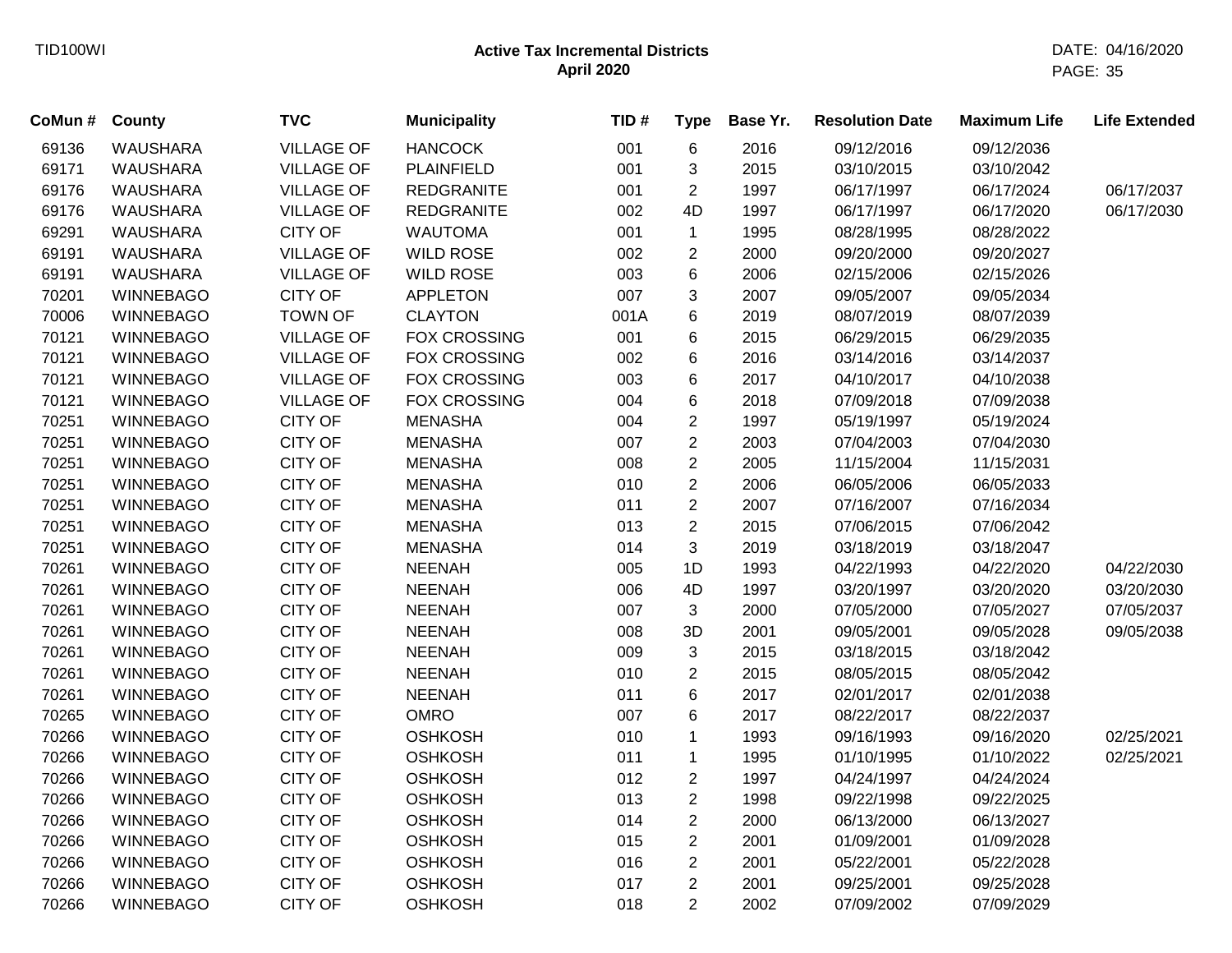| CoMun # | <b>County</b>    | <b>TVC</b>        | <b>Municipality</b> | TID# | <b>Type</b>    | Base Yr. | <b>Resolution Date</b> | <b>Maximum Life</b> | <b>Life Extended</b> |
|---------|------------------|-------------------|---------------------|------|----------------|----------|------------------------|---------------------|----------------------|
| 70266   | <b>WINNEBAGO</b> | <b>CITY OF</b>    | <b>OSHKOSH</b>      | 019  | 4              | 2003     | 05/13/2003             | 05/13/2026          |                      |
| 70266   | <b>WINNEBAGO</b> | <b>CITY OF</b>    | <b>OSHKOSH</b>      | 020  | $\overline{c}$ | 2005     | 07/12/2005             | 07/12/2032          |                      |
| 70266   | <b>WINNEBAGO</b> | <b>CITY OF</b>    | <b>OSHKOSH</b>      | 021  | $\overline{c}$ | 2006     | 02/14/2006             | 02/14/2033          |                      |
| 70266   | <b>WINNEBAGO</b> | CITY OF           | <b>OSHKOSH</b>      | 023  | 5              | 2009     | 06/09/2009             | 06/09/2029          |                      |
| 70266   | <b>WINNEBAGO</b> | <b>CITY OF</b>    | <b>OSHKOSH</b>      | 024  | $\overline{c}$ | 2010     | 02/23/2010             | 02/23/2037          |                      |
| 70266   | <b>WINNEBAGO</b> | <b>CITY OF</b>    | <b>OSHKOSH</b>      | 025  | $\overline{2}$ | 2012     | 05/22/2012             | 05/22/2039          |                      |
| 70266   | <b>WINNEBAGO</b> | <b>CITY OF</b>    | <b>OSHKOSH</b>      | 026  | 5              | 2013     | 02/26/2013             | 02/26/2033          |                      |
| 70266   | <b>WINNEBAGO</b> | <b>CITY OF</b>    | <b>OSHKOSH</b>      | 027  | 5              | 2014     | 07/08/2014             | 07/08/2034          |                      |
| 70266   | <b>WINNEBAGO</b> | <b>CITY OF</b>    | <b>OSHKOSH</b>      | 028  | $\overline{c}$ | 2016     | 06/14/2016             | 06/14/2043          |                      |
| 70266   | <b>WINNEBAGO</b> | CITY OF           | <b>OSHKOSH</b>      | 029  | $\overline{2}$ | 2016     | 07/12/2016             | 07/12/2043          |                      |
| 70266   | <b>WINNEBAGO</b> | <b>CITY OF</b>    | <b>OSHKOSH</b>      | 030  | 3              | 2016     | 08/23/2016             | 08/23/2043          |                      |
| 70266   | <b>WINNEBAGO</b> | <b>CITY OF</b>    | <b>OSHKOSH</b>      | 031  | $\overline{2}$ | 2017     | 02/28/2017             | 02/28/2045          |                      |
| 70266   | <b>WINNEBAGO</b> | <b>CITY OF</b>    | <b>OSHKOSH</b>      | 032  | 3              | 2017     | 05/23/2017             | 05/23/2044          |                      |
| 70266   | <b>WINNEBAGO</b> | <b>CITY OF</b>    | <b>OSHKOSH</b>      | 033  | $\overline{2}$ | 2017     | 07/11/2017             | 07/11/2044          |                      |
| 70266   | <b>WINNEBAGO</b> | <b>CITY OF</b>    | <b>OSHKOSH</b>      | 034  | 5              | 2018     | 01/23/2018             | 01/23/2039          |                      |
| 70266   | <b>WINNEBAGO</b> | <b>CITY OF</b>    | <b>OSHKOSH</b>      | 035  | 3              | 2018     | 01/23/2018             | 01/23/2046          |                      |
| 70266   | <b>WINNEBAGO</b> | <b>CITY OF</b>    | <b>OSHKOSH</b>      | 036  | $\overline{c}$ | 2019     | 06/11/2019             | 06/11/2046          |                      |
| 70266   | <b>WINNEBAGO</b> | <b>CITY OF</b>    | <b>OSHKOSH</b>      | 037  | 3              | 2019     | 07/23/2019             | 07/23/2046          |                      |
| 70266   | <b>WINNEBAGO</b> | <b>CITY OF</b>    | <b>OSHKOSH</b>      | 038  | $\overline{2}$ | 2019     | 09/24/2019             | 09/24/2046          |                      |
| 70191   | <b>WINNEBAGO</b> | <b>VILLAGE OF</b> | <b>WINNECONNE</b>   | 003  | $\overline{2}$ | 1996     | 07/18/1996             | 07/18/2023          |                      |
| 70191   | <b>WINNEBAGO</b> | <b>VILLAGE OF</b> | <b>WINNECONNE</b>   | 005  | $\overline{2}$ | 2000     | 04/18/2000             | 04/18/2027          |                      |
| 70191   | <b>WINNEBAGO</b> | <b>VILLAGE OF</b> | <b>WINNECONNE</b>   | 006  | $\overline{c}$ | 2000     | 09/19/2000             | 09/19/2027          |                      |
| 70191   | <b>WINNEBAGO</b> | <b>VILLAGE OF</b> | WINNECONNE          | 007  | 4              | 2002     | 09/17/2002             | 09/17/2025          |                      |
| 70191   | <b>WINNEBAGO</b> | <b>VILLAGE OF</b> | WINNECONNE          | 008  | $\overline{c}$ | 2011     | 06/09/2011             | 06/09/2038          |                      |
| 71101   | <b>WOOD</b>      | <b>VILLAGE OF</b> | <b>AUBURNDALE</b>   | 001  | 6              | 2006     | 06/05/2006             | 06/05/2026          |                      |
| 71101   | <b>WOOD</b>      | <b>VILLAGE OF</b> | <b>AUBURNDALE</b>   | 002  | 6              | 2015     | 09/14/2015             | 09/14/2035          |                      |
| 71106   | <b>WOOD</b>      | <b>VILLAGE OF</b> | <b>BIRON</b>        | 001  | 6              | 2006     | 01/19/2006             | 01/19/2026          |                      |
| 71106   | <b>WOOD</b>      | <b>VILLAGE OF</b> | <b>BIRON</b>        | 002  | 6              | 2006     | 01/19/2006             | 01/19/2026          |                      |
| 71106   | <b>WOOD</b>      | <b>VILLAGE OF</b> | <b>BIRON</b>        | 003  | 6              | 2009     | 08/13/2009             | 08/13/2029          |                      |
| 71251   | <b>WOOD</b>      | <b>CITY OF</b>    | <b>MARSHFIELD</b>   | 002  | $\mathbf 1$    | 1993     | 03/09/1993             | 03/09/2020          | 03/09/2030           |
| 71251   | <b>WOOD</b>      | CITY OF           | <b>MARSHFIELD</b>   | 004  | $\overline{2}$ | 1996     | 09/24/1996             | 09/24/2023          | 09/24/2033           |
| 71251   | <b>WOOD</b>      | <b>CITY OF</b>    | <b>MARSHFIELD</b>   | 005  | 4D             | 1997     | 03/25/1997             | 03/25/2020          | 03/25/2030           |
| 71251   | <b>WOOD</b>      | <b>CITY OF</b>    | <b>MARSHFIELD</b>   | 007  | 4D             | 2001     | 05/22/2001             | 05/22/2024          | 05/22/2034           |
| 71251   | <b>WOOD</b>      | <b>CITY OF</b>    | <b>MARSHFIELD</b>   | 009  | $\overline{c}$ | 2013     | 08/13/2013             | 08/13/2040          |                      |
| 71251   | <b>WOOD</b>      | <b>CITY OF</b>    | <b>MARSHFIELD</b>   | 010  | 3              | 2015     | 09/30/2015             | 09/30/2042          |                      |
| 71251   | <b>WOOD</b>      | <b>CITY OF</b>    | <b>MARSHFIELD</b>   | 011  | 6              | 2016     | 04/12/2016             | 04/12/2037          |                      |
| 71261   | <b>WOOD</b>      | <b>CITY OF</b>    | <b>NEKOOSA</b>      | 001  | $\overline{2}$ | 1997     | 08/12/1997             | 08/12/2024          |                      |